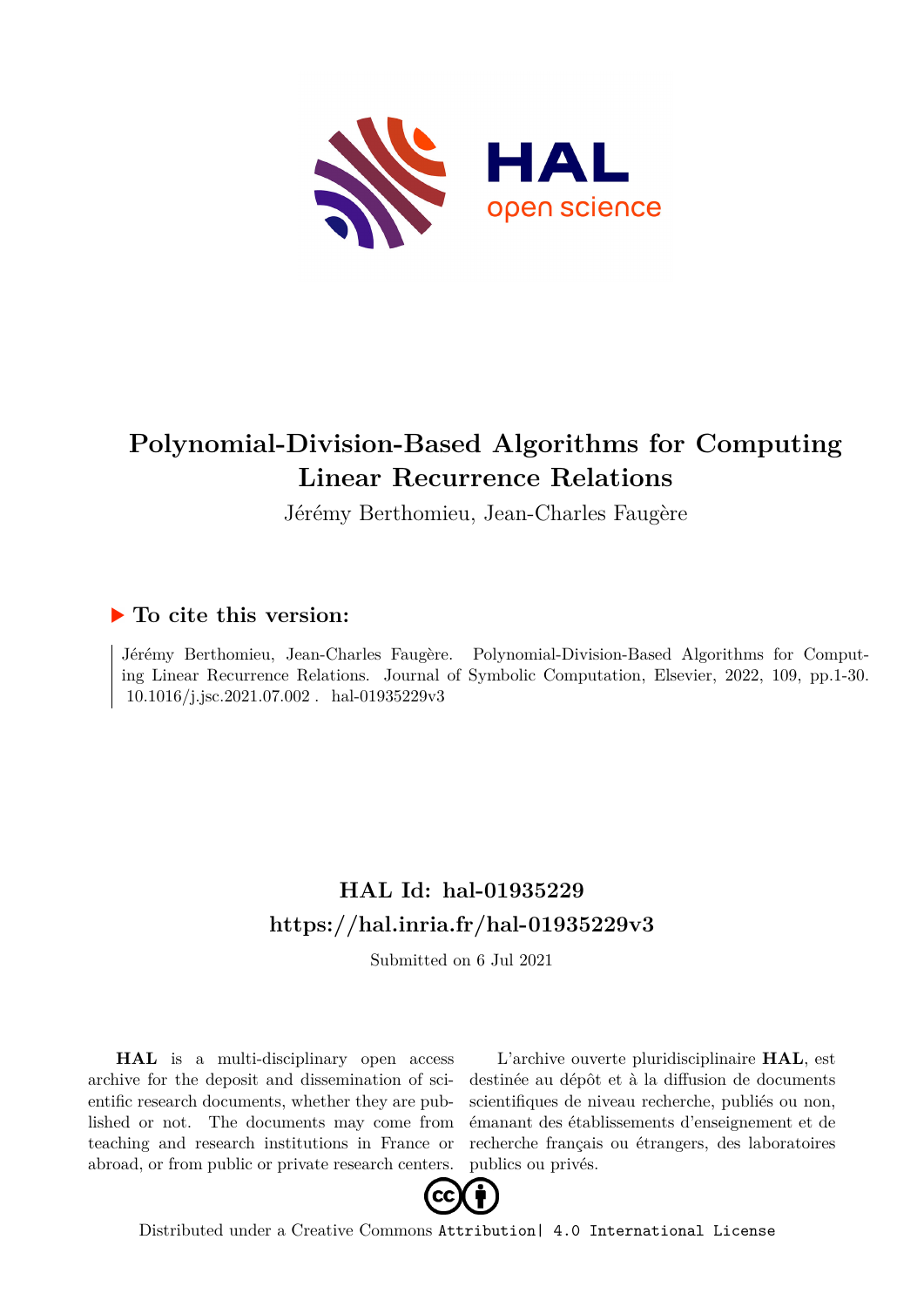# Polynomial-Division-Based Algorithms for Computing Linear Recurrence Relations

Jérémy Berthomieu<sup>a,∗</sup>, Jean-Charles Faugère<sup>b,c</sup>

*<sup>a</sup>Sorbonne Universit´e,* CNRS*,* LIP6*, F-75005, Paris, France <sup>b</sup>CryptoNext Security <sup>c</sup>Sorbonne Universit´e,* CNRS*,* INRIA*,* LIP6*, F-75005, Paris, France*

## Abstract

Sparse polynomial interpolation, sparse linear system solving or modular rational reconstruction are fundamental problems in Computer Algebra. They come down to computing linear recurrence relations of a sequence with the Berlekamp–Massey algorithm. Likewise, sparse multivariate polynomial interpolation and multidimensional cyclic code decoding require guessing linear recurrence relations of a multivariate sequence.

Several algorithms solve this problem. The so-called Berlekamp–Massey–Sakata algorithm (1988) uses polynomial additions and shifts by a monomial. The Scalar-FGLM algorithm (2015) relies on linear algebra operations on a multi-Hankel matrix, a multivariate generalization of a Hankel matrix. The Artinian Gorenstein border basis algorithm (2017) uses a Gram-Schmidt process.

We propose a new algorithm for computing the Gröbner basis of the ideal of relations of a sequence based solely on multivariate polynomial arithmetic. This algorithm allows us to both revisit the Berlekamp–Massey–Sakata algorithm through the use of polynomial divisions and to completely revise the Scalar-FGLM algorithm without linear algebra operations.

A key observation in the design of this algorithm is to work on the mirror of the truncated generating series allowing us to use polynomial arithmetic modulo a monomial ideal. It appears to have some similarities with Padé approximants of this mirror polynomial.

As an addition from the paper published at the ISSAC conference, we give an adaptive variant of this algorithm taking into account the shape of the final Gröbner basis gradually as it is discovered. The main advantage of this algorithm is that its complexity in terms of operations and sequence queries only depends on the output Gröbner basis.

All these algorithms have been implemented in Maple and we report on our comparisons.

Keywords: Gröbner bases; linear recursive sequences; BERLEKAMP–MASSEY–SAKATA; extended Euclidean algorithm; Padé approximants

*Preprint submitted to Elsevier July 6, 2021*

<sup>∗</sup>Laboratoire d'Informatique de Paris 6, Sorbonne Universit´e, boˆıte courrier 169, 4 place Jussieu, F-75252 Paris Cedex 05, France.

*Email addresses:* jeremy.berthomieu@lip6.fr (Jérémy Berthomieu), jcf@cryptonext-security.com, jean-charles.faugere@inria.fr (Jean-Charles Faugère)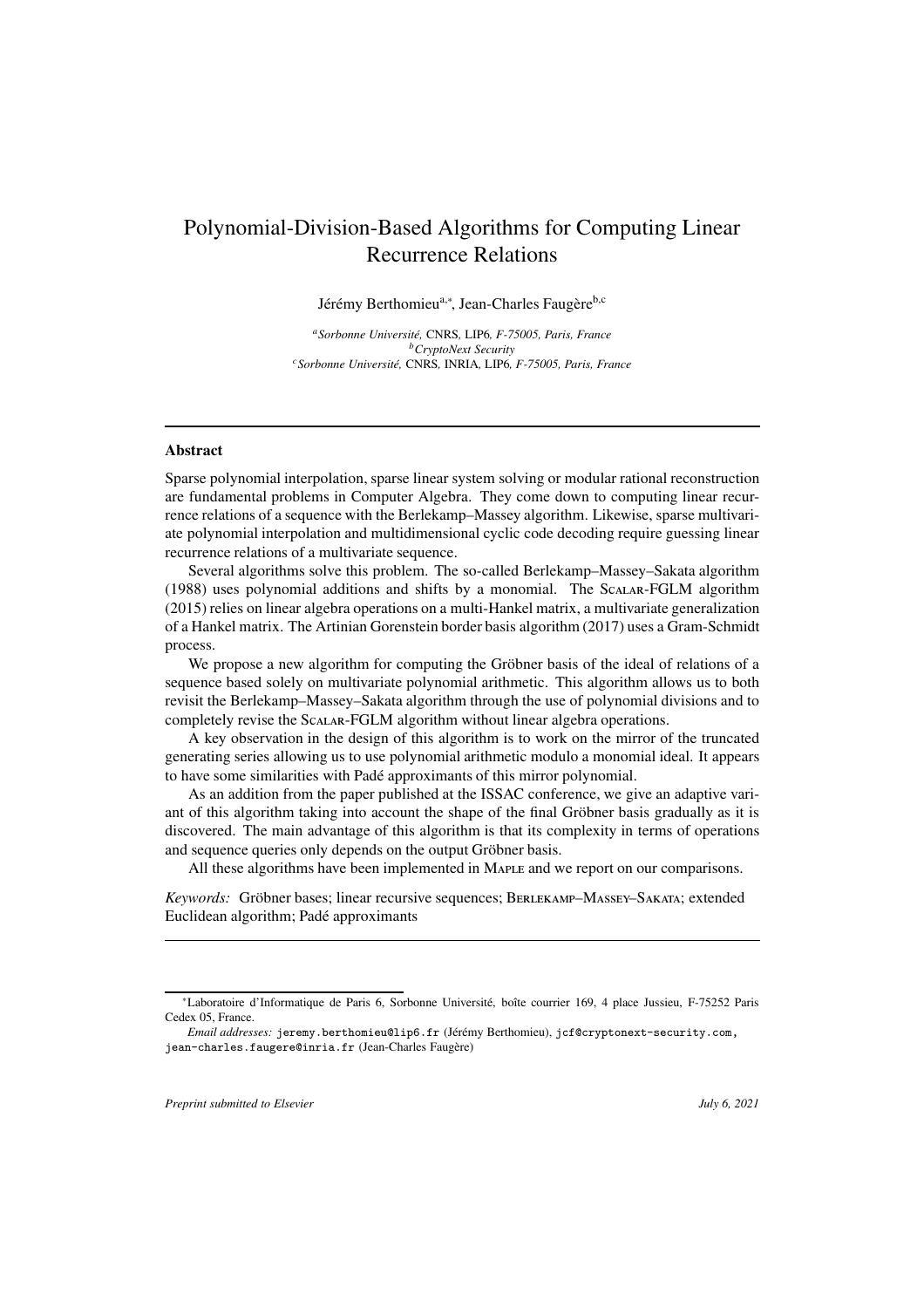#### 1. Introduction

The Berlekamp–Massey algorithm (BM), introduced by Berlekamp in 1968 [2] and Massey in 1969 [24] is a fundamental algorithm in Coding Theory, [9, 20], and Computer Algebra. It allows one to perform efficiently sparse polynomial interpolation, sparse linear system solving or modular rational reconstruction.

In 1988, Sakata extended the BM algorithm to dimension *n*. This algorithm, known as the Berlekamp–Massey–Sakata algorithm (BMS), can be used to compute a Gröbner basis of the zero-dimensional ideal of the relations satisfied by a sequence, [27, 28, 29]. Analogously to dimension 1, the BMS algorithm allows one to decode cyclic codes in dimension  $n > 1$ , an extension of Reed–Solomon's codes. Furthermore, the latest versions of the Sparse-FGLM algorithm rely heavily on the efficiency of the BMS algorithm to compute the change of ordering of a Gröbner basis, [16, 17].

## *1.1. Related Work*

In dimension 1, it is well known that the BM algorithm can be seen in a matrix form requiring to solve a linear Hankel system of size *D*, the order of the recurrence, see [22], or the Levinson– Durbin method, [23, 30]. If we let  $M(D)$  be a cost function for multiplying two polynomials of degree *D*, for instance  $M(D) \in O(D \log D \log \log D)$ , [12, 13], then solving a linear Hankel system of size *D* comes down to performing a truncated extended Euclidean algorithm called on two polynomials of degree *D*, [8, 11, 15]. More precisely, it can be done in  $O(M(D) \log D)$ operations.

In [3, 4], the authors present the Scalar-FGLM algorithm, extending the matrix version of the BM algorithm for multidimensional sequences. It consists in computing the relations of the sequence through the computation of a maximal submatrix of full rank of a *multi-Hankel* matrix, a multivariate generalization of a Hankel matrix. Then, it returns the minimal Gröbner basis  $G$ of the ideal of relations satisfied by the sequence. These notions are recalled in Section 2. If we denote by *S* the staircase defined by G and T the input set of monomials containing  $S \cup \text{LM}(G)$ , then the complexity of the Scalar-FGLM algorithm is  $O((\# T)^\omega)$ , where  $2 \leq \omega \leq 3$  is the linear algebra exponent. However, we do not know how to exploit the multi-Hankel structure to improve this complexity.

The Artinian Gorenstein border bases algorithm (AGbb) was presented in [25] for computing a border basis  $\mathcal B$  of the ideal of relations. It extends the algorithm of [3] using polynomial arithmetic allowing it to reach the better complexity  $O((\# S + \# B) \cdot \# S \cdot \# T)$  with the above notation.

Another viewpoint is that computing linear recurrence relations can be seen as computing Padé approximants of a truncation of the generating series  $\sum_{i_1,\dots,i_n\geq 0} w_{i_1,\dots,i_n} x_1^{i_1} \cdots x_n^{i_n}$ . In [18], the authors extend the extended Euclidean algorithm for computing multivariate Padé approximants. Given a polynomial *P* and an ideal *B*, find polynomials *F* and *C* such that  $P = \frac{F}{C}$  mod *B*, where the leading monomials of *F* and *C* satisfy some constraints.

It is also worth noticing that we now know that both the BMS and the Scalar-FGLM algorithms are not equivalent, see [6], i.e. it is not possible to tweak one algorithm to mimic the behavior of the other. However, if the input sequence is linear recurrent and sufficiently many sequence terms are visited, then both algorithms compute a Gröbner basis of the zero-dimensional ideal of relations.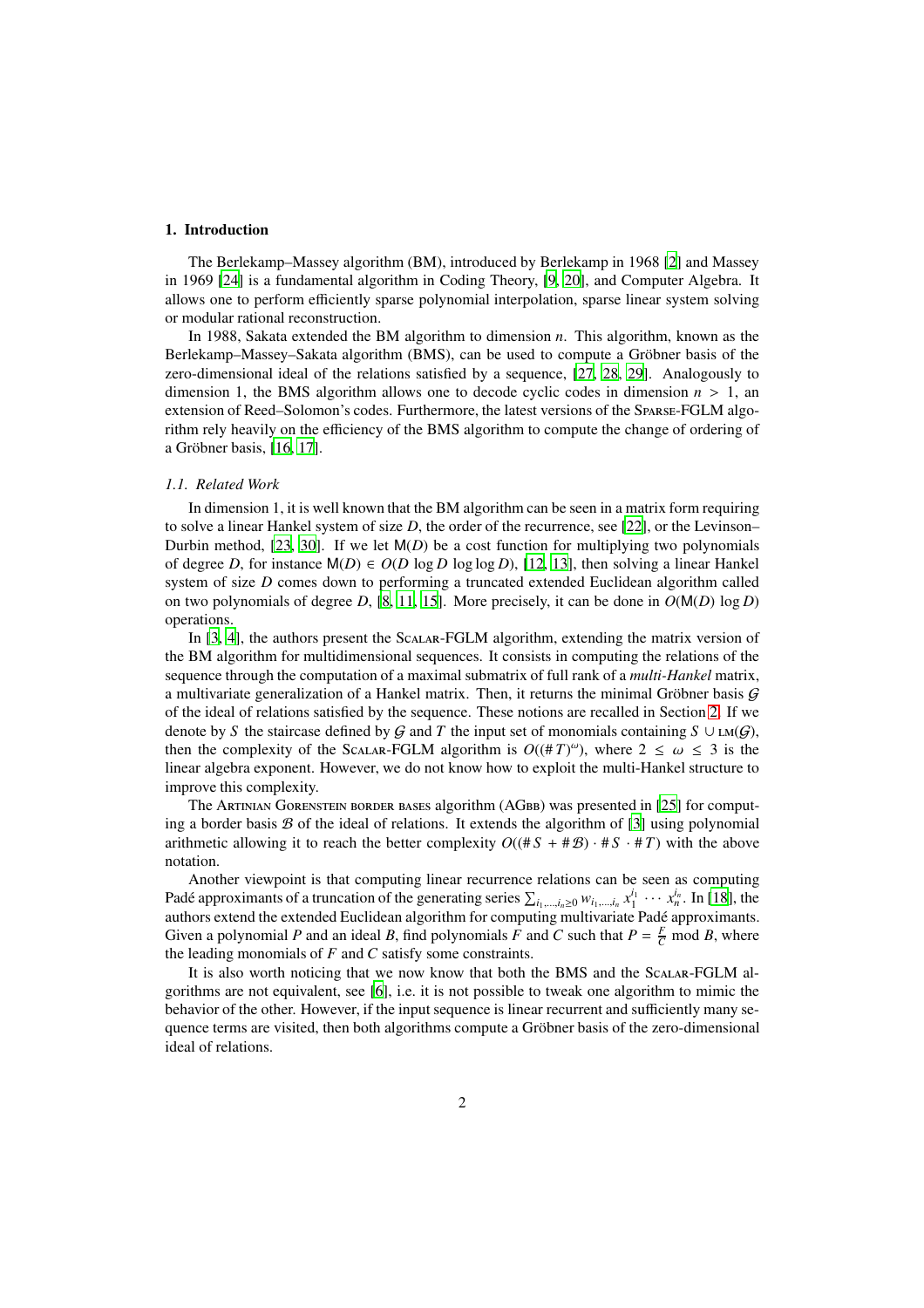#### *1.2. Contributions*

In the whole paper, we assume that the input sets of the Scalar-FGLM algorithm are the sets of all the monomials less than a given monomial and that these sets are finite. In order to improve the complexity of the algorithm, we will use polynomial arithmetic in all the operations. Even though they are not equivalent, this reduces the gap between the BMS and the Scalar-FGLM algorithms and provides a unified presentation.

In Section 3, we present the BM, the BMS and the Scalar-FGLM algorithms in a unified polynomial viewpoint. Using the mirror of the truncated generating series is a key ingredient letting us perform the computations modulo a specific monomial ideal *B*: a vector in the kernel of a multi-Hankel matrix is a polynomial *C* such that

$$
LM(P C \bmod B) < t_C,\tag{1}
$$

where *P* is the mirror of the truncated generating series, LM denotes the leading monomial and  $t_C$ is a monomial associated to *C*.

One interpretation of this is the computation of multivariate Padé approximants  $\frac{F}{C}$  of *P* modulo *B* with different constraints than in [18] since we require that  $LM(C)$  is in a given set of terms and  $LM(P C \text{ mod } B)$  satisfies equation (1).

This polynomial point of view allows us to design the Polynomial Scalar-FGLM algorithm (Algorithm 1) in Section 4 based on multivariate polynomial divisions. It computes, in a sense, a generating set of polynomials whose product with *P* modulo *B* must satisfy equation (1). If they do not, by polynomial divisions, we make new ones until finding minimal polynomials satisfying this constraint. It is worth noticing that in dimension 1, we recover the truncated extended Euclidean algorithm applied to the mirror polynomial of the generating series of the input sequence, truncated in degree *D*, and  $x^{D+1}$ . All the examples are available on [7].

Our main result is Theorem 21, a simplified version of which is

Theorem 1. *Let* w *be a sequence,* ≺ *be a total degree monomial ordering and a be a monomial.* Let us assume that the reduced Gröbner basis  $G$  of the ideal of relations of w for  $\prec$  and its *staircase S satisfy a*  $\geq$  max(*S* ∪ *LM(G)) and for all g*  $\leq$  *a, s* = max<sub>*σ* $\lt a_1$ </sub>{*σ, σ g*  $\leq$  *a*}*, we have*  $\max(S) \leq s$ . Then, the POLYNOMIAL SCALAR-FGLM *algorithm applied to*  $\mathbf{w}$ ,  $\prec$  *and a terminates and computes a minimal Gröbner basis of the ideal of relations of w for*  $\lt$  *in*  $O(\#S \#S +$  $#G$ <sup> $#$ </sup> $\{\sigma, \sigma \leq a\}$  operations in the base field.

Let us also remark that the complexity bound is based on naive multivariate polynomial arithmetic and that this algorithm can benefit from improvements made in this domain.

In applications such as Gröbner bases change of orderings through the Sparse-FGLM algorithm, sequence queries are costly, [17]. In [3], an adaptive variant of the Scalar-FGLM algorithm was designed aiming to minimize the number of sequence queries to recover the relations.

In Section 5, we show how we can transform the Adaptive Scalar-FGLM algorithm of [3] into an algorithm using polynomial arithmetic. This algorithm is output sensitive and probabilistic, like the ADAPTIVE SCALAR-FGLM algorithm is. That is, its main advantage is that its complexity only depends on the sizes of the computed staircase and Gröbner basis.

Theorem 2 (see Theorem 26). *Let* w *be a sequence,* ≺ *be a total degree monomial ordering.*

*Let us assume that calling the* ADAPTIVE POLYNOMIAL SCALAR-FGLM *algorithm on* **w** and ≺ *yields the Gröbner basis G and its staircase S.*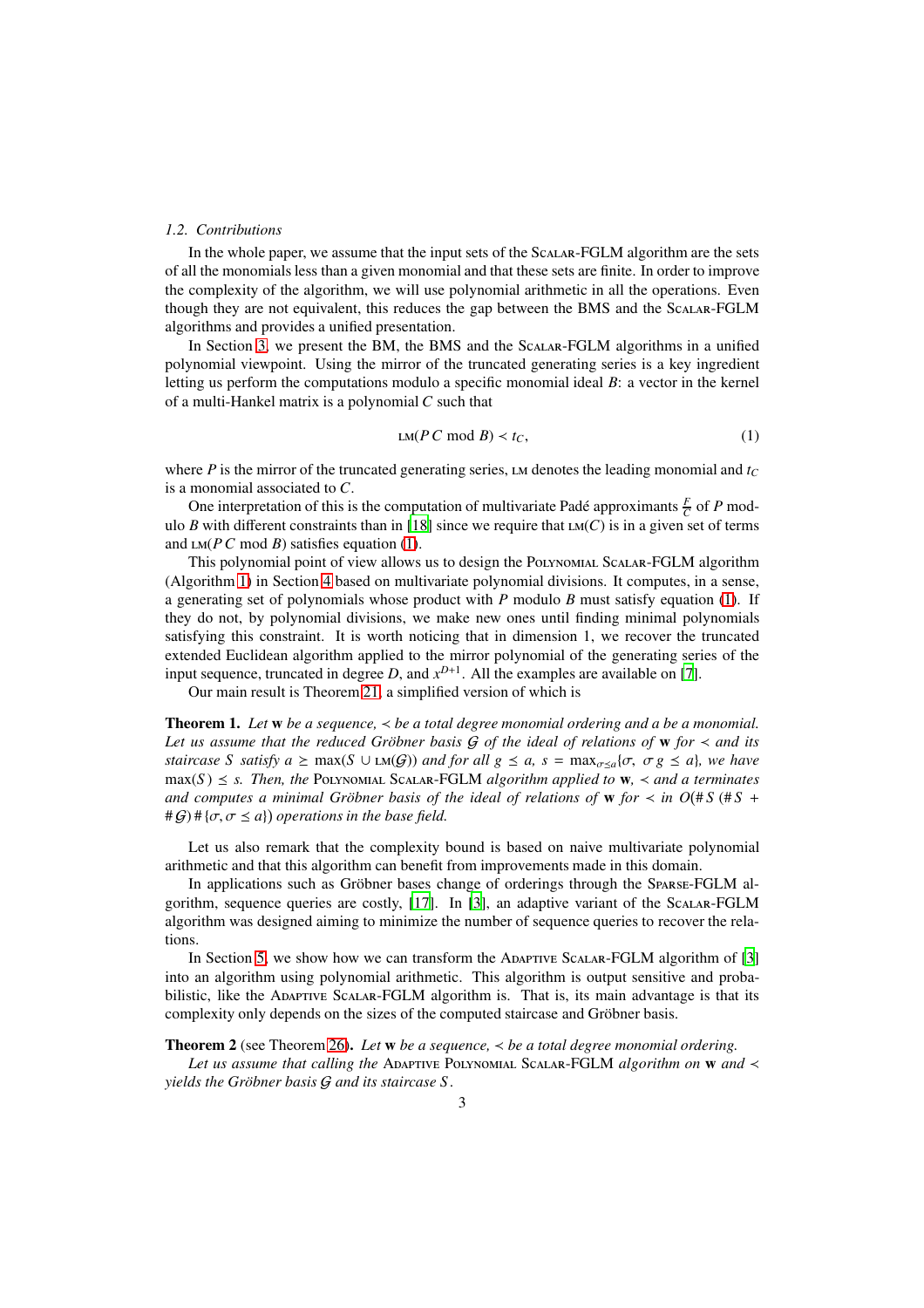*Then, the Adaptive Polynomial Scalar-FGLM algorithm performs at most*  $O((\#S + \#G)^2 \# 2 S)$ *operations in the base field and*  $#2(S \cup LM(G))$  *table queries to recover* G, where for a set T,  $2 T = \{ t t', t, t' \in T \}.$ 

Finally, in Section 6, we compare the Polynomial Scalar-FGLM algorithm with our implementations of the BMS, the SCALAR-FGLM and the AGBB algorithms. Our algorithm performs always fewer arithmetic operations than the others starting from a certain size. Even for an example family favorable towards the BMS algorithm, our algorithm performs better.

Although we have compared the numbers of arithmetic operations, it would be beneficial to have an efficient implementation. This would be the first step into designing a similar efficient algorithm for computing linear recurrence relations with polynomial coefficients, extending the Beckermann–Labahn algorithm [1] for computing multivariate Hermite–Padé approximants.

Amongst the changes from the ISSAC version of the paper, [5], the main additions are a complete redesign of the Scalar-FGLM algorithm through polynomial arithmetic in Section 3.2.2 and a full description of the Adaptive Polynomial Scalar-FGLM algorithm, an adaptive variant of the Polynomial Scalar-FGLM algorithm using polynomial divisions as well, in Section 5.2. Generically, one could expect to make one relation with leading monomial  $mx_i^2$  through a division of polynomials related to relations with leading monomials *m* and *m x<sup>i</sup>* . Yet, the naive approach given in [5, Section 5] could not do so as it does not perform any division. The Adaptive Polynomial Scalar-FGLM algorithm visits the monomials in the same order as the Adaptive Scalar-FGLM algorithm to recover the relations and replaces any linear algebra computations by polynomial ones, see [3]. We also give the complexity of this algorithm in terms both of the number of operations and the number of sequence queries.

Furthermore, one of the main obstructions to the design of this adaptive variant is that at each step, some polynomials are updated. This update process adds terms supposed to be small with respect to the ordering. Yet, their leading terms were not stable during this update process.

Lastly, in Section 3, we now more clearly define what  $t_C$  should be in Equation 1. This is a key point in the Polynomial Scalar-FGLM algorithm and a more complete description is available in Proposition 13.

#### 2. Notation

We give a brief description of classical notation used in the paper.

#### *2.1. Sequences and relations*

For  $n \ge 1$ , we let  $\mathbf{i} = (i_1, \dots, i_n) \in \mathbb{N}^n$  and for  $\mathbf{x} = (x_1, \dots, x_n)$ , we write  $\mathbf{x}^{\mathbf{i}} = x_1^{i_1} \cdots x_n^{i_n}$ .

**Definition 3.** Let  $\mathbb{K}$  be a field,  $\mathcal{K} \subseteq \mathbb{N}^n$  be finite,  $\mathbf{w} \in \mathbb{K}^{\mathbb{N}^n}$  be a n-dimensional sequence with terms  $\lim_{k \to \infty} K$  *f*  $k \in \mathbb{R}$   $[\mathbf{x}]$ . We let  $[f]_{\mathbf{w}}$ , or  $[f]$ , be the linear combination  $\sum_{\mathbf{k} \in \mathcal{K}} \gamma_{\mathbf{k}}$   $w_{\mathbf{k}}$ . *If for all*  $\mathbf{i} \in \mathbb{N}^n$ ,  $\left[\mathbf{x}^{\mathbf{i}} f\right] = 0$ , then we say that f is the polynomial of the relation induced by  $\gamma = (\gamma_{\mathbf{k}})_{\mathbf{k}\in\mathcal{K}} \in \mathbb{K}^{\# \bar{\mathcal{K}}}$ .

The main benefit of the [ ] notation resides in the immediate fact that for any index i, its *shift* by  $\mathbf{x}^i$  is  $\left[\mathbf{x}^i f\right] = \sum_{\mathbf{k} \in \mathcal{K}} \gamma_{\mathbf{k}} w_{\mathbf{k}+\mathbf{i}}$ .

**Example 4.** Let  $\mathbf{b} = \begin{pmatrix} i \\ j \end{pmatrix}_{(i,j)\in\mathbb{N}^2}$  be the sequence of the binomial coefficients. Then,  $xy - y - 1$  is *the polynomial of Pascal's rule:*

$$
\forall (i, j) \in \mathbb{N}^2, \ [x^i y^j (xy - y - 1)] = \mathbf{b}_{i+1, j+1} - \mathbf{b}_{i, j+1} - \mathbf{b}_{i, j} = 0.
$$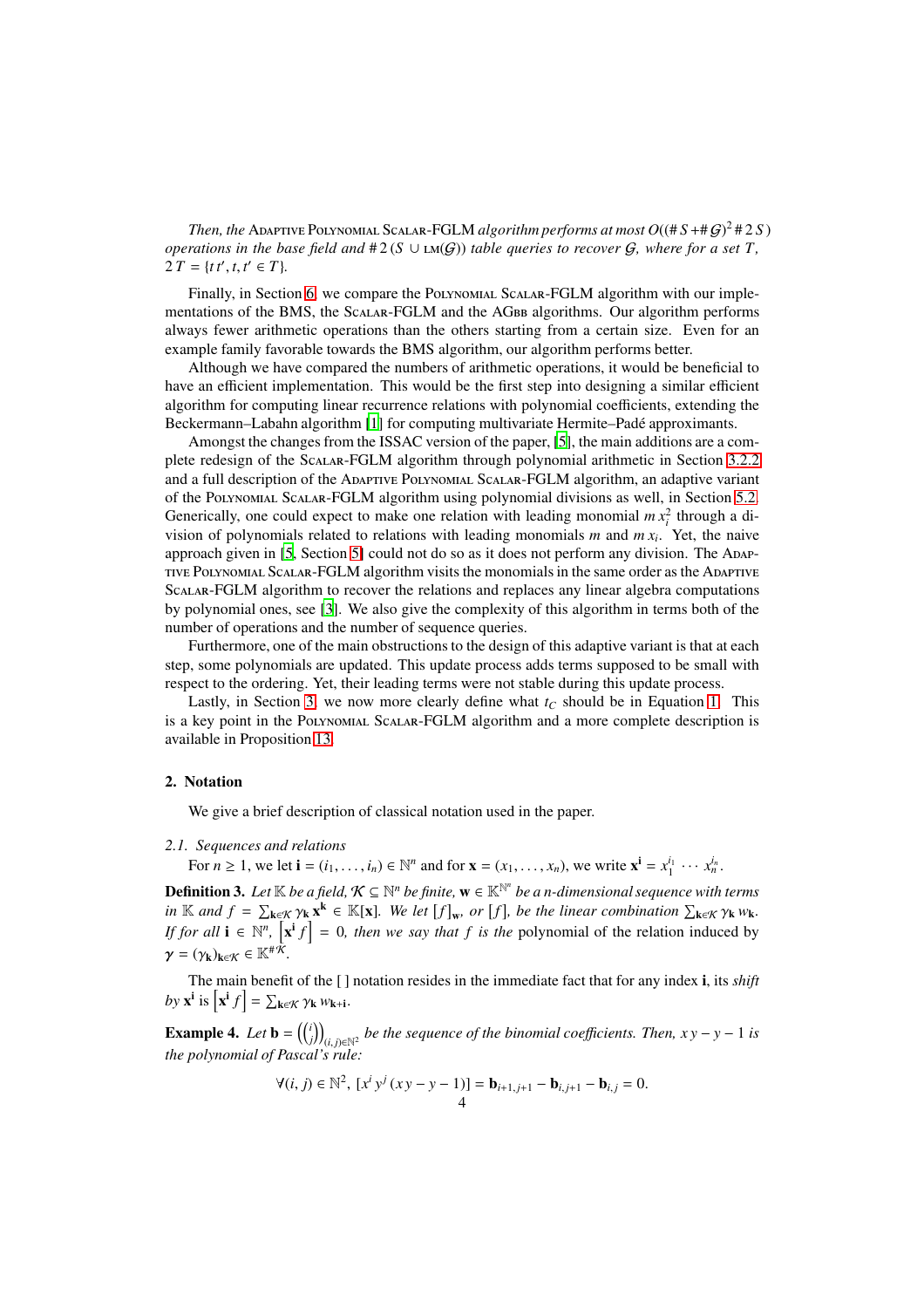**Definition 5** ([19, 27]). *Let*  $w = (w_i)_{i \in \mathbb{N}^n}$  *be an n-dimensional sequence with coefficients in* K. *The sequence* **w** is linear recurrent *if from a nonzero finite number of initial terms* { $w_i$ ,  $i \in S$ }, and *a finite number of relations, without any contradiction and without ambiguity, one can compute any term of the sequence.*

*Equivalently,* w *is linear recurrent if*  $\{f \in \mathbb{K}[x], \forall m \in \mathbb{K}[x], [mf]_{w} = 0\} \subseteq \mathbb{K}[x]$ *, its ideal of relations, is* zero-dimensional*.*

As the input parameters of the algorithms are the first terms of a sequence, a *table* shall denote a finite subset of terms of a sequence.

#### 2.2. Gröbner bases

Let  $\mathcal{T} = \{x^i, i \in \mathbb{N}^n\}$  be the set of all monomials in K[**x**]. A monomial ordering < on K[**x**] is an order relation satisfying the following three classical properties:

1. for all  $m \in \mathcal{T}$ ,  $1 \leq m$ ;

2. for all  $m, m', s \in \mathcal{T}, m \lt m' \Rightarrow m s \lt m' s;$ 

3. every subset of  $\mathcal T$  has a least element for  $\prec$ .

For a monomial ordering  $\prec$  on K[**x**] and  $f \in K[x]$ ,  $f \neq 0$ , the *leading monomial* of f, denoted  $LM(f)$ , is the greatest monomial in the support of *f* for  $\lt$ . The *leading coefficient* of *f*, denoted  $\text{LC}(f)$ , is the nonzero coefficient of  $\text{LM}(f)$ . The *leading term* of *f*,  $\text{LT}(f)$ , is defined as  $\text{LT}(f)$  = Lc(*f*) LM(*f*). For  $f = 0$ , to simplify the presentation, we shall define LM(*f*) = Lc(*f*) = LT(*f*) = 0. For an ideal *I*, we denote  $LM(I) = \{LM(f), f \in I\}$ . Furthermore, we naturally extend < to  $T \cup \{0\}$ with  $0 < 1$ .

We recall briefly the definition of a Gröbner basis and a staircase.

**Definition 6.** *Let I be a nonzero ideal of*  $\mathbb{K}[x]$  *and let*  $\prec$  *be a monomial ordering. A set*  $G \subseteq I$  *is*  $a$  Gröbner basis *of I if for all f* ∈ *I, there exists g* ∈  $G$  *such that*  $LM(g)$   $LM(f)$ *.* 

*A Gröbner basis*  $G$  *of I is minimal if for any*  $g \in G$ *,*  $\langle G \setminus \{g\} \rangle \neq I$ .

*Furthermore,* G *is* reduced *if for any*  $g, g' \in G$ ,  $g \neq g'$  *and any monomial*  $m \in \text{supp } g'$ ,  $LM(g) \nmid m$ .

*The* staircase *of* G *is defined as*  $S =$  Staircase(G) = { $s \in T$ ,  $\forall g \in G$ ,  $LM(g) \nmid s$ }*. It is also the canonical basis of* K[x]/*I.*

Gröbner basis theory allows us to choose any monomial ordering, among which, we mainly use the

LEX( $x_n < \cdots < x_1$ ) ordering which satisfies  $x^i < x^{i'}$  if, and only if, there exists  $k, 1 \le k \le n$ , such that for all  $\ell < k$ ,  $i_{\ell} = i'_{\ell}$  and  $i_k < i'_{k}$ , see [14, Chapter 2, Definition 3];

 $\text{Lip}$   $(x_n \prec \cdots \prec x_1)$  ordering which satisfies  $\mathbf{x}^i \prec \mathbf{x}^{i'}$  if, and only if,  $i_1 + \cdots + i_n \prec i'_1 + \cdots + i'_n$  or  $i_1 + \cdots + i_n = i'_1 + \cdots + i'_n$  and there exists  $k, 2 \le k \le n$ , such that for all  $\ell > k$ ,  $i_\ell = i'_\ell$  and  $i_k > i'_k$ , see [14, Chapter 2, Definition 6].

However, in the BMS algorithm, we need to be able to enumerate all the monomials up to a bound monomial. This forces the user to take an ordering  $\prec$  such that for all  $M \in \mathcal{T}$ , the set  $\mathcal{T}_{\leq a} = \{m \leq a, m \in \mathcal{T}\}\$ is finite. Such an ordering < makes ( $\mathbb{N}^n$ , <) isomorphic to ( $\mathbb{N},$  <) as an ordered set. Hence, for a monomial *m*, it makes sense to speak about the previous (resp. next) monomial  $m^-$  (resp.  $m^+$ ) for  $\lt$ . The protic ordering is an example for an ordering on which every term other than 1 has an immediate predecessor.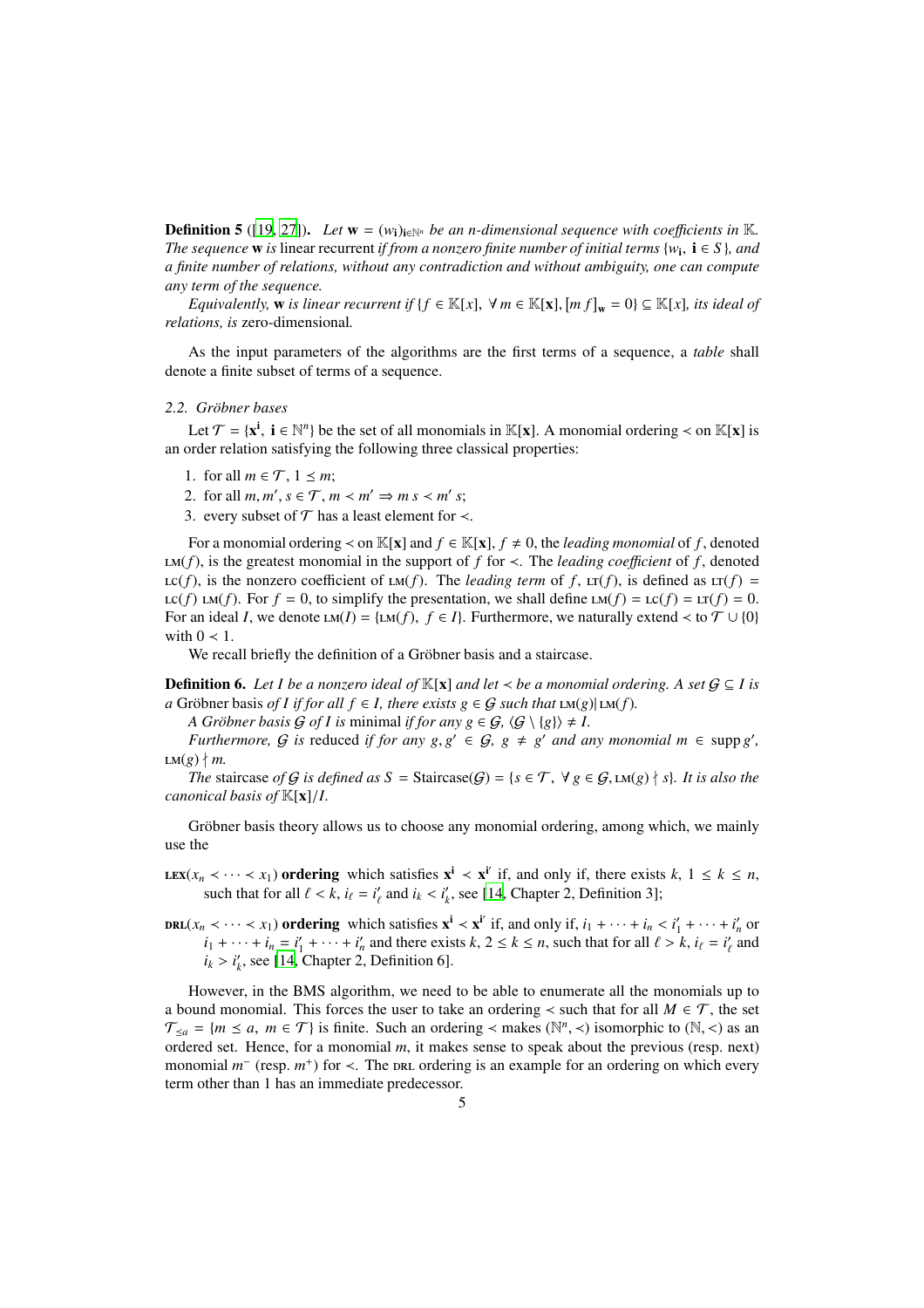This request excludes for instance the LEX ordering, and more generally any elimination ordering. In other words, only weighted degree ordering, or *weight ordering*, should be used.

Now that a monomial ordering is defined, we can say that a relation given by a polynomial  $f \in K[x]$  *fails when shifted by s* if for all monomials  $\sigma \prec s$ ,  $[\sigma f] = 0$  but  $[s f] \neq 0$ , see also [28, 29].

#### *2.3. Multi-Hankel matrices*

A matrix  $H \in \mathbb{K}^{m \times n}$  is *Hankel*, if there exists a sequence  $\mathbf{w} = (w_i)_{i \in \mathbb{N}}$  such that for all  $(i, i') \in \{1, \ldots, m\} \times \{1, \ldots, n\}$ , the coefficient  $h_{i,i'}$  lying on the *i*th row and *i*'th column of *H* satisfies  $h_{i,i'} = w_{i+i'}$ .

In a multivariate setting, we can extend this notion to *multi-Hankel* matrices. For two sets of monomials *U* and *T*, we let  $H_{UT}$  be the multi-Hankel matrix with rows (resp. columns) indexed with *U* (resp. *T*) so that the coefficient of  $H_{U,T}$  lying on the row labeled with  $\mathbf{x}^i \in U$  and column labeled with  $\mathbf{x}^{i'} \in T$  is  $w_{i+i'}$ .

Example 7. Let  $\mathbf{w} = (w_{i,j,k})_{(i,j,k) \in \mathbb{N}^3}$  be a sequence.

1. For  $U = \{1, z, z^2, y, yz, yz^2\} = \{1, z, z^2\} \cup y\{1, z, z^2\}$  and  $T = \{1, z, y, yz, y^2, y^2z\} = \{1, z\} \cup$ *y* {1, *z*} ∪ *y*<sup>2</sup> {1, *z*}*, ordered for* LEX(*z* ≺ *y* ≺ *x*)*,* 

|             |        |             | Z.          | ν           | yζ          | $v^2$       | $v^2 z$     |
|-------------|--------|-------------|-------------|-------------|-------------|-------------|-------------|
|             |        | $W_{0,0,0}$ | $W_{0,0,1}$ | $W_{0,1,0}$ | $W_{0,1,1}$ | $W_{0,2,0}$ | $W_{0,2,1}$ |
|             | z      | $W_{0,0,1}$ | $W_{0,0,2}$ | $W_{0,1,1}$ | $W_{0,1,2}$ | $W_{0,2,1}$ | $W_{0,2,2}$ |
|             | $z^2$  | $W_{0,0,2}$ | $W_{0,0,3}$ | $W_{0,1,2}$ | $W_{0,1,3}$ | $W_{0,2,2}$ | $W_{0,2,3}$ |
| $H_{U,T} =$ |        | $W_{0,1,0}$ | $W_{0,1,1}$ | $W_{0,2,0}$ | $W_{0,2,1}$ | $W_{0,3,0}$ | $W_{0,3,1}$ |
|             | yz     | $W_{0,1,1}$ | $W_{0,1,2}$ | $W_{0,2,1}$ | $W_{0,2,2}$ | $W_{0,3,1}$ | $W_{0,3,2}$ |
|             | $vz^2$ | $W_{0,1,2}$ | $W_{0,1,3}$ | $w_{0,2,2}$ | $W_{0,2,3}$ | $W_{0,3,2}$ | $W_{0,3,3}$ |

*is a* 2 × 3*-block-Hankel matrix with* 3 × 2*-Hankel blocks.*

2. *For*  $\tilde{U} = U \cup xU \cup x^2 U \cup x^3 U$  and  $\tilde{T} = T \cup xT \cup x^2 T \cup x^3 T \cup x^4 T$ , also ordered *for*  $\text{LEX}(z \leq y \leq x)$ ,

|                                      |                          |                  | $r^2$ T            |                    |                      |
|--------------------------------------|--------------------------|------------------|--------------------|--------------------|----------------------|
|                                      | $H_{U,T}$                | $H_{U, xT}$      | $H_{U,x^2T}$       | $H_{U,x^3T}$       | $H_{U,x^4\,T}$       |
| x U                                  | $H_{x U,T}$              | $H_{xU,xT}$      | $H_{xU,x^2T}$      | $H_{x U, x^3 T}$   | $H_{x\,U,x^4\,T}$    |
| $H_{\tilde{U},\tilde{T}}$<br>$x^2 U$ | $H_{x^2 U,T}$            | $H_{x^2 U, x T}$ | $H_{x^2 U, x^2 T}$ | $H_{x^2 U, x^3 T}$ | $H_{x^2\,U,x^4\,T}$  |
|                                      | $x^3 U \cup H_{x^3 U,T}$ | $H_{x^3 U, x T}$ | $H_{x^3 U, x^2 T}$ | $H_{x^3 U, x^3 T}$ | $H_{x^3 U, x^4 T}$ ) |

where  $H_{x^i U, x^{i'} T} = H_{x^{i+i'} U, T}$  for any i, i' since  $H_{x^i U, x^{i'} T}$  is the same matrix as  $H_{U, T}$  where each coefficient  $w_{0,j,k}$  has been replaced by  $w_{i+i',j,k}$ . Therefore,  $H_{\tilde{U},\tilde{T}}$  is a  $4\times$ 5-block-Hankel *matrix with*  $6 \times 6$ *-multi-Hankel blocks like*  $H_{U,T}$ *.* 

3. *For*  $T = \{1, y, x, y^2, xy, x^2\}$ , ordered for  $DRL(z \lt y \lt x)$ ,  $H_{T,T}$  *is a multi-Hankel matrix whose structure is less clear. It can be considered as a block-Hankel matrix with blocks of*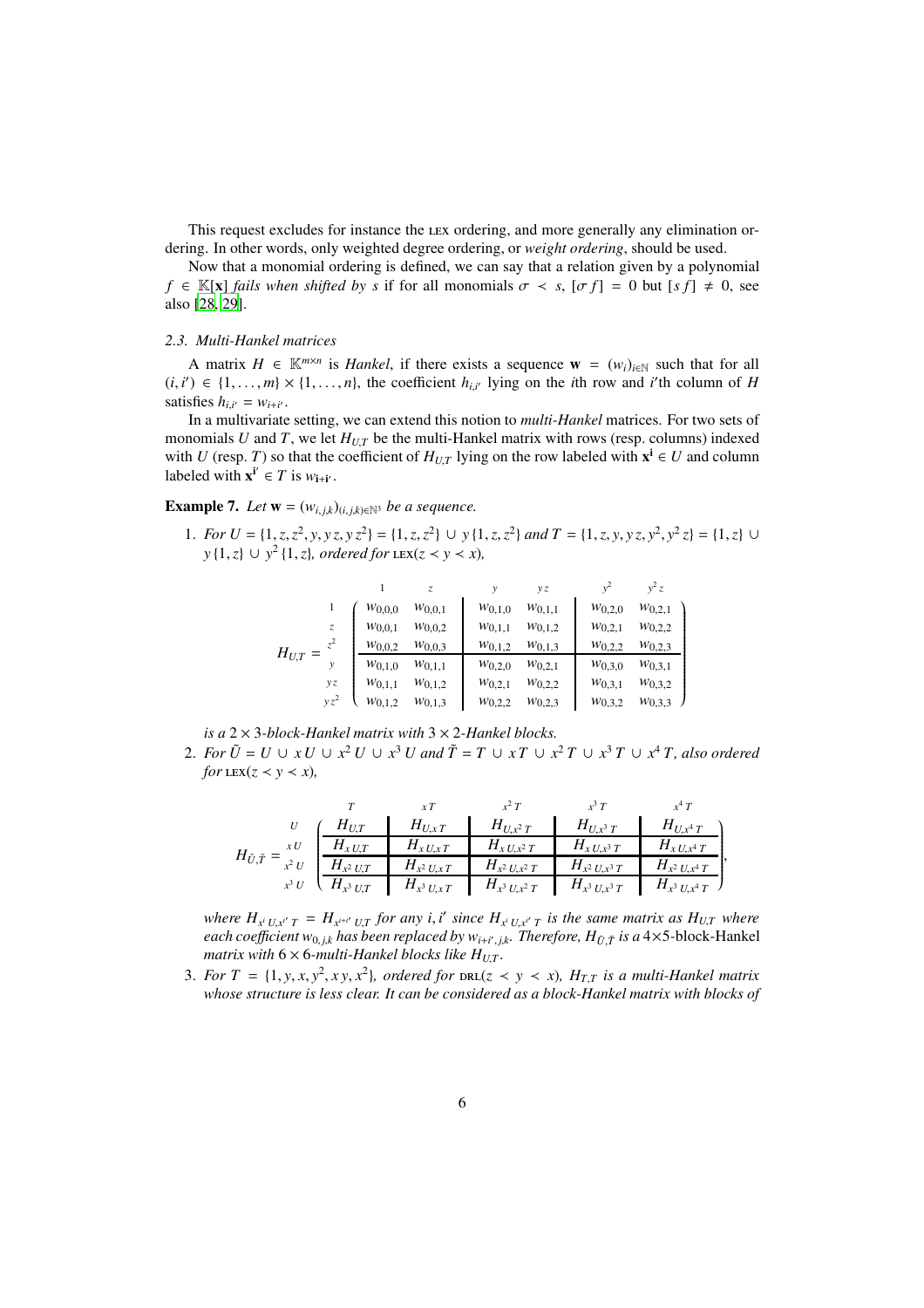*different sizes, noticing that*  $T = \{1\} \cup y \left\{1, \frac{x}{y}\right\} \cup y^2 \left\{1, \frac{x}{y}, \frac{x^2}{y^2}\right\}$  $\frac{x^2}{y^2}$ ,

|             |       |             |             | x           | $v^{\omega}$ | xу          | $x^2$       |
|-------------|-------|-------------|-------------|-------------|--------------|-------------|-------------|
| $H_{T,T} =$ |       | $W_{0,0,0}$ | $W_{0,1,0}$ | $W_{1,0,0}$ | $W_{0,2,0}$  | $W_{1,1,0}$ | $W_{2,0,0}$ |
|             | y     | $w_{0,1,0}$ | $W_{0,2,0}$ | $W_{1,1,0}$ | $W_{0,3,0}$  | $W_{1,2,0}$ | $W_{2,1,0}$ |
|             | x     | $W_{1,0,0}$ | $W_{1,1,0}$ | $W_{2,0,0}$ | $W_{1,2,0}$  | $W_{2,1,0}$ | $W_{3,0,0}$ |
|             | $v^2$ | $W_{0,2,0}$ | $W_{0,3,0}$ | $w_{1,2,0}$ | $W_{0,4,0}$  | $W_{1,3,0}$ | $W_{2,2,0}$ |
|             | xy    | $W_{1,1,0}$ | $W_{1,2,0}$ | $W_{2,1,0}$ | $W_{1,3,0}$  | $W_{2,2,0}$ | $W_{3,1,0}$ |
|             | $x^2$ | $W_{2,0,0}$ | $W_{2,1,0}$ | $W_{3,0,0}$ | $W_{2,2,0}$  | $W_{3,1,0}$ | $W_{4,0,0}$ |

4. *For U* = {1, *z*, *y*, *x*, *z*<sup>2</sup>, *y z*, *x z*, *y*<sup>2</sup>, *x y*, *x*<sup>2</sup>} = {1}  $\cup$  *z* {1,  $\frac{y}{7}$  $\left[\frac{y}{z}, \frac{x}{z}\right]$  ∪  $z^2$   $\left\{1, \frac{y}{z}\right\}$  $\frac{y}{z}$ ,  $\frac{x}{z}$ ,  $\frac{y^2}{z^2}$  $rac{y^2}{z^2}, \frac{xy}{z^2}$  $\frac{xy}{z^2}, \frac{x^2}{z^2}$  $\frac{x^2}{z^2}$ , also  $\sigma$ ordered for  ${\tt DRL}(z \prec y \prec x)$ , the matrix  $H_{U,U}$  can be seen as a block-matrix like  $H_{T,T}$  except *each block is a multi-Hankel matrix in two variables. In fact, the bottom-right block would be the same as*  $H_{T,T}$  *where each coefficient*  $w_{i,j,0}$  *<i>is replaced by*  $w_{i,j,4-i-j}$ *.* 

## *2.4. Polynomials associated to multi-Hankel matrices*

For two sets of terms *T* and *U*, we let  $T + U$  denote their Minkowski sum, i.e.  $T + U =$  ${t u, t \in T, u \in U}$ , and  $2T = T + T$ .

For a set of terms *T*, we let  $M = LCM(T)$ . We let  $P_T$  be the mirror polynomial of the truncated generating series of a sequence w, i.e.

$$
P_T = \sum_{t \in T} [t] \frac{M}{t}.
$$

**Example 8.** Let  $w = (w_{i,j,k})_{(i,j,k)\in\mathbb{N}^3}$  be a sequence and  $T = \{1, z, y, x, z^2, yz\}$ , then  $M = xyz^2$  and

$$
P_T = [1] xy z^2 + [z] xy z + [y] x z^2 + [x] y z^2 + [z^2] xy + [y z] x z
$$
  
=  $w_{0,0,0} xy z^2 + w_{0,0,1} xy z + w_{0,1,0} x z^2 + w_{1,0,0} y z^2 + w_{0,0,2} xy + w_{0,1,1} x z.$ 

In this paper, we will mostly deal with polynomials  $P_{T+U}$  as there is a strong connection between  $H_{U,T}$  and  $P_{T+U}$ .

Finally, letting  $M = \text{lcm}(T+U) = x_1^{D_1} \cdots x_n^{D_n}$  and *B* be the monomial ideal  $(x_1^{D_1+1}, \ldots, x_n^{D_n+1})$ , we will use pairs of multivariate polynomials  $R_m = [F_m, C_m]$ . If  $m \in B$ , then we set  $F_m = m$  and  $C_m = 0$ . Otherwise,  $LM(C_m) = m$  and  $F_m = P_{T+U} C_m$  mod *B*.

#### 3. From matrices to polynomials

Before detailing the unified polynomial viewpoint, we recall the linear algebra viewpoint of the BM, the BMS and the Scalar-FGLM algorithms.

#### *3.1. The* BM *algorithm*

Let  $\mathbf{w} = (w_i)_{i \in \mathbb{N}}$  be a one-dimensional table. Classically, when calling the BM algorithm, one does not know in advance the order of the output relation. Therefore, from a matrix viewpoint,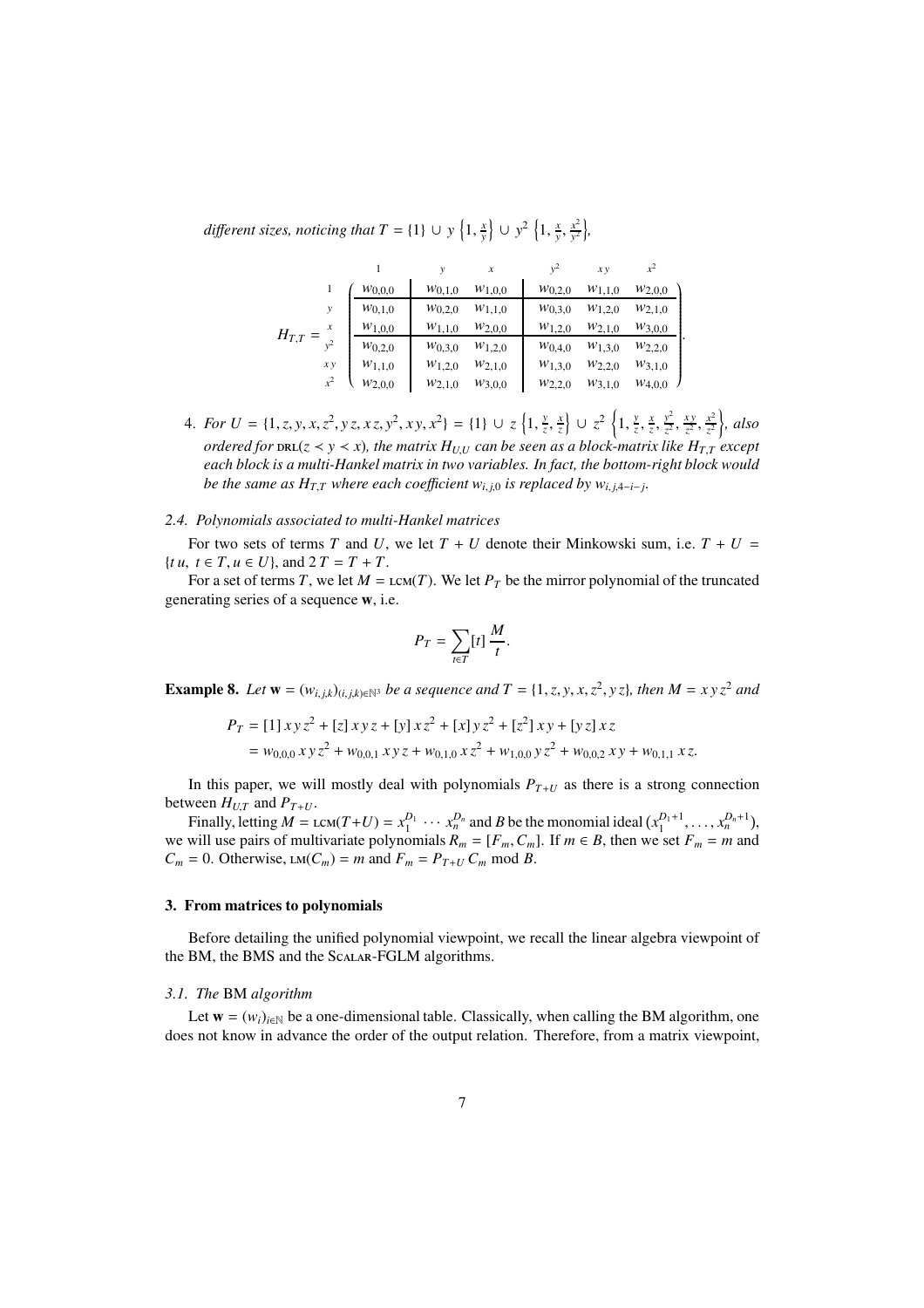one wants to compute the greatest collection of vectors

$$
\left(\begin{array}{c} \gamma_1 \\ \vdots \\ \gamma_{x^{d-1}} \\ 1 \\ 0 \\ 0 \\ \vdots \\ 0 \end{array}\right), \left(\begin{array}{c} 0 \\ \gamma_1 \\ \vdots \\ \gamma_{x^{d-1}} \\ 0 \\ 1 \\ \vdots \\ 0 \end{array}\right), \dots, \left(\begin{array}{c} 0 \\ 0 \\ \vdots \\ 0 \\ \gamma_1 \\ \vdots \\ \gamma_{x^{d-1}} \\ 1 \end{array}\right)
$$

in the kernel of  $H_{\{1\},\{1,...,x^D\}} = 1$  ( 1 ··· *x D*  $w_0 \quad \cdots \quad w_D$ ), that is  $\gamma_1, \ldots, \gamma_{x^{d-1}} \in \mathbb{K}$  such that the relation  $[C_{x^d}] = w_d + \sum_{k=0}^{d-1} \gamma_{x^k} w_k$  and its shifts,  $[x C_{x^d}], \ldots, [x^{D-d} C_{x^d}]$ , are all 0. Equivalently, we look for the least *d* such that  $H_{\mathcal{T}_{\leq x}D-d}, \mathcal{T}_{\leq x^d}$  $\left( \begin{array}{c} \gamma_1 \\ \vdots \\ \gamma_{x^{d-1}} \\ 1 \end{array} \right)$   $\mathcal{I}_{\mathcal{A}}$  $\begin{array}{c} \end{array}$  $= 0.$ 

This Hankel matrix-vector product can be extended into

$$
\begin{pmatrix}\nw_0 & \cdots & w_{d-1} & w_d \\
w_1 & \cdots & w_d & w_{d+1} \\
\vdots & & \vdots & \vdots \\
w_{D-d} & \cdots & w_{D-1} & w_D \\
w_{D-d+1} & \cdots & w_D & 0 \\
\vdots & & \vdots & \ddots & \vdots \\
w_D & 0 & \cdots & 0\n\end{pmatrix}\n\begin{pmatrix}\n\gamma_1 \\
\vdots \\
\gamma_{x^{d-1}} \\
1\n\end{pmatrix} = \begin{pmatrix}\n0 \\
0 \\
\vdots \\
0 \\
f_{x^{d-1}} \\
\vdots \\
f_1\n\end{pmatrix},
$$
\n(2)

representing the product of polynomials  $P_{\mathcal{T}_{\leq x^D}} = \sum_{i=0}^D w_i x^{D-i}$  and  $C_{x^d} = x^d + \sum_{k=0}^{d-1} \gamma_{x^k} x^k$  modulo  $B = x^{D+1}$ . The requirement for  $C_{x^d}$  to encode a valid relation is now that  $LM(F_{x^d}) < x^d$  with  $F_{x^d} = P_{\mathcal{T}_{\leq x^D}} C_{x^d} \text{ mod } B.$ 

This viewpoint gives rise to the following version of the BM algorithm: Start with  $R_B =$  $[F_B, C_B] = [B, 0]$  and  $B = x^{D+1}$ , and  $R_1 = [F_1, C_1] = [P_{\mathcal{T}_{\leq x^D}}, 1]$ . Compute the quotient *Q* of the Euclidean division of  $F_B = B$  by  $F_1$  and then compute  $R_{LM(Q)}^{\sigma} = R_B - QR_1 = [F_B - QF_1, C_B - QF_2]$  $Q C_1$  = [ $F_{LM(Q)}$ ,  $C_{LM(Q)}$ ]. Repeat with  $R_1$  and  $R_{LM(Q)}$  until reaching a pair  $R_{x^d} = [P_{\mathcal{T}_{\leq x^D}} C_{x^d}$  mod  $B, C_{x^d}] = [F_{x^d}, C_{x^d}]$  with  $LM(C_{x^d}) = x^d$  and  $LM(F_{x^d}) < x^d$ . This is in fact the extended Euclidean algorithm called on  $B = x^{D+1}$  and  $F_1$  without any computation of the Bézout's cofactors of  $x^{D+1}$ .

**Example 9.** Let us consider the Fibonacci table  $\mathbf{F} = (F_i)_{i \in \mathbb{N}}$  with  $F_0 = F_1 = 1$  and assume *D* = 5*. On the one hand, although the kernel of*

$$
H_{\{1\},\{1,x,x^2,x^3,x^4,x^5\}} = 1 \quad \left(\begin{array}{cccccc} & 1 & x & x^2 & x^3 & x^4 & x^5 \\ 1 & 1 & 2 & 3 & 5 & 8 \end{array}\right)
$$

*has dimension* 5 *and*  $\left( \begin{array}{c} -1 \\ 1 \\ 0 \\ 0 \\ 0 \\ 0 \end{array} \right)$  Í  $\begin{array}{c} \hline \end{array}$ *is in this kernel, it corresponds to* [*x* − 1] = 0*, its shifted vectors*  $\left( \begin{array}{c} 0 \ -1 \ 1 \ 0 \ 0 \ 0 \ 0 \end{array} \right)$  $\overline{\phantom{a}}$ )  $\begin{array}{c} \hline \end{array}$ ,  $\left( \begin{array}{c} 0 \\ 0 \\ -1 \\ 1 \\ 0 \\ 0 \end{array} \right)$  $\overline{\phantom{a}}$ )  $\begin{array}{c} \hline \end{array}$ ,  $\left( \begin{array}{c} 0 \\ 0 \\ 0 \\ -1 \\ 1 \\ 0 \end{array} \right)$   $\mathcal{I}_{\mathcal{A}}$  $\begin{array}{c} \hline \end{array}$ ,  $\left( \begin{array}{c} 0 \\ 0 \\ 0 \\ 0 \\ -1 \\ 1 \end{array} \right)$   $\mathcal{I}_{\mathcal{A}}$  $\begin{array}{c} \hline \end{array}$ *are not, as they correspond to*  $[x^i(x-1)] \neq 0$ *, for*  $1 \leq i \leq 4$ *. However,*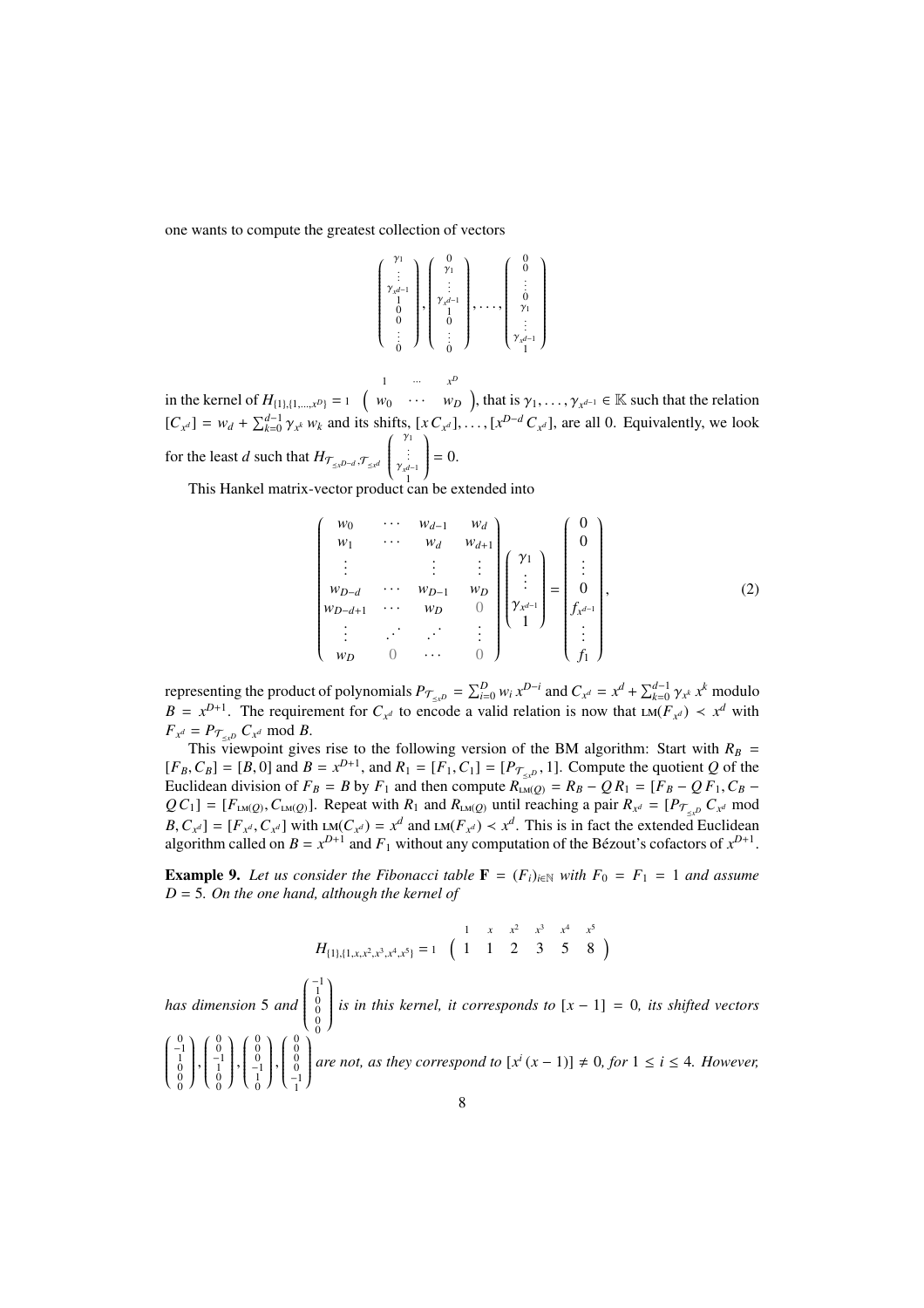*these vectors*

| $-1$ | 0              |   |   |   |  |
|------|----------------|---|---|---|--|
| -1   | -1             |   | 0 | 0 |  |
|      |                |   |   | 0 |  |
| 0    |                | , |   |   |  |
| 0    | 0              |   |   |   |  |
| 0    | $\overline{0}$ |   | 0 |   |  |

*are in the kernel and form the greatest collection of shifted vectors as such. They correspond to*  $[x^{i}(x^{2} - x - 1)] = 0$ , for  $0 \le i \le 3$ . Finally, we have

|   |              | 3             |   | Ω |  |
|---|--------------|---------------|---|---|--|
|   | $\mathbf{c}$ |               |   | Ŋ |  |
|   |              | $\frac{5}{8}$ | Ξ | Ŋ |  |
|   | 8            |               |   |   |  |
| 8 |              |               |   |   |  |

*where the gray zeroes (*0*) are due to the matrix extension and not the sequence itself.*

*On the other hand,*  $B = x^6$ ,  $R_B = [B, 0]$  *and*  $R_1 = [x^5 + x^4 + 2x^3 + 3x^2 + 5x + 8, 1]$ *. As we can see*  $R_1 = [F_1, C_1]$  *with*  $LM(C_1) = 1$  *and*  $LM(F_1) = x^5 \ge 1$ *.* 

*The first step of the extended Euclidean algorithm yields*  $R_x = [x^4 + x^3 + 2x^2 + 3x - 8, x - 1] =$  $[F_x, C_x]$  *with*  $LM(C_x) = x$  *and*  $LM(F_x) = x^4 \ge x$ .

*Then, the second step yields*  $R_{x^2} = [-13x - 8, x^2 - x - 1] = [F_{x^2}, C_{x^2}]$  *with*  $LM(C_{x^2}) = x^2$  *and*  $LM(F_{\chi^2}) = x < x^2$  so  $C_{\chi^2}$  is a valid relation. We return  $C_{\chi^2}$ .

**Remark 10.** *The* BM *algorithm always returns a non-zero relation. If no pair*  $R_{x^{\delta}} = [F_{x^{\delta}}, C_{x^{\delta}}]$ *satisfies the requirements, then it will return a pair*  $R_{x^d}$  with  $LM(C_{x^d}) > x^D$ *. From a matrix* viewpoint, it returns an element of the kernel of the empty matrix  $H_{\emptyset,\mathcal{T}_{\leq x^d}}.$ 

#### *3.2. Multidimensional extension*

In this section, we show how to extend Section 3.1 to multidimensional sequences. Subsection 3.2.1 corresponds to the BMS algorithm. We shall see that this extension is the closest to the BM algorithm. Then, Subsection 3.2.2 corresponds to the Scalar-FGLM, which, in some way, is more general.

#### *3.2.1. The* BMS *algorithm*

For a multidimensional table  $\mathbf{w} = (w_i)_{i \in \mathbb{N}^n}$ , the BMS algorithm extends the BM algorithm by computing vectors in the kernel of a multi-Hankel matrix

$$
H_{\{1\},\mathcal{T}_{\leq a}} = 1 \quad \begin{pmatrix} 1 & \cdots & a^{-} & a \\ \end{pmatrix}
$$

corresponding to having relations  $[C_g] = 0$ , with  $LM(C_g) = g$  minimal for the division and for all *t* such that  $tg \le a$ ,  $[tC_g] = 0$  as well. This also comes down to finding the least (for the partial order  $|$ ) monomials  $g_1, \ldots, g_r \le a$  such that dim ker  $H_{\mathcal{T}_{\le s_k}, \mathcal{T}_{\le s_k}} > 0$  with  $s_k$  the greatest monomial such that  $s_k g_k \le a$  for all  $k, 1 \le k \le r$ . Then, each multi-Hankel matrix-vector product can be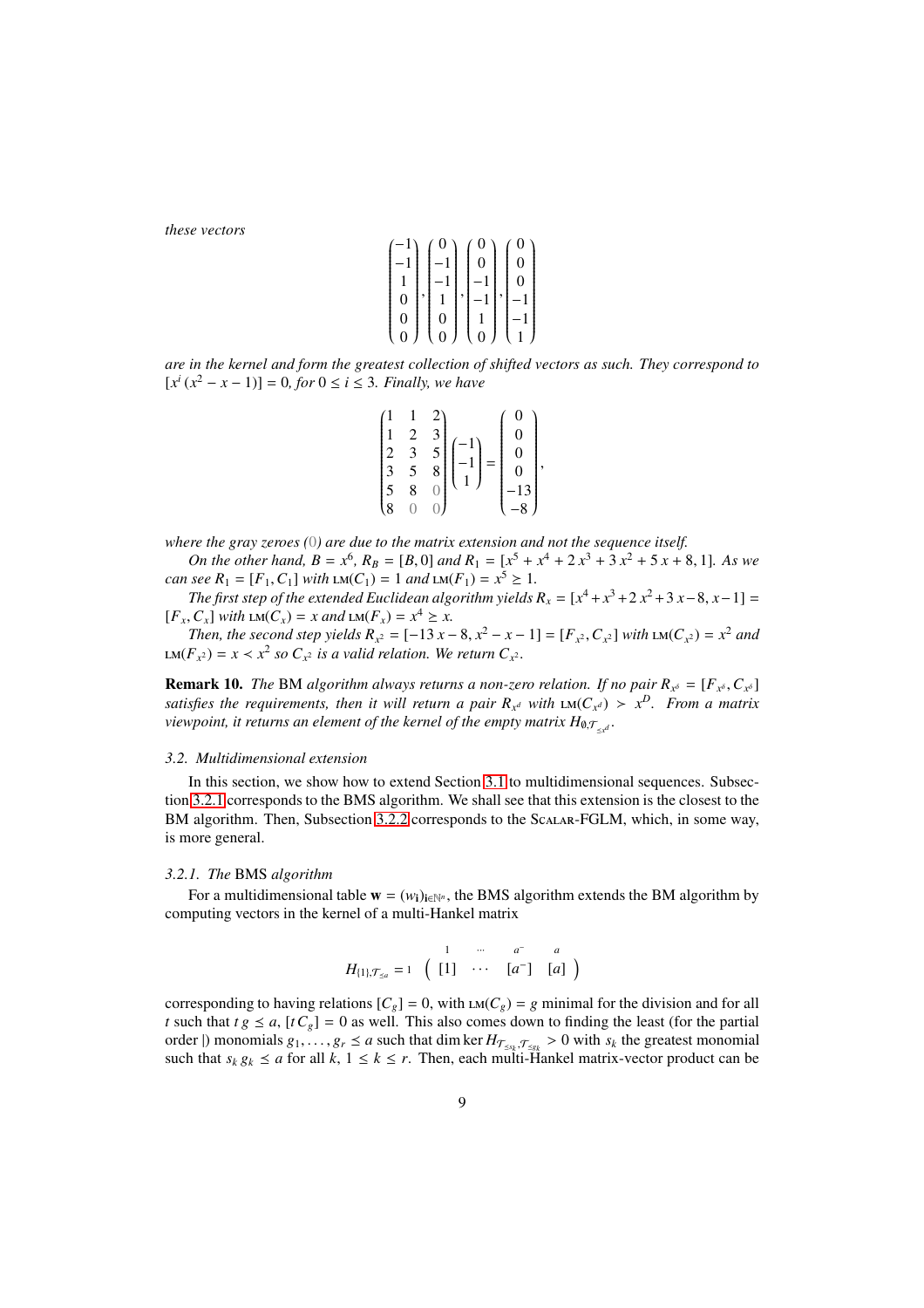extended further as in equation (2), taking the multi-Hankel matrix  $H_{\tau_{\leq a},\tau_{\leq g_k}}$  and setting to zero any sequence term  $[t u]$  with  $t u \notin \mathcal{T}_{\leq a}$ .

$$
\begin{bmatrix}\n[1] & \cdots & [g_k^-] & [g_k] \\
[1^+] & \cdots & [1^+g_k^-] & [1^+g_k] \\
\vdots & & \vdots & \vdots \\
[s_k] & \cdots & [s_k g_k^-] & [s_k g_k] \\
[s_k^+] & \cdots & [s_k^+ g_k^-] & 0 \\
\vdots & & \vdots & \vdots \\
[a] & 0 & \cdots & 0\n\end{bmatrix}\n\begin{bmatrix}\n\gamma_1 \\
\vdots \\
\gamma_{g_k^-} \\
\vdots \\
\gamma_{g_k^-}\n\end{bmatrix} =\n\begin{bmatrix}\n0 \\
0 \\
\vdots \\
0 \\
f_{M/s_k^+} \\
\vdots \\
f_{M/a}\n\end{bmatrix},
$$
\n(3)

where  $M = \text{LCM}(\mathcal{T}_{\leq a}) = x_1^{D_1} \cdots x_n^{D_n}$ . It then represents the product of polynomials  $P_{\mathcal{T}_{\leq a}} =$  $\sum_{t\leq a}[t]\frac{M}{t}$  and  $C_{g_k} = g_k + \sum_{t\leq g_k} \gamma_t t$  modulo  $B = (x_1^{D_1+1}, \dots, x_n^{D_n+1})$ . The requirement for  $C_{g_k}$  to encode a valid relation is now that  $LM(F_{g_k}) \leq \frac{M}{s_k}$  with  $F_{g_k} = P_{\mathcal{T}_{\leq a}} C_{g_k}$  mod *B*.

Let us notice that  $[s_k^+ g_k^-]$  can also be a  $0$  if  $s_k^+ g_k^- > a$  and that, more generally, the gray zeroes need not be diagonally aligned like they are in the univariate case. This is illustrated by the following example.

**Example 11.** Let us consider the binomial table  $\mathbf{b} = \begin{pmatrix} i \\ j \end{pmatrix}_{(i,j)\in\mathbb{N}^2}$  with  $\text{DRL}(y \lt x)$  and assume *a* = *x* 2 *y. The kernel of*

$$
H_{\{1\},\mathcal{T}_{\leq x^2y}} = 1 \quad \left( \begin{array}{cccccc} 1 & y & x & y^2 & xy & x^2 & y^3 & xy^2 & x^2y \\ 1 & 0 & 1 & 0 & 1 & 1 & 0 & 0 & 2 \end{array} \right)
$$

*has clearly dimension* 8*. Two vectors in the kernel,*  $\left(\begin{smallmatrix} 0 \\ 1 \\ 0 \\ 0 \\ 0 \\ 0 \\ 0 \\ 0 \\ 0\end{smallmatrix}\right)$  Í  $\begin{bmatrix} 1 \\ 1 \\ 1 \end{bmatrix}$ *and*  $\left( \begin{array}{c} -1 \\ \alpha \\ 1 \\ 0 \\ 0 \\ 0 \\ 0 \\ 0 \\ 0 \end{array} \right)$  Í  $\begin{bmatrix} 1 \\ 1 \\ 1 \end{bmatrix}$ *, with* α *any number in* K*,*

*correspond to the independent relations* [*y*] = 0 *and*  $[x + \alpha y - 1] = 0$ *. However, not all their* Í

*shifts belong to the kernel. For the former,*  $\left(\begin{smallmatrix} 0 & 0 \\ 0 & 0 \\ 0 & 1 \\ 0 & 0 \\ 0 & 0 \\ 0 & 0 \\ 0 & 0 \end{smallmatrix}\right)$   $\begin{bmatrix} 1 \\ 1 \\ 1 \\ 1 \end{bmatrix}$ *, corresponding to*  $[y^2] = 0$ *, belongs to the* 

*kernel but*  $\begin{pmatrix} 0 & 0 \\ 0 & 0 \\ 0 & 1 \\ 0 & 0 \\ 0 & 0 \\ 0 & 0 \end{pmatrix}$  )  $\begin{array}{c} \hline \end{array}$ *does not, as*  $[xy] \neq 0$ *. For the latter,*  $\left( \begin{array}{c} 0 \\ -1 \\ 0 \\ \alpha \\ 1 \\ 0 \\ 0 \\ 0 \\ 0 \\ 0 \\ \end{array} \right)$  $\overline{\phantom{a}}$ )  $\begin{array}{c} \hline \end{array}$ *does not belong to the kernel, as*

 $[x y + \alpha y^2 - y] \neq 0$ *, whatever*  $\alpha$  *is.* 

*Therefore, the vectors in the kernel that we seek must correspond to relations*  $[C_g] = 0$  with  $g \in \{y^2, xy, x^2, \ldots, x^2y\}.$ 

In fact, as 
$$
[my^2] = 0
$$
 for  $1 \le m \le x$ , the vectors  $\begin{pmatrix} 0 \\ 0 \\ 0 \\ 0 \\ 0 \\ 0 \\ 0 \end{pmatrix}, \begin{pmatrix} 0 \\ 0 \\ 0 \\ 0 \\ 0 \\ 0 \\ 0 \end{pmatrix}, \begin{pmatrix} 0 \\ 0 \\ 0 \\ 0 \\ 0 \\ 0 \\ 0 \end{pmatrix}$  are in the *kernel and fulfill*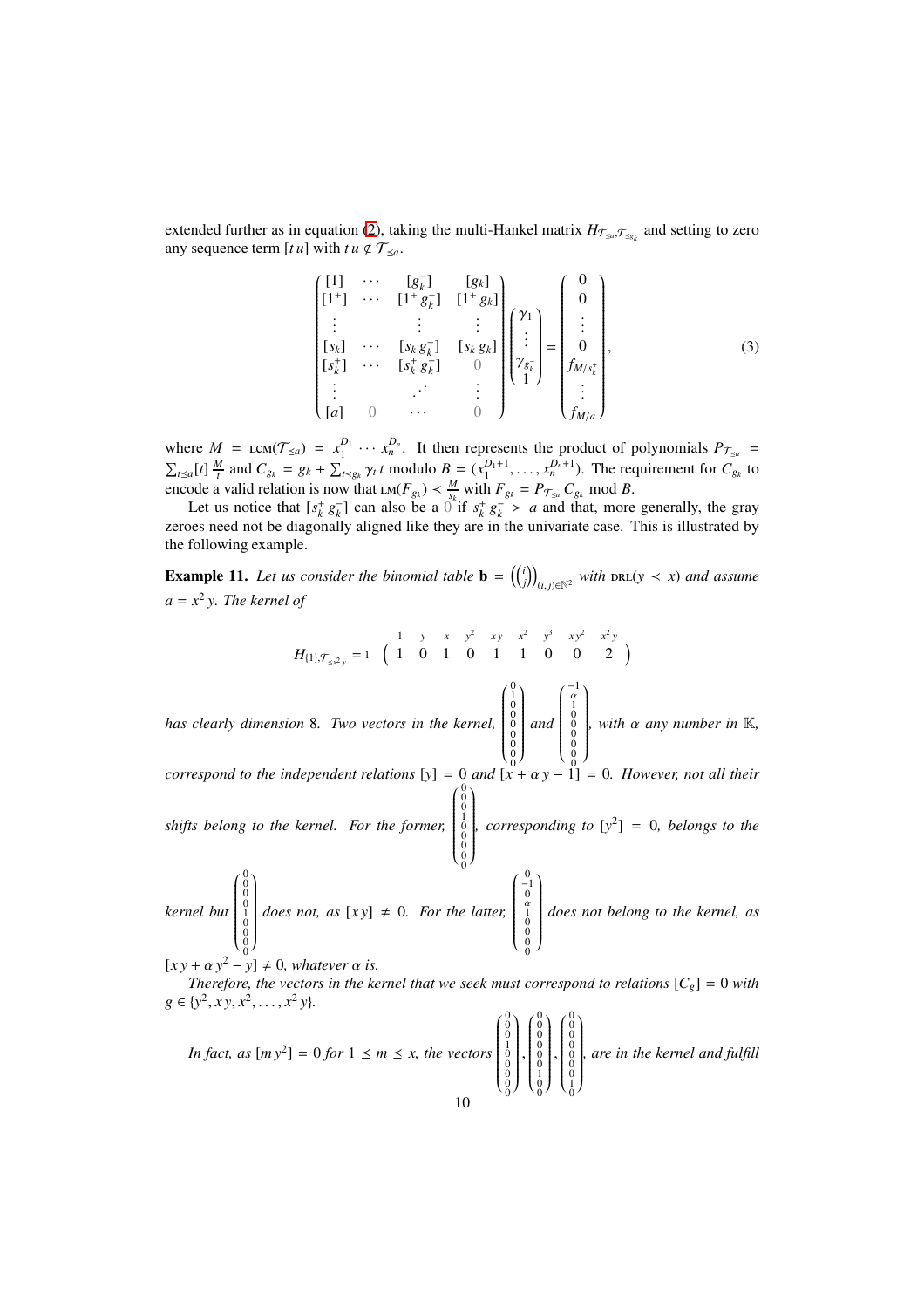*the requirements. We can indeed notice that*

$$
H_{\mathcal{T}_{\leq x},\mathcal{T}_{\leq y^2}}\begin{pmatrix}0\\0\\0\\1\end{pmatrix}=\begin{pmatrix}1 & y & x & y^2\\ 1 & 0 & 1 & 0\\ 0 & 0 & 1 & 0\\ 1 & 1 & 1 & 0\end{pmatrix}\begin{pmatrix}0\\0\\0\\0\\1\end{pmatrix}=\begin{pmatrix}0\\0\\0\\0\end{pmatrix}, \quad \begin{pmatrix}1 & y & x & y^2\\ y & 0 & 1 & 0\\ 0 & 0 & 1 & 0\\ 0 & 0 & 0 & 0\\ 0 & 0 & 0 & 0\\ 0 & 0 & 0 & 0\\ 0 & 0 & 0 & 0\end{pmatrix}\begin{pmatrix}0\\0\\0\\0\\1\end{pmatrix}=\begin{pmatrix}0\\0\\0\\0\\0\\0\end{pmatrix}, \quad \begin{pmatrix}0\\0\\0\\0\\0\\0\end{pmatrix}=\begin{pmatrix}0\\0\\0\\0\\0\\0\end{pmatrix}, \quad \begin{pmatrix}0\\0\\0\\0\\0\\0\end{pmatrix}=\begin{pmatrix}0\\0\\0\\0\\0\\0\\0\end{pmatrix}.
$$

*where the gray zeroes (*0*) are due to the matrix extension and not the binomial sequence itself. From the polynomial point of view,*

$$
F_{y^2} = P_{\mathcal{T}_{\leq x^2 y}} C_{y^2} \text{ mod } B
$$
  
=  $(x^2 y^3 + xy^3 + xy^2 + y^3 + 2 y^2) y^2 \text{ mod } (x^3, y^4)$   
= 0.

*Likewise, the vectors*  $\left( \begin{array}{c} -(1+\alpha) \ \beta \ \alpha \ 0 \ 1 \ 0 \ 0 \ 0 \ 0 \ 0 \end{array} \right)$  ſ  $\begin{array}{c} \hline \rule{0pt}{2.5ex} \rule{0pt}{2.5ex} \rule{0pt}{2.5ex} \rule{0pt}{2.5ex} \rule{0pt}{2.5ex} \rule{0pt}{2.5ex} \rule{0pt}{2.5ex} \rule{0pt}{2.5ex} \rule{0pt}{2.5ex} \rule{0pt}{2.5ex} \rule{0pt}{2.5ex} \rule{0pt}{2.5ex} \rule{0pt}{2.5ex} \rule{0pt}{2.5ex} \rule{0pt}{2.5ex} \rule{0pt}{2.5ex} \rule{0pt}{2.5ex} \rule{0pt}{2.5ex} \rule{0pt}{2.5ex} \$ ,  $\left( \begin{array}{c} 0 \\ - (1 + \alpha) \\ 0 \\ \beta \\ \alpha \\ 0 \\ 0 \\ 1 \\ 0 \end{array} \right)$  ſ  $\begin{array}{c} \hline \rule{0pt}{2.5ex} \rule{0pt}{2.5ex} \rule{0pt}{2.5ex} \rule{0pt}{2.5ex} \rule{0pt}{2.5ex} \rule{0pt}{2.5ex} \rule{0pt}{2.5ex} \rule{0pt}{2.5ex} \rule{0pt}{2.5ex} \rule{0pt}{2.5ex} \rule{0pt}{2.5ex} \rule{0pt}{2.5ex} \rule{0pt}{2.5ex} \rule{0pt}{2.5ex} \rule{0pt}{2.5ex} \rule{0pt}{2.5ex} \rule{0pt}{2.5ex} \rule{0pt}{2.5ex} \rule{0pt}{2.5ex} \$ ,  $\left( \begin{array}{c} 0 \\ 0 \\ -(1+\alpha) \\ 0 \\ \beta \\ \alpha \\ 0 \\ 0 \\ 1 \end{array} \right)$   $\mathcal{I}_{\mathcal{A}}$  $\begin{array}{c} \hline \end{array}$ *, are in the kernel for*  $\alpha = 0$  *and*  $\beta = -1$ *,* 

*as they correspond to*  $[m(x + \alpha x + \beta y - (1 + \alpha))] = [m(x + y - y - 1)] = 0$ , for  $1 \le m \le x$ . *Furthermore,*

$$
\begin{array}{c}\n1 & y & x & y^2 & xy \\
y & 0 & 0 & 1 & 0 & 1 \\
x & 1 & 1 & 1 & 0 & 2 \\
y^2 & 0 & 0 & 0 & 0 & 0 \\
x^2 & 1 & 2 & 0 & 0 & 0 \\
y^3 & 0 & 0 & 0 & 0 & 0 \\
y^4 & 0 & 0 & 0 & 0 & 0 \\
y^5 & 0 & 0 & 0 & 0 & 0 \\
y^6 & 0 & 0 & 0 & 0 & 0 \\
y^7 & 0 & 0 & 0 & 0 & 0 \\
y^8 & 0 & 0 & 0 & 0 & 0 \\
y^9 & 0 & 0 & 0 & 0 & 0 \\
y^2 & 0 & 0 & 0 & 0 & 0 \\
y^3 & 0 & 0 & 0 & 0 & 0 \\
y^4 & 0 & 0 & 0 & 0 & 0 \\
y^5 & 0 & 0 & 0 & 0 & 0 \\
y^6 & 0 & 0 & 0 & 0 & 0 \\
y^7 & 0 & 0 & 0 & 0 & 0 \\
y^8 & 0 & 0 & 0 & 0 & 0 \\
y^9 & 0 & 0 & 0 & 0 & 0 \\
y^8 & 0 & 0 & 0 & 0 & 0 \\
y^9 & 0 & 0 & 0 & 0 & 0 \\
y^9 & 0 & 0 & 0 & 0 & 0 \\
y^1 & 0 & 0 & 0 & 0 & 0 \\
y^2 & 0 & 0 & 0 & 0 & 0 \\
y^3 & 0 & 0 & 0 & 0 & 0 \\
y^4 & 0 &
$$

*From the polynomial point of view,*  $F_{xy} = P_{\mathcal{T}_{\leq x^2y}}(xy - y - 1) \text{ mod } (x^3, y^4) = -xy^2 - 3y^3 - 2y^2$ .

|  |  |  |  | $T_{xy}$ the vectors $\begin{pmatrix} \beta \\ \alpha \\ 0 \\ 0 \\ 0 \\ 0 \\ 0 \end{pmatrix}$ , $\begin{pmatrix} -(1+\alpha) \\ 0 \\ 0 \\ \alpha \\ 0 \\ 0 \\ 1 \end{pmatrix}$ , are in the kernel for $\alpha = -2$ and $\beta = 0$ , as $\cdots$ . |
|--|--|--|--|------------------------------------------------------------------------------------------------------------------------------------------------------------------------------------------------------------------------------------------------------|
|--|--|--|--|------------------------------------------------------------------------------------------------------------------------------------------------------------------------------------------------------------------------------------------------------|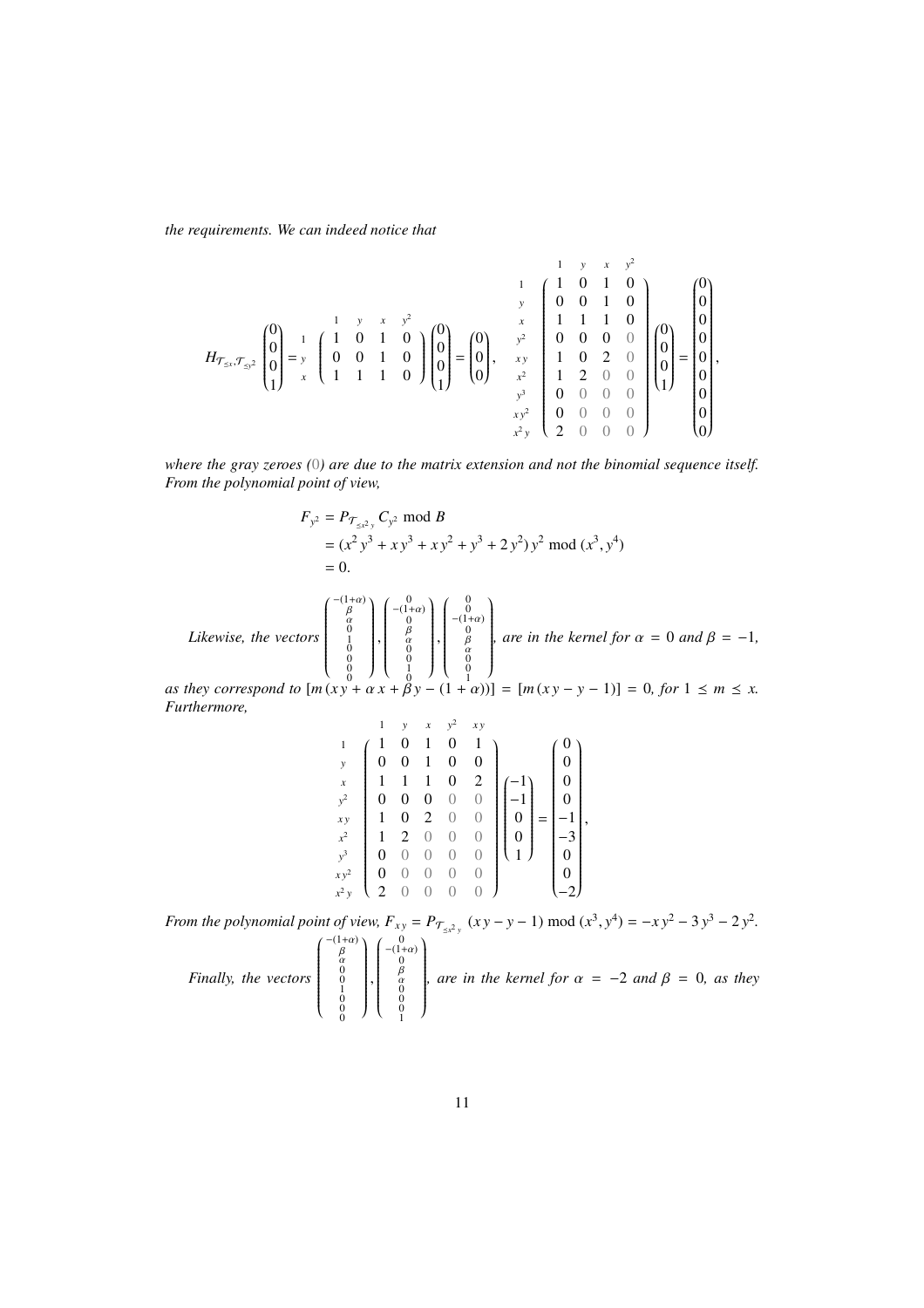*correspond to*  $[m(x^2 + \alpha x + \beta y - (1 + \alpha))] = [m(x^2 - 2x + 1)] = 0$ , for  $1 \le m \le y$ . Furthermore,

$$
\begin{array}{c|cccc}\n & 1 & y & x & y^2 & xy & x^2 \\
1 & 1 & 0 & 1 & 0 & 1 & 1 \\
y & 1 & 1 & 1 & 0 & 2 & 0 \\
y^2 & 0 & 0 & 0 & 0 & 0 & 0 \\
xy & 1 & 0 & 2 & 0 & 0 & 0 \\
x^2 & 1 & 2 & 0 & 0 & 0 & 0 \\
x^3 & 0 & 0 & 0 & 0 & 0 & 0 \\
y^2 & 0 & 0 & 0 & 0 & 0 & 0 \\
x^2 & 0 & 0 & 0 & 0 & 0 & 0 \\
x^2 & 0 & 0 & 0 & 0 & 0 & 0 \\
x^2 & 0 & 0 & 0 & 0 & 0 & 0\n\end{array}\n\begin{pmatrix}\n0 \\
1 \\
0 \\
-2 \\
0 \\
1 \\
0 \\
1\n\end{pmatrix} =\n\begin{pmatrix}\n0 \\
0 \\
-1 \\
-1 \\
-3 \\
1 \\
0 \\
0 \\
2\n\end{pmatrix}
$$

.

*From the polynomial point of view,*  $F_{x^2} = P_{\mathcal{T}_{\le x^2 y}}(x^2 - 2x + 1) \text{ mod } (x^3, y^4) = -xy^3 - 3xy^2 + 3xy^2$  $y^3 + 2y^2$ .

*The* BMS *algorithm will return the three relations*  $C_{y^2} = y^2$ ,  $C_{xy} = xy - y - 1$  *and*  $C_{x^2} =$  $x^2 - 2x + 1$ .

Remark 12. *As for the* BM *algorithm, the* BMS *algorithm will always return a relation C<sup>g</sup> with* lm(*Cg*) = *g a pure power in each variable. Therefore, it can return C<sup>g</sup> with g* ≻ *a, corresponding to a vector in the kernel of the empty matrix*  $H_{\emptyset,\mathcal{T}_{\leq g}}.$ 

### *3.2.2. The* Scalar-FGLM *algorithm*

The Scalar-FGLM algorithm aims to compute vectors in the kernel of a more general multi-Hankel matrix  $H_{U,T}$ , with *T* and *U* two ordered sets of monomials. The kernel vectors that we wish to compute are those corresponding to relations  $[uC_g] = 0$  with  $\text{LM}(C_g) = g$  and  $u \in U$ , such that for all  $t \in \mathcal{T}$ , if  $t g \in T$ , then  $[u t C_g] = 0$ . In other words, if the vector corresponding to  $C_g$ is in the kernel, then for all *t* with  $t g \in T$ , so is the vector corresponding to  $t C_g$ .

Let us assume that both sets of terms *T* and *U* satisfy  $T = \mathcal{T}_{\leq a}$  and  $U = \mathcal{T}_{\leq b}$ . This allows us to encompass both the BMS algorithm and the Scalar-FGLM algorithm.

The goal is to extend the multi-Hankel matrix-vector product

 1 ··· *a* <sup>−</sup> *a* <sup>1</sup> [1] · · · [*a* − ] [*a*] . . . . . . . . . . . . *b* − [*b* − ] · · · [*a* − *b* − ] [*a b*<sup>−</sup> ] *<sup>b</sup>* [*b*] · · · [*a* <sup>−</sup> *b*] [*a b*] γ1 . . . γ*g* − 1 0 . . . 0 = 0 . . . 0 0 (4)

in a similar fashion as in equations  $(2)$  and  $(3)$  with as many rows as possible and setting any table term  $[t u]$  to zero whenever  $t u > a b$ .

For  $C_g$  a relation, we want to build a multi-Hankel matrix  $H_{U,T}$  whose kernel contains the vector corresponding to  $C_g$  if, and only if, the vectors corresponding to  $tC_g$  are in the kernel of  $H_{\mathcal{T}_{\leq b},\mathcal{T}_{\leq a}}$ . This is achieved by choosing  $T = \mathcal{T}_{\leq g} = \{1,\ldots,g\}$  and picking, for each *t*, the rows labeled with  $\{t, \ldots, bt\} = \mathcal{T}_{\leq b} + \{t\}$ . Thus, the set of all rows is  $U = \mathcal{T}_{\leq b} + \mathcal{T}_{\leq s}$  where *s* is the largest monomial such that  $s g \leq a$ .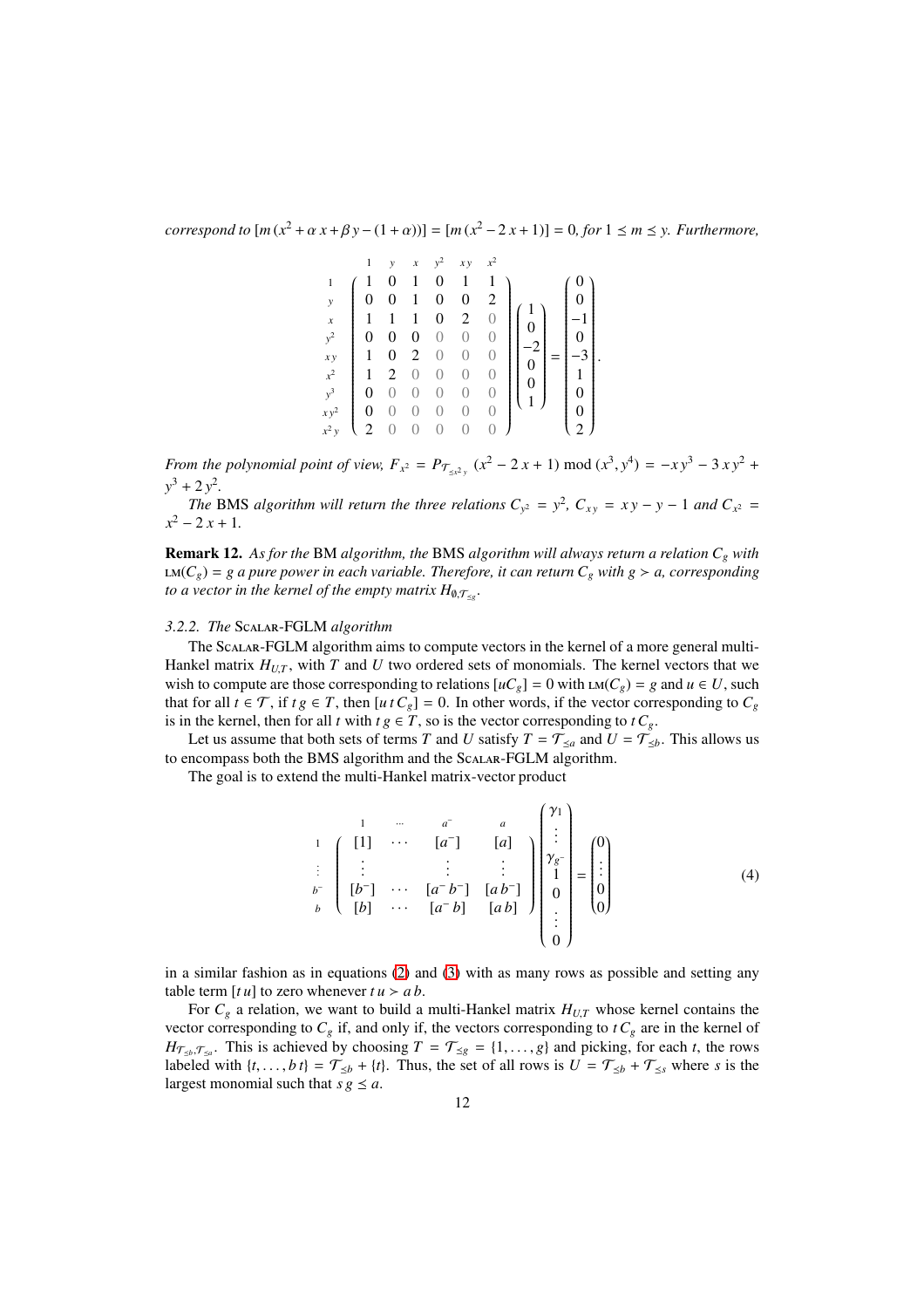Now, we can expand this matrix by adding rows up to *a b* and setting table terms [*t u*] to 0 whenever  $tu > ab$ . Yet, since the first rows are in  $\mathcal{T}_{\leq b} + \mathcal{T}_{\leq s}$  and the set of rows should be stable by division, we remove from  $\mathcal{T}_{\leq a} + \mathcal{T}_{\leq b}$  any multiple of a monomial in  $\mathcal{T}_{\leq b}$  s  $\setminus (\mathcal{T}_{\leq b} + \mathcal{T}_{\leq s})$ .

It remains to make the link between this matrix-vector product and the product of the two polynomials  $P_{\mathcal{T}_{\le a} + \mathcal{T}_{\le b}}$  and  $C_g$  modulo  $B = (x_1^{D_1+1}, \ldots, x_n^{D_n+1})$ . Note that since  $\mathcal{T}_{\le b} + \mathcal{T}_{\le s} \subseteq \mathcal{T}_{\le b,s}$ but may not be equal to  $\mathcal{T}_{\leq b,s}$ , the leading monomial of  $F_g = P_{\mathcal{T}_{\leq a}+\mathcal{T}_{\leq b}} C_g$  mod *B* is  $\frac{M}{u}$  with *u* a multiple of a monomial that may not be in  $\mathcal{T}_{\leq b} + \mathcal{T}_{\leq s}$ . We let  $\tilde{F}_g$  be the same polynomial as  $F_g$ where we set to zero any monomial  $\frac{M}{u}$  in  $F_g$  with *u* a multiple of a monomial in  $\mathcal{T}_{\leq b,s}\setminus(\mathcal{T}_{\leq b}+\mathcal{T}_{\leq s})$ . Since the monomials  $\frac{M}{u}$  with  $u \in \mathcal{T}_{\leq b} + \mathcal{T}_{\leq s}$  are now the largest possible monomials in  $\tilde{F}_g$ ,  $C_g$  is a valid relation if, and only if,  $LM(\tilde{F}_g) < \frac{M}{b_s}$ .

**Proposition 13.** Let  $T = T_{\leq a}$  and  $U = T_{\leq b}$  be finite sets of monomials in  $\mathbb{K}[x]$ , let  $M =$  $\text{LCM}(T+U) = x_1^{D_1} \cdots x_n^{D_n} \text{ and } B = (x_1^{D_1+1}, \ldots, x_n^{D_n+1}).$ 

Let  $C_g$  be a polynomial with support in T and with leading monomial g and let s be the *greatest monomial such that s g*  $\leq$  *a.* 

*Let* G*<sup>s</sup> be a minimal set of monomials generating the sets of monomials less than b s but not* in  $\mathcal{T}_{\leq b}$  +  $\mathcal{T}_{\leq s}$ , i.e.  $\mathcal{G}_s$  is a reduced Gröbner basis of the monomial ideal generated by  $\mathcal{T}_{\leq b}$  s  $\setminus$  ( $\mathcal{T}_{\leq b}$  +  $\mathcal{T}_{\leq s}$ ).

Let  $\tilde{F}_g$  be the polynomial obtained by setting to zero all the coefficients of monomials  $\frac{M}{u}$  of  $F_g = P_{T+U} C_g \text{ mod } B = \sum_{\tau \in (T+U)} f_{g,\tau} \frac{M}{\tau}$ , with  $u \in \langle G_s \rangle$ . That is,  $\tilde{F}_g = \sum_{\tau \in (T+U)} \tilde{f}_{g,\tau} \frac{M}{\tau}$ , where  $\text{NormalForm}\left(\sum_{\tau \in (T+U)} f_{g,\tau} \, \tau, \mathcal{G}_s\right) = \sum_{\tau \in (T+U)} \tilde{f}_{g,\tau} \, \tau.$ 

*Then,*  $[u \, t \, C_g] = 0$  *for all*  $u \in U$  *and all*  $t \in \mathcal{T}_{\leq s}$  *if, and only if,*  $\text{LM}(\tilde{F}_g) \lt \frac{M}{b s}$ *.* 

**Example 14.** We still consider the binomial table **b** with  $\text{DRL}(y \lt x)$ . We let  $a = b = xy^2$  so that  $T = U = \mathcal{T}_{\leq x,y^2}$ 

$$
H_{U,T} = \begin{pmatrix} 1 & y & x & y^2 & xy & x^2 & y^3 & xy^2 \\ 1 & 1 & 0 & 1 & 1 & 1 & 0 & 0 \\ y & 0 & 0 & 1 & 0 & 0 & 2 & 0 & 0 \\ 1 & 1 & 1 & 0 & 2 & 1 & 0 & 1 \\ 0 & 0 & 0 & 0 & 0 & 1 & 0 & 0 \\ x^2 & 1 & 2 & 1 & 1 & 3 & 1 & 0 & 3 \\ 0 & 0 & 0 & 0 & 0 & 0 & 0 & 0 & 0 \\ xy^3 & 0 & 0 & 1 & 0 & 0 & 3 & 0 & 0 \end{pmatrix}.
$$
  
\n
$$
H_{U,T} = \begin{pmatrix} 1 \\ y \\ xy^2 \end{pmatrix} \begin{pmatrix} 1 \\ 0 \\ 0 \\ 0 \\ 0 \end{pmatrix} \begin{pmatrix} 0 \\ 0 \\ 0 \\ 0 \\ 0 \\ 0 \end{pmatrix} \begin{pmatrix} 0 \\ 0 \\ 0 \\ 0 \\ 0 \\ 0 \end{pmatrix}.
$$
  
\nThe computation of the kernel of this matrix yields the vectors  $\begin{pmatrix} -1 \\ -1 \\ 0 \\ 0 \\ 0 \\ 0 \\ 0 \end{pmatrix} \begin{pmatrix} 0 \\ 0 \\ 0 \\ 0 \\ 0 \\ 0 \\ 0 \end{pmatrix}$  corresponding to  $[u(xy - y - 1)] = [uy(xy - y - 1)] = 0$  for all  $u \in U$  and the vector  $\begin{pmatrix} 0 \\ 0 \\ 0 \\ 0 \\ 0 \\ 0 \\ 0 \end{pmatrix}$  corresponding to

 $[u y^3] = 0$  *for all*  $u \in U$ .

*For g* = *xy, since gy* =  $xy^2$  = *a, we have s* = *y. Then,*  $\mathcal{T}_{\leq b} + \mathcal{T}_{\leq s} = \mathcal{T}_{\leq xy^2} + \mathcal{T}_{\leq y} = \mathcal{T}_{\leq xy^3} \setminus \{x^3\}.$ *Thus, we do not add any row with label multiple of x*<sup>3</sup> *in the extended matrix-vector product. That*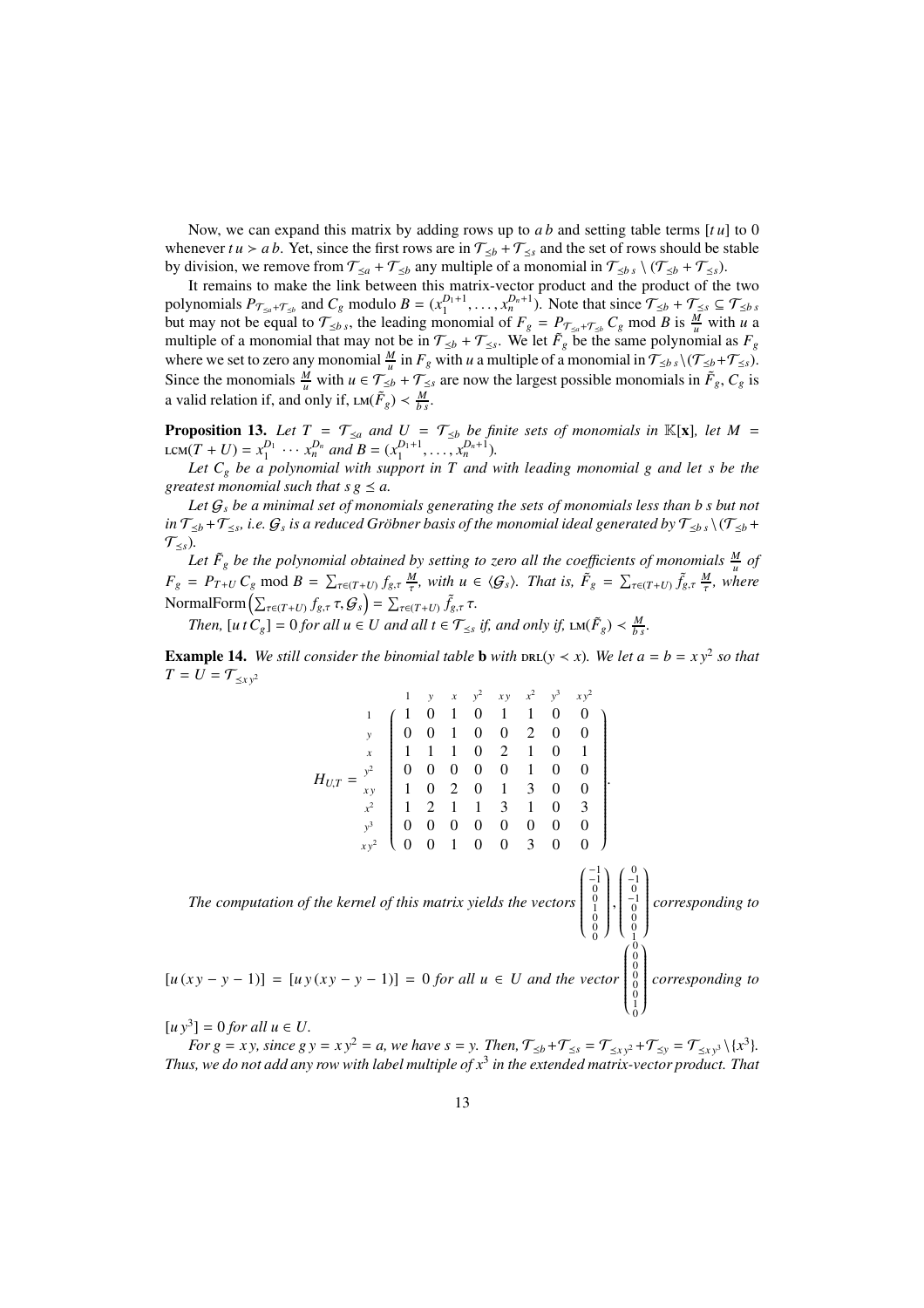is, the set of rows of the extended matrix is  $(\mathcal{T}_{\leq xy^2} + \mathcal{T}_{\leq xy^2}) \setminus \{x^3, x^3y, x^4, x^3y^2\}$ :

|                                                       | $\mathbf 1$             | $\mathcal{Y}$           | $\boldsymbol{x}$ | $y^2$            | x y              |                |                  |
|-------------------------------------------------------|-------------------------|-------------------------|------------------|------------------|------------------|----------------|------------------|
| $\mathbf{1}$                                          | $\mathbf{1}$            | $\boldsymbol{0}$        | $\mathbf{1}$     | $\boldsymbol{0}$ | $\mathbf 1$      |                | $\boldsymbol{0}$ |
| $\mathbf{y}$                                          | $\overline{0}$          | $\boldsymbol{0}$        | 1                | $\boldsymbol{0}$ | $\boldsymbol{0}$ |                | $\boldsymbol{0}$ |
| $\boldsymbol{x}$                                      | $\mathbf{1}$            | $\mathbf{1}$            | $\mathbf{1}$     | $\boldsymbol{0}$ | $\overline{c}$   |                |                  |
| $y^2$                                                 | $\boldsymbol{0}$        | $\boldsymbol{0}$        | $\boldsymbol{0}$ | $\boldsymbol{0}$ | $\boldsymbol{0}$ |                |                  |
| x y                                                   | $\mathbf{1}$            | $\boldsymbol{0}$        | $\overline{c}$   | $\boldsymbol{0}$ | $\mathbf 1$      |                |                  |
| $x^2$                                                 | $\mathbf{1}$            | $\overline{\mathbf{c}}$ | $\mathbf{1}$     | $\mathbf{1}$     | 3                |                |                  |
| $y^3$                                                 | $\boldsymbol{0}$        | $\boldsymbol{0}$        | $\boldsymbol{0}$ | $\boldsymbol{0}$ | $\boldsymbol{0}$ |                |                  |
| $xy^2$                                                | $\boldsymbol{0}$        | $\boldsymbol{0}$        | $\mathbf{1}$     | $\boldsymbol{0}$ | $\boldsymbol{0}$ |                |                  |
| $x^2$ y                                               | $\overline{\mathbf{c}}$ | $\mathbf{1}$            | 3                | $\boldsymbol{0}$ | 3                |                |                  |
|                                                       | $\ddagger$              | 3                       | $\ddagger$       | 3                | $\theta$         | 1              |                  |
| $y^4$<br>$xy^3$                                       | $\overline{0}$          | $\boldsymbol{0}$        | $\overline{0}$   | $\boldsymbol{0}$ | $\boldsymbol{0}$ | $\mathbf{1}$   | $\boldsymbol{0}$ |
|                                                       | $\overline{0}$          | $\boldsymbol{0}$        | $\overline{0}$   | $\boldsymbol{0}$ | $\boldsymbol{0}$ | $\mathbf{0}$   | $\overline{0}$   |
| $x^2y^2$                                              | $\mathbf{1}$            | $\boldsymbol{0}$        | 3                | $\boldsymbol{0}$ | $\sqrt{a}$       | $\mathbf{0}$   | $\mathbf{1}$     |
|                                                       | 3                       |                         | $\theta$         | $\theta$         | θ                | $\overline{1}$ | 6                |
|                                                       | $\frac{1}{2}$           |                         |                  |                  |                  |                | $\frac{1}{2}$    |
|                                                       | $\boldsymbol{0}$        | $\boldsymbol{0}$        | $\boldsymbol{0}$ | $\sqrt{a}$       | $\sqrt{a}$       |                |                  |
| $y^5$<br>$xy^4$                                       | $\boldsymbol{0}$        | $\boldsymbol{0}$        | $\overline{0}$   | $\overline{0}$   | $\overline{0}$   |                | $0 \atop 0 \t0$  |
| $x^2y^3$                                              | $\boldsymbol{0}$        | $\boldsymbol{0}$        | $\mathbf{0}$     | $\overline{0}$   | $\overline{0}$   |                |                  |
|                                                       | 3                       | θ                       | $\Theta$         | $\Theta$         | Q                |                |                  |
|                                                       | $\boldsymbol{0}$        | $\overline{0}$          | $\overline{0}$   | $\mathbf{0}$     | $\sqrt{a}$       |                |                  |
|                                                       | $\overline{0}$          | $\overline{0}$          | $\overline{0}$   | $\sqrt{a}$       | $\overline{0}$   |                | $0 \atop 0 \t0$  |
| $\begin{aligned} y^6\\ x y^5\\ x^2 y^4 \end{aligned}$ | $\overline{0}$          | $\overline{0}$          | $\overline{0}$   | $\overline{0}$   | $\sqrt{a}$       |                |                  |

.

*From the polynomial viewpoint,*  $F_{xy} = P_{T+U} (xy - y - 1) \text{ mod } (x^5, y^7) = -4 xy^6 - x^2 y^4 - 6 xy^5$  $y^6 - 3xy^4$  *so that*  $\tilde{F}_{xy} = -x^2y^4 = \sum_{\tau \in (T+U)} \tilde{f}_{g,\tau} \frac{M}{\tau}$ *. The vector*  $\left( \begin{array}{c} -1 \\ -1 \\ 0 \\ 0 \\ 1 \end{array} \right)$  $\overline{\mathcal{C}}$  $\mathcal{I}_{\mathcal{A}}$  $\int$ *being in the kernel of*  $H_{\mathcal{T}_{\leq x,y^2}+\mathcal{T}_{\leq y},\mathcal{T}_{\leq x,y}}$  *is then equivalent to asking that*  $LM(\tilde{F}_{xy}) < \frac{M}{bs} = \frac{x^4y^6}{xy^3} = x^3y^3$ *. Notice that this condition is not satisfied by*  $F_{xy}$  *since*  $LM(F_{xy}) = xy^6$ . *For g* = *y*<sup>3</sup>, since  $a = xy^2$ , we have  $s = 1$ . Then,  $\mathcal{T}_{\leq g} + \mathcal{T}_{\leq s} = \mathcal{T}_{\leq y^3} + \mathcal{T}_{\leq 1} = \mathcal{T}_{\leq y^3}$ , thus we add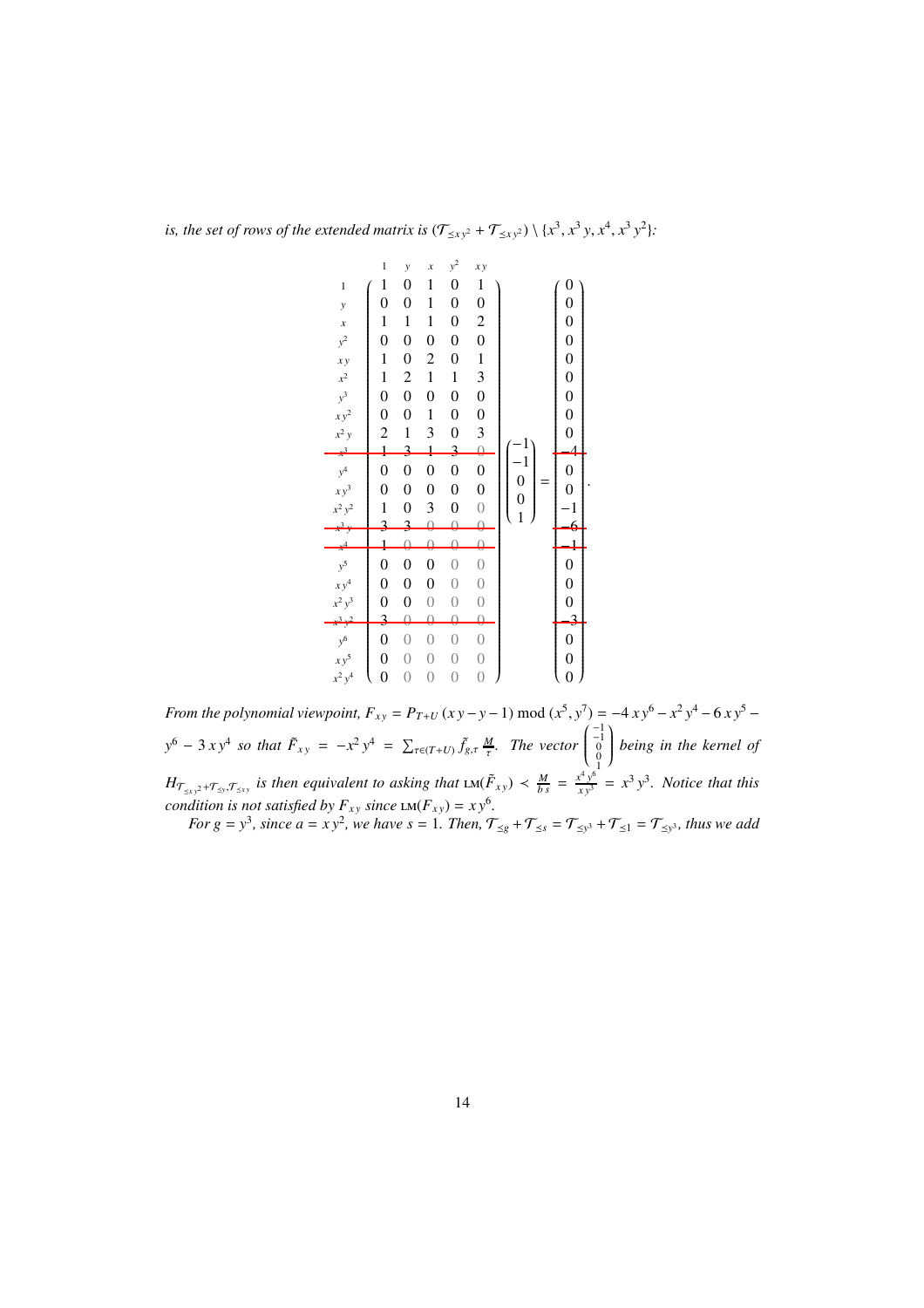*all the rows from*  $\mathcal{T}_{\leq x y^2} + \mathcal{T}_{\leq x y^2}$ *.* 

$$
\begin{bmatrix}\n1 & y & x & y^2 & xy & x^2 & y^3 \\
1 & 1 & 0 & 1 & 0 & 1 & 1 & 0 \\
0 & 0 & 1 & 0 & 0 & 2 & 0 \\
1 & 1 & 1 & 0 & 2 & 1 & 0 \\
1 & 0 & 2 & 0 & 1 & 3 & 0 \\
1 & 2 & 1 & 1 & 3 & 1 & 0 \\
0 & 0 & 0 & 0 & 0 & 0 & 0 \\
0 & 0 & 1 & 0 & 0 & 3 & 0 \\
0 & 0 & 0 & 0 & 0 & 0 & 0 \\
0 & 0 & 0 & 0 & 0 & 0 & 0 \\
0 & 0 & 0 & 0 & 0 & 0 & 0 \\
0 & 0 & 0 & 0 & 0 & 0 & 0 \\
0 & 0 & 0 & 0 & 0 & 0 & 0 \\
0 & 0 & 0 & 0 & 0 & 0 & 0 \\
0 & 0 & 0 & 0 & 0 & 0 & 0 \\
0 & 0 & 0 & 0 & 0 & 0 & 0 \\
0 & 0 & 0 & 0 & 0 & 0 & 0 \\
0 & 0 & 0 & 0 & 0 & 0 & 0 \\
0 & 0 & 0 & 0 & 0 & 0 & 0 \\
0 & 0 & 0 & 0 & 0 & 0 & 0 \\
0 & 0 & 0 & 0 & 0 & 0 & 0 \\
0 & 0 & 0 & 0 & 0 & 0 & 0 \\
0 & 0 & 0 & 0 & 0 & 0 & 0 \\
0 & 0 & 0 & 0 & 0 & 0 & 0 \\
0 & 0 & 0 & 0 & 0 & 0 & 0 \\
0 & 0 & 0 & 0 & 0 & 0 & 0 \\
0 & 0 & 0 & 0 & 0 & 0 & 0 \\
0 & 0 & 0 & 0 & 0 & 0 & 0 \\
0 & 0 & 0 & 0 & 0 & 0 & 0 \\
0 & 0 & 0 & 0 & 0 & 0 & 0 \\
0 & 0 & 0 & 0 & 0 & 0 & 0 \\
0 & 0 & 0 & 0 & 0 & 0 & 0 \\
0 & 0 & 0 & 0 & 0 & 0 & 0 \\
0 & 0 & 0 & 0 & 0 & 0 & 0 \\
0 & 0 & 0 & 0 & 0 & 0 & 0 \\
0 & 0 & 0 & 0 & 0 & 0 & 0 \\
0 & 0 & 0 & 0 & 0 & 0 & 0 \\
0 & 0 & 0 & 0
$$

*The polynomial*  $F_{y^3} = P_{T+U} y^3 \text{ mod } (x^5, y^7) = 0$ , so that  $\tilde{F}_{y^3} = 0$ . *Trivially*,  $LM(\tilde{F}_{y^3})$  *satisfies any constraint on its leading monomial, in particular*  $LM(\tilde{F}_{y^3}) < \frac{M}{bs} = \frac{x^4y^6}{xy^2} = x^2y^4$ *.* 

#### 4. A division-based algorithm

The goal is now to design an algorithm based on polynomial division to determine all the *C<sup>g</sup>* for  $|\text{-minimal } g$  such that  $LM(\tilde{F}_g)$  is small enough, where  $F_g = P_{T+U} C_g$  mod *B* and  $\tilde{F}_g$  is obtained from  $F_g$  as in Proposition 13.

We start with two sets of terms  $T = \mathcal{T}_{\leq a}$  and  $U = \mathcal{T}_{\leq b}$  so that  $M = x_1^{D_1} \cdots x_n^{D_n} = \text{lcm}(T + U)$ . We initialize  $B = (B_1, ..., B_n) = (x_1^{D_1+1}, ..., x_n^{D_n+1}), R_{B_1} = [B_1, 0], ..., R_{B_n} = [B_n, 0]$  and  $R_1 =$  $[P_{T+U}, 1].$ 

For any monomial *g* not in the ideal spanned by *B* and  $R_g = [F_g, C_g] = [P_{T+U} C_g \mod B, C_g]$ , by Proposition 13,  $C_g$  is a valid relation if  $g \in T$  and  $LM(\tilde{F}_g) < \frac{M}{bs}$  with  $s = \max{\lbrace \sigma, \ \sigma g \le a \rbrace}$ . To go along with the fact that the BMS algorithm always returns a relation  $C_g$  with  $g = \text{LM}(C_g)$ a pure power of a variable, if  $g \notin T$ , then  $C_g$  will automatically be considered a valid relation as well.

From a failing relation  $C_m$ , we get that  $m$  is in the staircase of the Gröbner basis of relations. Thus, each time a built relation is not valid, we update the staircase of the ideal of relations. At each step, we know a staircase *S* which is a subset of the output and target staircase. Equivalently, we know the set  $H = \min\{h \in \mathcal{T} \setminus S\}$  which are the leading terms of the candidate relations.

The algorithm uses the following subroutines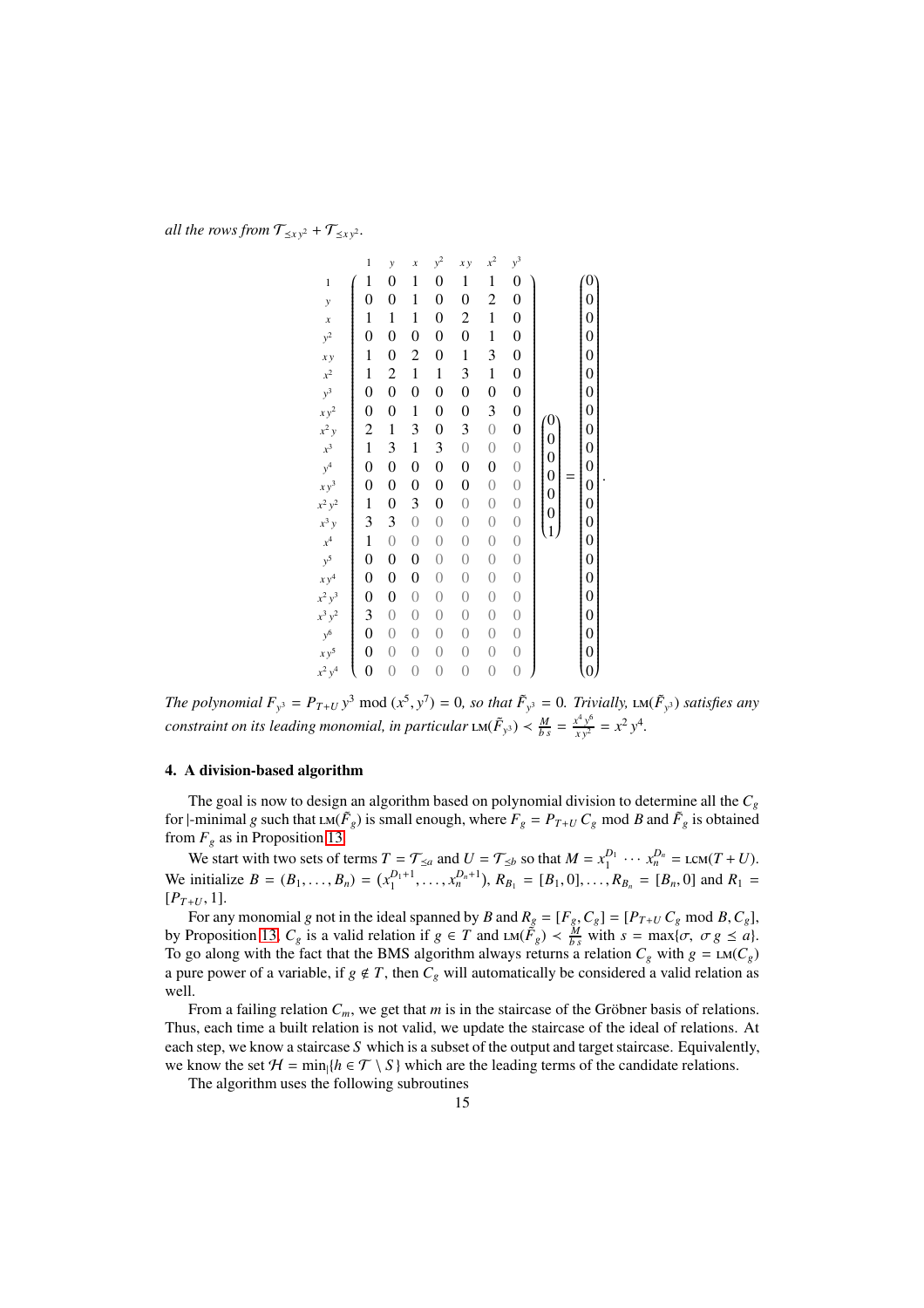NormalForm( $R_{m'}$ , [ $R_m$ ,  $R_{B_1}$ , ...,  $R_{B_n}$ ,  $R_{t_1}$ , ...,  $R_{t_r}$ ]), for computing the *normal form* of [ $F_{m'}$ ,  $C_{m'}$ ] wrt. the list  $R_m, R_{B_1}, \ldots, R_{B_n}, R_{t_1}, \ldots, R_{t_r}$  with  $LM(F_{t_1}) > \cdots > LM(F_{t_r})$ . To do so, it computes first  $Q_m, Q_{B_1}, \ldots, Q_{B_n}, Q_{t_1}, \ldots, Q_{t_r}$  the quotients of the division of  $F_{m'}$  by the list of polynomials  $[F_m, B_1, \ldots, B_n, F_{t_1}, \ldots, F_{t_r}]$  and then return  $R_h = R_{m'} - Q_m R_m - Q_{B_1} R_{B_1} \cdots - Q_{B_n} R_{B_n} - Q_{t_1} R_{t_1} - \cdots - Q_{t_r} R_{t_r}.$ 

Stabilize(*S*), for computing the true staircase containing *S*, i.e. all the divisors of terms in *S*.

Border( $S$ ), for computing the least terms for  $\vert$  outside of  $S$ .

For  $h \in \mathcal{H}$ , we now want to build  $R_h$  with the least  $\text{LM}(\tilde{F}_h)$ .

- **Instruction 15.** *Pick a failing pair*  $R_m = [F_m, C_m]$  *with h* = *q m and m the largest for* <*,* 
	- 1. *if there exists another failing pair*  $R_{m'} = [F_{m'}, C_{m'}]$  *such that*  $LM(F_{m'}) = q LM(F_m)$ *, then* compute  $R_h$  as the NormalForm( $R_{m'}$ , [ $R_m, R_{B_1}, \ldots, R_{B_n}, R_{t_1}, \ldots, R_{t_n}$ ]) where  $C_{t_1}, \ldots, C_{t_r}$  are *failing relations and*  $LM(F_{t_1}) > \cdots > LM(F_{t_r})$ .
	- 2. *otherwise, compute*  $R_h$  *as* NormalForm( $q R_m$ ,  $[R_{B_1}, \ldots, R_{B_n}, R_{t_1}, \ldots, R_{t_n}]$ ).

**Remark 16.** *If q*  $\text{LM}(F_m)$  *is in the ideal spanned by B, then case 2 of Instruction 15 is equivalent* to computing the normal form of  $[q \text{ LM}(F_m), 0]$  wrt.  $[R_m, R_{B_1}, \ldots, R_{B_n}, R_{t_1}, \ldots, R_{t_r}].$  In fact, unless *the table is* 0*, at the start,*  $R_1 = [P_{T+U}, 1]$  *must fail when shifted by a monomial*  $s = x_1^{i_1} \cdots x_n^{i_n}$ and we have to make new pairs  $R_{x_1^{i_1+1}}, \ldots, R_{x_n^{i_n+1}}$ . Since  $\text{LM}(P_{T+U}) = \frac{M}{s}$ , then these pairs can be *computed as the normal forms of*  $[x_k^{i_k+1} \frac{M}{s}, 0] = [B_k, 0] M'$ , with  $M' \in \mathcal{T}$ , wrt. the ordered list  $[R_1, R_{B_1}, \ldots, R_{B_n}]$ . In dimension 1, this comes down to reducing  $[x_1^{D_1+1}, 0] = [B_1, 0] = R_{B_1}$  wrt. [*R*1, *R<sup>B</sup>*<sup>1</sup> ]*, and thus R*<sup>1</sup> *only. This is indeed the first step of the extended Euclidean algorithm called on B*<sup>1</sup> *and F*<sup>1</sup> *as described in Section 3.1.*

**Example 17** (See [7]). Let  $\mathbf{b} = \begin{pmatrix} i \\ j \end{pmatrix}_{(i,j)\in\mathbb{N}^2}$  be the binomial table,  $\prec$  be the  $\text{DRL}(y \prec x)$  monomial *ordering and*  $T = \mathcal{T}_{\leq x^3}$  *and*  $U = \{1\}$  *be sets of terms. We have*  $a = x^3$ ,  $b = 1$ ,  $T = T + U$  *and*  $M = LCM(T) = x^3 y^3$  so that  $P_T = x^3 y^3 + x^2 y^3 + x^2 y^2 + xy^3 + 2 xy^2 + y^3$ ,  $R_1 = [P_T, 1] = [F_1, C_1]$  $and R_{B_1} = [x^4, 0], R_{B_2} = [y^4, 0].$ 

- $m = 1$ , thus  $s = x^3$  and as  $LM(F_1) = LM(P_T) = x^3 y^3 = \frac{M}{1}$ , then the relation  $C_1$  fails when *shifting by* 1 *so that* 1 *is in the staircase. Thus*  $H = \{y, x\}$ *. We create*  $R_y$  *by computing the normal form of* [*y*  $LM(F_1), 0$ ] =  $[x^3 y^4, 0]$  *wrt.*  $[R_1, R_{B_1}, R_{B_2}]$  *and get*  $R_y = [F_y, C_y]$  =  $[x^2y^3 + 2xy^3, y]$ *. Likewise*  $R_x = [F_x, C_x] = [x^3y^2 + x^2y^2 - 2xy^2 - y^3, x - 1]$ *.*
- $m = y$ , thus  $s = x^2$  and as  $\text{LM}(F_y) = x^2y^3 = \frac{M}{x}$ , then the relation  $C_y$  fails when shifting by *x* so that *y* is in the staircase. Thus  $H = \{x, y^2\}$ . We create
	- $-R_{y^2} = [0, y^2]$  by computing the normal form of [y LM( $F_y$ ), 0] = [ $x^2 y^4$ , 0] *wrt.* [ $R_y, R_{B_1}$ ,  $R_{B_2}, R_1, R_x]$ .
- $m = x$ , thus  $s = x^2$  and as  $\text{LM}(F_x) = x^3 y^2 = \frac{M}{y}$ , then the relation  $C_x$  fails when shifting by *y* so that x is in the staircase. Thus  $H = \{y^2, xy, x^2\}$ . We create
	- $P_1 R_{xy} = [-x^2y^2 3xy^3 2xy^2 y^3, xy y 1]$  *by computing the normal form of*  $R_1$ *wrt.*  $[R_y, R_{B_1}, R_{B_2}, R_x]$ ;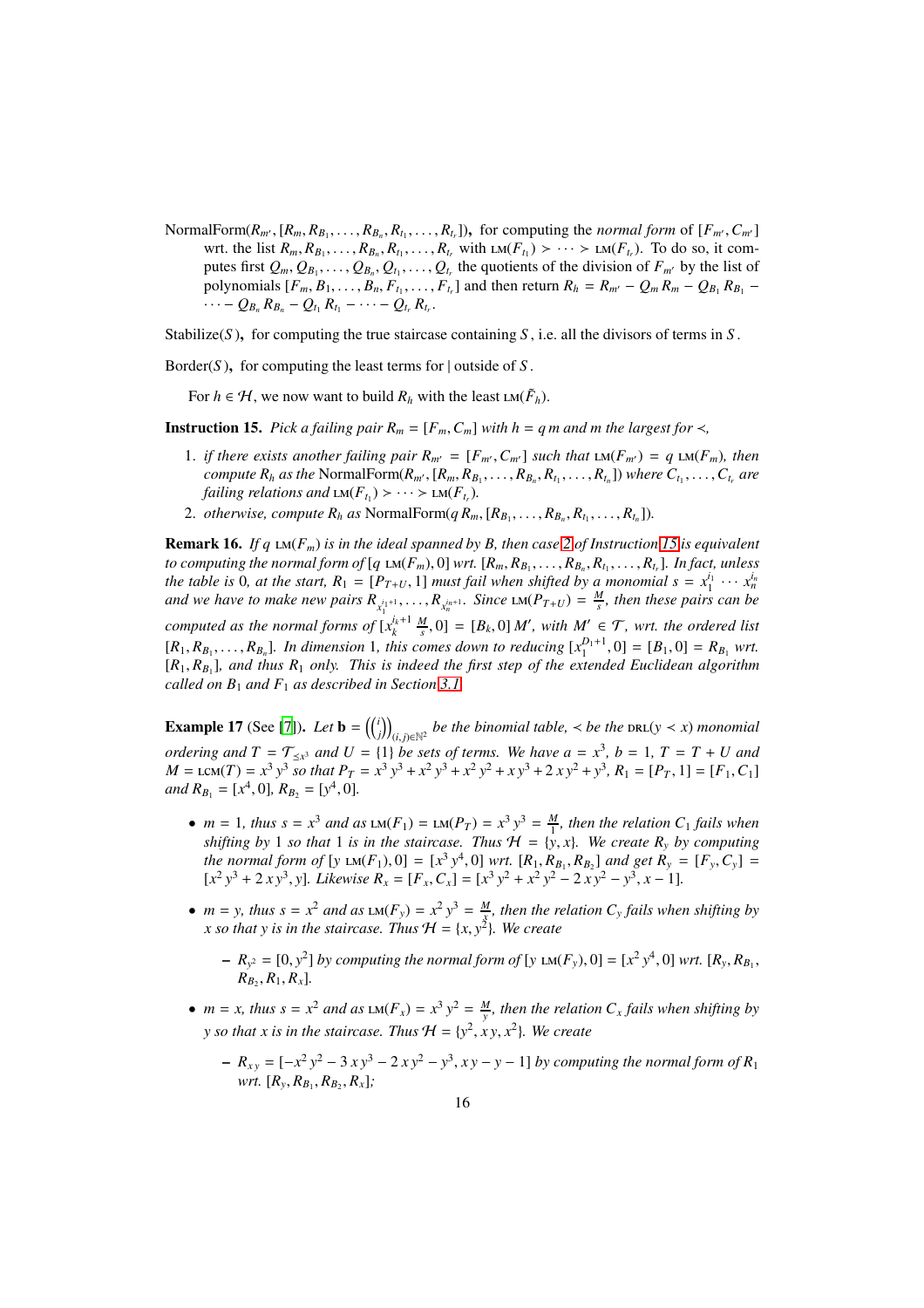Algorithm 1: Polynomial Scalar-FGLM **Input:** A table  $\mathbf{w} = (w_i)_{i \in \mathbb{N}^n}$  with coefficients in K, a monomial ordering  $\prec$  and two monomials *a* and *b*. **Output:** A Gröbner basis  $G$  of the ideal of relations of w for  $\prec$ .  $T \coloneqq \{t \in \mathcal{T}, t \leq a\}, U \coloneqq \{u \in \mathcal{T}, u \leq b\}.$  $M \coloneqq \text{lcm}(T) \text{lcm}(U)$ . For *i* from 1 to *n* do  $R_{B_i} := \left[x_i^{1+\deg_{x_i}M}\right]$  $\left[\begin{smallmatrix} 1+\deg_{x_i} & m & 0 \\ i & 0 & 0 \end{smallmatrix}\right]$  $\frac{1}{2}$  pairs on the edge  $P := \sum_{\tau \in (T+U)} [\tau] \frac{M}{\tau}$ . // the mirror of the truncated generating series  $R := \{ [P, 1] \}.$  // set of pairs  $[F_m, C_m] = [P \cdot C_m \mod B, C_m]$  to be tested *R'* :=  $\emptyset$ .<br>*G* :=  $\emptyset$ , *S* :=  $\emptyset$ . // set of failing pairs // the future Gröbner basis and staircase While  $R \neq \emptyset$  do  $R_m = [F_m, C_m] :=$  first element of *R* and remove it from *R*. **If**  $m \notin T$  or  $LM(\tilde{F}_m) < \frac{M}{h}$ // good relation, see Proposition 13  $G \coloneqq G \cup \{C_m\}.$ **Else** // bad relation  $R' \coloneqq R' \cup \{R_m\}.$ For all  $r \in R$  do // reduce next pairs with it  $r \coloneqq \text{NormalForm}(r, [R_{B_1}, \ldots, R_{B_r}, R_m]).$  $S \coloneqq$  Stabilize ( $S \cup \{m\}$ ). *H* ≔ Border(*S*).<br>**For all**  $h \in H$  **do** // compute new pairs If *there is no relation*  $C_h \in G$  *or no pair*  $R_h \in R$  **then** Make a new pair  $R_h = [F_h, C_h]$  following Instruction 15 and add it to *R*. Return *G*.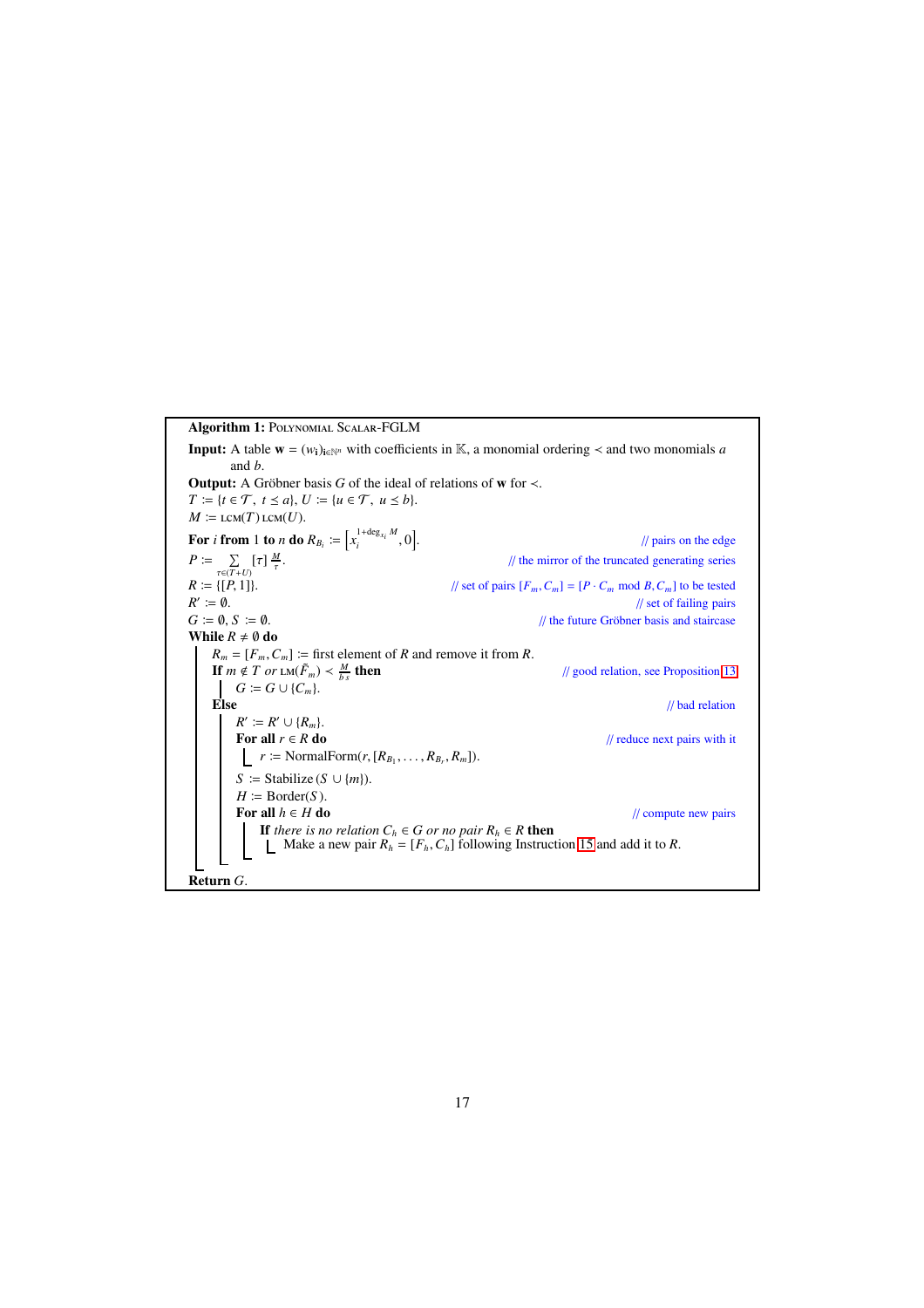- $R<sub>x</sub>2 = [-3x<sup>2</sup>y<sup>2</sup> xy<sup>3</sup> + 2xy<sup>2</sup> + y<sup>3</sup>, x<sup>2</sup> − 2x + 1]$  *by computing the normal form of*  $[x \text{ LM}(F_x), 0] = [x^4 y^2, 0] \text{ wrt. } [R_x, R_{B_1}, R_{B_2}, R_1, R_y].$
- $m = y^2$ , thus  $s = x$  and as  $F_{y^2} = 0$ , then the relation is necessarily valid.
- $m = xy$ , thus  $s = x$  and as  $LM(F_{xy}) = x^2 y^2 = \frac{M}{xy}$ , then the relation  $C_{xy}$  is valid.
- $m = x^2$ , thus  $s = x$  and, likewise, as  $LM(F_{x^2}) = x^2 y^2 = \frac{M}{xy}$ , then the relation  $C_{x^2}$  is valid.

*We return*  $C_{y^2} = y^2$ ,  $C_{xy} = xy - y - 1$  *and*  $C_{x^2} = x^2 - 2x + 1$ .

**Example 18** (See [7] and Example 14). *We keep*  $\mathbf{b} = \left(\binom{i}{j}\right)_{(i,j)\in\mathbb{N}^2}$ , the binomial table, and < set *as*  $\text{DRL}(y \lt x)$ *. We let however*  $T = U = \mathcal{T}_{\leq xy^2}$  *so that*  $a = b = xy^2$ ,  $2T = T + T$  *and*  $M = T$ LCM(2T) =  $x^4 y^6$ . Thus,  $P_{2T} = x^4 y^6 + x^3 y^6 + x^3 y^5 + x^2 y^6 + 2 x^2 y^5 + x y^6 + x^2 y^4 + 3 x y^5 + y^6 + 3 x y^4$ ,  $R_1 = [P_{2T}, 1] = [F_1, C_1]$  *and*  $R_{B_1} = [x^5, 0]$ *,*  $R_{B_2} = [y^7, 0]$ *.* 

- $m = 1$ *, thus*  $s = xy^2$  *and*  $\mathcal{T}_{\leq b} + \mathcal{T}_{\leq s} = \mathcal{T}_{\leq x^2y^4} \setminus \{x^4y, x^5\}$ *, with*  $x^5$  *not dividing M. Therefore,*  $\tilde{F}_1$  *is obtained from*  $F_1$  *by removing monomial*  $\frac{M}{x+y} = y^5$ *. As*  $LM(F_1) = LM(P_{2T}) = x^4 y^6 \ge$  $\frac{M}{b s} = x^2 y^2$ , then the relation C<sub>1</sub> fails and 1 is in the staircase. Thus  $H = \{y, x\}$ . We create  $R_y$  *by computing the normal form of* [*y*  $LM(F_1), 0] = [x^3 y^4, 0]$  *wrt.*  $[R_1, R_{B_1}, R_{B_2}]$  *and get*  $R_y = [F_y, C_y] = [x^3 y^6 + 2 x^2 y^6 + x^2 y^5 + 3 x y^6 + 3 x y^5, y]$ . Likewise  $R_x = [F_x, C_x] =$  $[x^4y^5 + x^3y^5 + x^3y^4 + x^2y^5 + 2x^2y^4 + 3xy^5 + y^6 + 3xy^4, x - 1]$ .
- $m = y$ , thus  $s = xy$  and  $\mathcal{T}_{\leq b} + \mathcal{T}_{\leq s} = \mathcal{T}_{\leq xy^4} \setminus \{x^4\}$ . Therefore,  $\tilde{F}_y$  is obtained from  $F_y$  by *removing monomial*  $\frac{M}{x^4} = y^6$ . As  $LM(F_y) = x^3 y^6 \ge \frac{M}{b^s} = x^2 y^3$ , then the relation  $C_y$  *fails and y is in the staircase. Thus*  $H = \{x, y^2\}$ *. We create* 
	- $-R_{y^2} = [x^2 y^6 + 3 x y^6, y^2]$  by computing the normal form of [y LM(*F*<sub>y</sub>), 0] = [x<sup>3</sup> y<sup>7</sup>, 0]  $wrt.$   $[R_y, R_{B_1}, R_{B_2}, R_1, R_x].$
- $m = x$ , thus  $s = y^2$  and  $\mathcal{T}_{\leq b} + \mathcal{T}_{\leq s} = \mathcal{T}_{\leq x y^4} \setminus \{x^3 y, x^4\}$ . Therefore,  $\tilde{F}_x$  is obtained from  $F_x$ by removing monomials  $\frac{M}{x^3y} = xy^5$  and  $\frac{M}{x^4} = y^6$ . As  $LM(F_x) = x^4y^5 \ge \frac{M}{bs} = x^3y^2$ , then the *relation*  $C_x$  *fails and*  $x$  *is in the staircase. Thus*  $H = \{y^2, xy, x^2\}$ *. We create* 
	- *Rx y* = [−4 *x y*<sup>6</sup> − *x* 2 *y* <sup>4</sup> −6 *x y*<sup>5</sup> −*y* <sup>6</sup> −3 *x y*<sup>4</sup> , *x y*−*y*−1] *by computing the normal form*  $of$   $R_1$  *wrt.*  $[R_y, R_{B_1}, R_{B_2}, R_x]$ ;
	- $R_{x^2} = [x^4 y^4 + x^3 y^4 4 x^2 y^5 x y^6 5 x^2 y^4 + 3 x y^5 + y^6 + 3 x y^4, x^2 2 x + 1]$  *by computing the normal form of*  $[x \text{ LM}(F_x), 0] = [x^5 y^5, 0]$  *wrt.*  $[R_x, R_{B_1}, R_{B_2}, R_1, R_y]$ .
- $m = y^2$ , thus  $s = x$  and  $\mathcal{T}_{\leq b} + \mathcal{T}_{\leq s} = \mathcal{T}_{\leq x^2 y^2}$ . As  $\text{LM}(F_{y^2}) = x^4 y^6 \geq \frac{M}{bs} = x^2 y^4$ , then the *relation*  $C_{y^2}$  *fails and*  $y^2$  *is in the staircase. Thus*  $\mathcal{H} = \{xy, x^2, y^3\}$ *. We create* 
	- $-R_{y^3} = [0, y^3]$  by computing the normal form of  $[y \text{ LM}(F_{y^2}), 0] = [x^2y^7, 0]$  wrt.  $[R_{y^2},$  $R_{B_1}, R_{B_2}, R_1, R_x, R_y, R_{x^2}$ ].
- $m = xy$ , thus  $s = y$  and  $\mathcal{T}_{\leq b} + \mathcal{T}_{\leq s} = \mathcal{T}_{\leq xy^3} \setminus \{x^3\}$ . Therefore,  $\tilde{F}_{xy}$  is obtained from  $F_{xy}$  by *removing monomial*  $\frac{M}{x^3} = xy^6$ . As  $\text{LM}(\tilde{F}_{xy}) = x^2 y^4 \lt \frac{M}{bs} = x^3 y^3$ ,  $C_{xy}$  *is valid.*
- $m = x^2$ , thus  $s = 1$  and  $\mathcal{T}_{\leq b} + \mathcal{T}_{\leq s} = \mathcal{T}_{\leq xy^2}$ . As  $\text{LM}(F_{x^2}) = x^4 y^4 \geq \frac{M}{bs} = x^3 y^4$ , then the *relation*  $C_{x^2}$  *fails and*  $x^2$  *is in the staircase. Thus*  $\mathcal{H} = \{xy, y^3, x^3\}$ *. We create*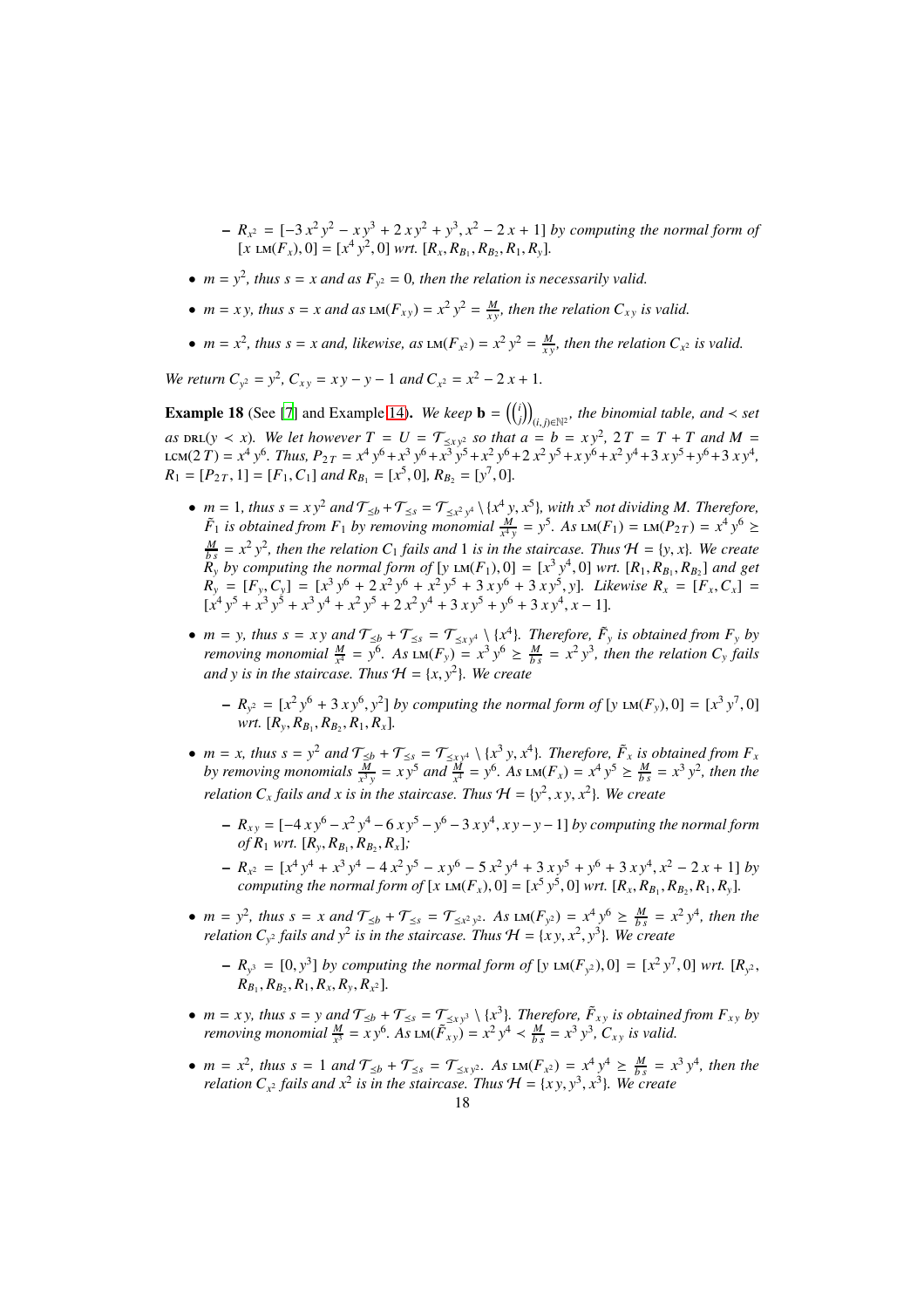$R_{x}$ <sup>3</sup> = [-4 *x*<sup>3</sup> *y*<sup>5</sup> - 6 *x*<sup>3</sup> *y*<sup>4</sup> + 7 *x*<sup>2</sup> *y*<sup>5</sup> + 5 *x y*<sup>6</sup> + 8 *x*<sup>2</sup> *y*<sup>4</sup> - 3 *x y*<sup>5</sup> - *y*<sup>6</sup> - 3 *x y*<sup>4</sup>, *x*<sup>3</sup> - 3 *x*<sup>2</sup> +  $y^2 + 3x - 1$ ] *by computing the normal form of*  $[x \text{ LM}(F_x), 0] = [x^5 y^4, 0]$  *wrt.*  $[R_x, x]$  $R_{B_1}, R_{B_2}, R_1, R_x, R_y, R_{y^2}$ ].

- $m = y^3$ , thus  $s = 1$  and  $\mathcal{T}_{\leq b} + \mathcal{T}_{\leq s} = \mathcal{T}_{\leq xy^2}$ . As  $\text{LM}(\tilde{F}_{y^3}) = 0 \lt \frac{M}{bs} = x^3 y^4$ ,  $C_{y^3}$  is valid.
- $m = x^3$ , thus  $s = 0$  and  $C_{x^3}$  is trivially valid.

*Notice that any relation in x*<sup>3</sup> *would trivially be valid. Though, this is the one yielding the* smallest leading monomial for  $F_{x^3}$ , i.e.  $x^3 y^5$ .

*We return*  $C_{xy} = xy - y - 1$ ,  $C_{y^3} = y^2$  and  $C_{x^3} = x^3 - 3x^2 + y^2 + 3x - 1$ .

Remark 19. *Like the* BMS *algorithm, this algorithm creates new potential relations by making polynomial combinations of failing relations. As a consequence, at each step of the main loop, the potential relations, i.e. elements of R, are not necessarily interreduced. Either we can interreduce the final Gröbner basis before returning it at the last line of the algorithm, or when*  $C_g$  *is added to the set G we can update all the current relations by removing multiples of*  $[F_g, C_g]$  *and likewise, reduce by*  $[F_g, C_g]$ *, any subsequent pair*  $[F_m, C_m]$ *.* 

Example 20 (See [7]). *We give the trace of the* Polynomial Scalar-FGLM *algorithm with the slight modification above called on the table*  $\mathbf{w} = ((2 \, i + 1) + (2 \, j - 1) (-1)^{i+j})_{(i,j) \in \mathbb{N}^2}$ , the stopping *monomials*  $a = y^5$  *and*  $b = 1$  *and the monomial ordering*  $\text{DRL}(y \lt x)$ *.* 

We set  $T := \mathcal{T}_{\leq y^5}$ ,  $U := \{1\}$ ,  $M := x^4 y^5$  and  $P = 4x^3 y^5 + 4x^4 y^3 + 4x^3 y^4 + 4x^2 y^5 - 4x^4 y^2 + 4x^2 y^5 - 4x^4 y^2$  $4x^2y^4 + 8xy^5 + 8x^4y + 8x^3y^2 + 8x^2y^3 + 8xy^4 + 8y^5 - 8x^4$ ,  $R_{B_1} := [x^5, 0], R_{B_2} := [y^6, 0],$  $R = [[P, 1]].$ 

**Pair**  $R_1 = [F_1, C_1] = [P, 1]$ ,  $R := ∅$  *and since*  $1 ∈ T$  *but*  $LM(F_1) = x^3 y^5 ≥ \frac{M}{s} = x^4$ , *then* 

- $R' := \{R_1\}, S := \{1, x\}$  *and*  $H := \{y, x^2\}.$
- *We make new pairs added to R:*
	- $-R_y = [F_y, C_y] := \text{NormalForm}([y \text{ LM}(F_1), 0], [R_1, R_{B_1}, R_{B_2}])$  which can be nor*malized into*  $R_y$ , =  $[4x^4y^4 - \cdots, y - 1]$ ;
	- $-R_{x^2} = [F_{x^2}, C_{x^2}] \coloneqq \text{NormalForm}([x^2 \text{ LM}(F_1), 0], [R_1, R_{B_1}, R_{B_2}])$  which can be *normalized into*  $R_{x^2} = [4x^4y^3 - \cdots, x^2 - x - 1]$ *.*

**Pair**  $R_y = [F_y, C_y]$ ,  $R := \{R_{x^2}\}\$ and since  $y \in T$  but  $LM(F_y) = x^4y^4 ≥ \frac{M}{s} = x^4y$ , then

- $R' := \{R_1, R_y\}, S := \{1, y, x\} \text{ and } H := \{y^2, xy, x^2\}.$
- *We make new pairs added to R:*
	- $-$  *As* y LM( $F_y$ ) =  $x^4 y^5 \notin \langle x^5, y^6 \rangle$  and LM( $F_1$ )  $\neq$  y LM( $F_y$ ), we can only set  $R_{y^2}$  =  $[F_{y^2}, C_{y^2}] \coloneqq$  NormalForm(*y R<sub>y</sub>*, [ $R_{B_1}, R_{B_2}, R_1, R_y$ ]) *which can be normalized into*  $R_{y^2} = [-4x^4y^3 - \cdots, y^2 - x + 2y - 1]$ ;
	- $-$  *R*<sub>*xy*</sub> = [*F*<sub>*xy*</sub>, *C<sub><i>xy*</sub>] := NormalForm([*x* LM(*F<sub>y</sub>*), 0], [*R<sub>y</sub>*, *R<sub>B<sub>1</sub></sub>*, *R<sub>B<sub>2</sub></sub>*, *R*<sub>1</sub>]) *which can be normalized into*  $R_{xy} = [4x^4y^2 - \cdots, xy - x + y - 1].$

- Nothing is done for 
$$
x^2
$$
 since  $R_{x^2}$  already exists.

**Pair**  $R_{y^2} = [F_{y^2}, C_{y^2}]$ ,  $R := \{R_{xy}, R_{x^2}\}\$ and since  $y^2 \in T$  but  $LM(F_{y^2}) = x^4 y^3 \ge \frac{M}{s} = x^4 y^2$ , then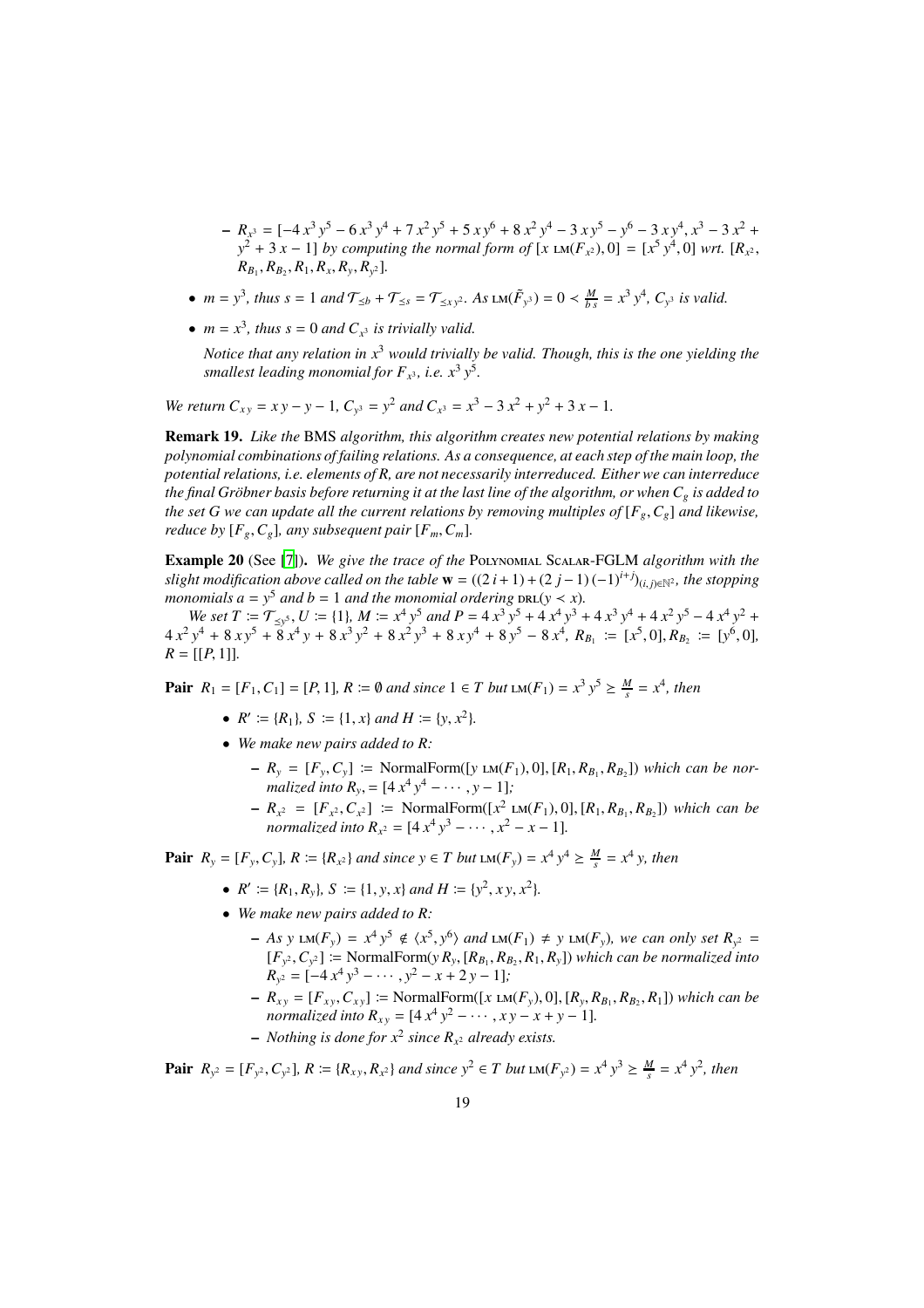- *As*  $LM(F_{x^2}) \geq LM(F_{y^2})$ , we reduce it and obtain  $R_{x^2} := [-8x^2y^4 \cdots, x^2 + y^2 2x +$  $2y - 2$ ].
- $R' := \{R_1, R_y, R_{y^2}\}, S := \{1, y, x, y^2\} \text{ and } H := \{xy, x^2, y^3\}.$
- *We make new pairs added to R:*
	- $R_{xy}$  *and*  $R_{x^2}$  *already exist so we do nothing for them.*
	- Since LM(F<sub>y</sub>) = y LM(F<sub>y</sub><sub>2</sub>), we can set  $R_{y^3} = [F_{y^3}, C_{y^3}] := \text{NormalForm}(R_y, [R_{y^2}, R_{B_1}, R_{B_2}, R_y, R_1])$ *which can be normalized into*  $R_{y^3} = [4x^3y^4 - \cdots, y^3 - xy + y^2 + x - 2y]$ .

**Pair**  $R_{xy} = [F_{xy}, C_{xy}]$ ,  $R := \{R_{x^2}, R_{y^3}\}\$ and since  $xy \in T$  and  $LM(F_{xy}) = x^4 y^2 < \frac{M}{s} = x^2 y^5$ , then

- $G := \{xy x + y 1\}.$
- *As*  $C_{y^3} = y^3 xy + y^2 + x 2y$  *has a term in xy, we update*  $R_{y^3} := R_{y^3} + R_{xy} =$  $[4x^3y^4 - \cdots, y^3 + y^2 - y - 1].$

**Pair**  $R_{x^2} = [F_{x^2}, C_{x^2}]$ ,  $R := \{R_{y^3}\}\$ and since  $x^2 \in T$  and  $LM(F_{x^2}) = x^2y^4 \lt \frac{M}{s} = x^2y^5$ , then

•  $G := \{ xy - x + y - 1, x^2 + y^2 - 2x + 2y - 2 \}.$ 

 $\textbf{Pair} \ \ R_{y^3} = [F_{y^3}, C_{y^3}], R \coloneqq \emptyset \ \text{and since } y^3 \in T \ \text{and } \text{LM}(F_{y^3}) = x^3 \ y^4 \lt \frac{M}{s} = x^4 \ y^3, \ \text{then }$ 

•  $G := \{ xy - x + y - 1, x^2 + y^2 - 2x + 2y - 2, y^3 + y^2 - y - 1 \}.$ 

*We return G.*

Theorem 21. *Let a table* w*, a monomial ordering* ≺ *and two monomials a and b be the input of the* Polynomial Scalar-FGLM *algorithm. Let us assume that the reduced Gr¨obner basis* G *of the ideal of relations of* **w** *for* < *and its staircase S satisfy*  $a \ge \max(S \cup \text{LM}(G))$  *<i>and for all*  $g \le a$ ,  $s = \max\{\sigma \in \mathcal{T}, \sigma g \leq a\}$ , we have  $\max(S) \leq s$ .

*Then, the* Polynomial Scalar-FGLM *algorithm terminates and computes a minimal Gr¨obner basis of the ideal of relations of w for*  $\prec$  *in O*(# S (# S + # G) # ( $\mathcal{T}_{\le a}$  +  $\mathcal{T}_{\le b}$ )) operations in the base *field.*

*Proof.* The proof is mainly based on the termination and validity of the BMS algorithm. For any monomial  $m \in \mathcal{T}_{\leq a}$ , we denote by  $C_m^*$  the last (and therefore one with the largest fail) relation made by the BMS algorithm starting with *m*, if there is any.

Starting with  $R_1 = [F_1, C_1] = [P_{\mathcal{T}_{\le a} + \mathcal{T}_{\le b}}, 1]$ , LM( $F_1$ ) yields exactly the fail of relation  $C_1 = C_1^*$ so that, as in the BMS algorithm, we know the leading monomials of the potential next relations.

Let us assume now that for any monomial  $\mu \prec h$ , the pair  $R_{\mu} = [F_{\mu}, C_{\mu}]$  made by the POLYNOMIAL SCALAR-FGLM algorithm is equivalent to  $C^{\star}_{\mu}$ , that is either both  $C_{\mu}$  and  $C^{\star}_{\mu}$  fail when shifting by exactly the same monomial or they both succeed on  $\mathcal{T}_{\leq a} + \mathcal{T}_{\leq b}$ .

Since  $C_{\mu}$  and  $C_{\mu}^{\star}$  are equivalent, the current discovered staircase by the BMS and the Polynomial Scalar-FGLM algorithms are the same. Thus either *h* is a leading monomial of a relation to be built by both algorithms or it is not. Without loss of generality, we can assume it is. There exists a monomial *m* such that *m*|*h* and  $R_m = [F_m, C_m]$  and  $C_m^*$  have been made. In the BMS algorithm, the relation  $C_h^*$  is obtained as  $\frac{h}{m} C_m^* - \sum_{\mu < h} q_\mu^* C_\mu^*$  while in the POLYNOMIAL SCALAR-FGLM algorithm,  $C_h$  is made as  $\frac{h}{m}C_m - \sum_{\mu \prec h} q_\mu C_\mu$ . In each computation,  $q_\mu^*$  and  $q_\mu$  are chosen so that  $C_m^*$  and  $C_m$  have the largest fail (or equivalently  $\tilde{F}_m$  has the least leading monomial), hence  $C_m^*$ and  $C_m$  are equivalent. For  $h \in S$ , the potential relation  $C_h$  made by the algorithm must fail when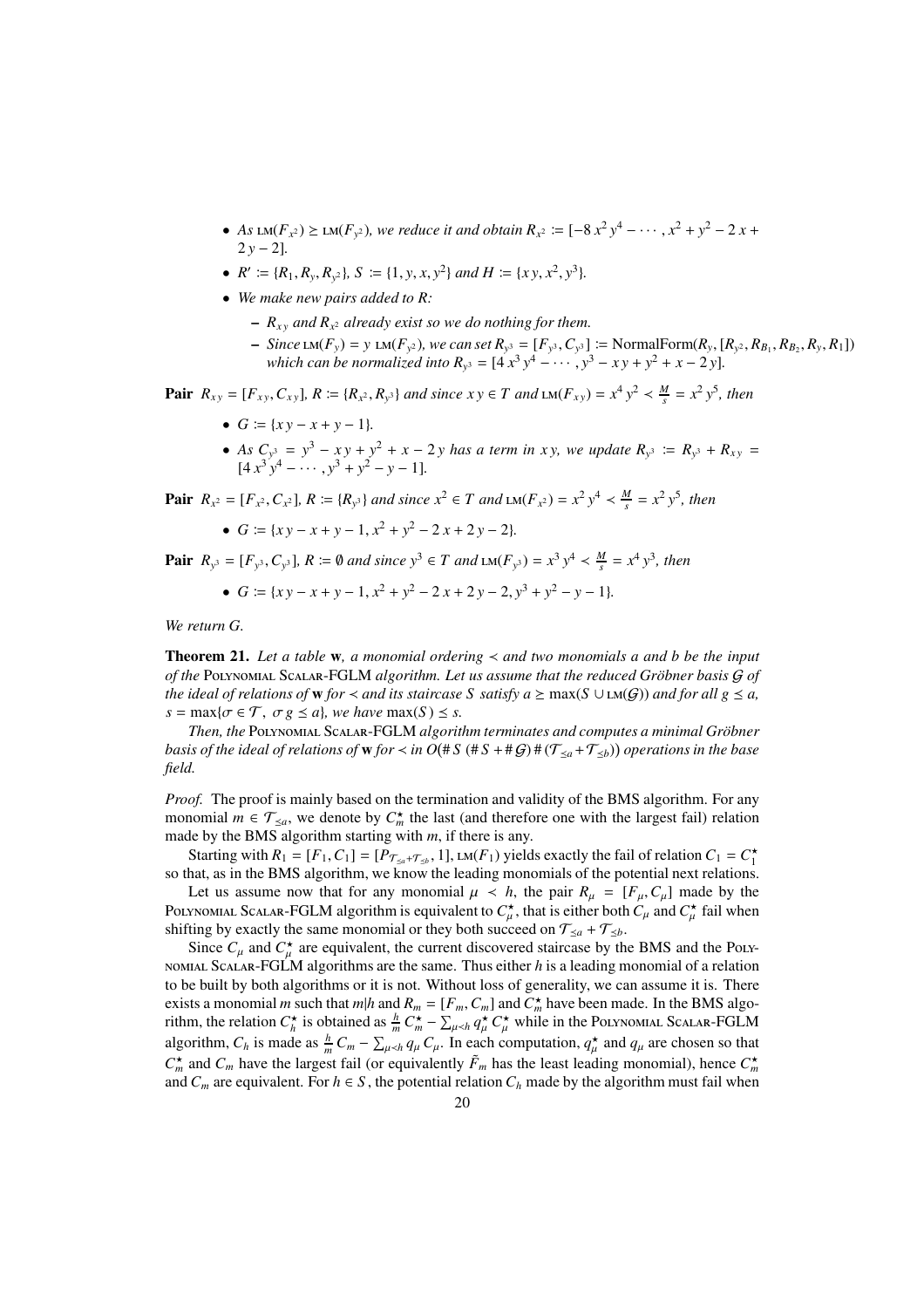shifted by a monomial in *S*. Thus, there exist  $\sigma_1, \sigma_2$  such that  $\sigma_1 \sigma_2 \in S$ ,  $\sigma_1 h \le a, \sigma_2 \le b$ and the column labeled with  $\sigma_1 h$  of the matrix  $H_{\mathcal{T}_{\leq b},\mathcal{T}_{\leq a}}$  is independent from the previous ones. For  $g \in LM(G)$ , by Section 3.2, the relation  $C_g$  has been tested shifted by all the monomials in  $\mathcal{T}_{\leq b} + \mathcal{T}_{\leq s}$ , with  $s = \max\{\sigma \in \mathcal{T}, \sigma g \leq a\}$ . The theorem hypothesis is exactly that the full staircase is included in the set of tested shifts, hence we can ensure that  $C_g$  corresponds to a kernel vector of  $H_{S,S\cup\{g\}}$  with the last coordinate equal to 1.

Furthermore, as in the proof of the BMS algorithm, the failures of relations  $C_m$  ensure that the returned relations  $C_h$  are all such that their leading monomials are minimal for the division. That is, the returned Gröbner basis is minimal.

Concerning the complexity of the algorithm. Since  $\mathcal{T}_{\leq a}$  and  $\mathcal{T}_{\leq b}$  are stable by division, so is  $\mathcal{T}_{\leq a} + \mathcal{T}_{\leq b}$ . Let us recall that the support of  $P_{\mathcal{T}_{\leq a} + \mathcal{T}_{\leq b}}$  is  $\{\frac{M}{\tau}, \tau \in (\mathcal{T}_{\leq a} + \mathcal{T}_{\leq b})\}, M = \text{lcm}(\mathcal{T}_{\leq a} + \mathcal{T}_{\leq b})$ . Since each  $F_m$  satisfies  $F_m = P_{\mathcal{T}_{\leq a} + \mathcal{T}_{\leq b}} C_m$  mod *B*, then the monomials in the support of  $F_m$  are multiples of the monomials in the support of  $P_{\mathcal{T}_{\leq a}+\mathcal{T}_{\leq b}}$  and thus are included in the support of  $P_{\mathcal{T}_{\leq a}+\mathcal{T}_{\leq b}}$ . Each pair  $R_m = [F_m, C_m]$  for  $m \in S \cup \widehat{\text{LM}(G)}$  must be reduced by all the previous ones lying in the staircase in at most #  $S$  # ( $\mathcal{T}_{\leq a}$  +  $\mathcal{T}_{\leq b}$ ) operations. Reducing the relations to obtain a minimal Gröbner basis can be done in  $O(FS \# G \# (T_{\leq a} + T_{\leq b}))$  operations, hence this part is not the bottleneck of the algorithm.  $\Box$ 

Remark 22. *Using the same notation, the* AGbb *algorithm computes a border basis* B *of the ideal of relations using O* (# *S* (# *S* + # *B*) # ( $\mathcal{T}_{\leq a}$  +  $\mathcal{T}_{\leq a}$ ) *operations in the base field [25]. Thus, in theory, the* AGbb *and the* Polynomial Scalar-FGLM *algorithms share the same complexity estimates, whenever a* = *b.*

*However, the given complexity bound is based on naive multivariate polynomial arithmetic. Thus the goal would be to investigate how to exploit fast polynomial multiplication to speed up the* NormalForm *procedure computations in the* Polynomial Scalar-FGLM *algorithm.*

*Let us recall that in the univariate case, complexity improvements are made thanks to fast Euclidean algorithm through a divide-and-conquer approach and using fast polynomial division and multiplication.*

*In this multivariate setting, a divide-and-conquer approach has already been investigated in [26] relying on fast polynomial matrix arithmetic. Likewise, some improvements were made regarding the reduction of a bivariate polynomial by the reduced Gröbner basis of the ideal spanned by two polynomials for DRL in [21]. This is a first step in this direction.* 

*A further step would be to determine the quotients fastly using, like in the univariate case, fast multiplication. Usually the reduction of a polynomial by several polynomials might be intricate. Yet, in our experiments, we observed that the call*  $R_h$  *= NormalForm(* $R_{m'}$ *, [* $R_m$ *,*  $R_{B_1}$ *, ...,*  $R_{B_n}$ *,*  $R_{t_1}$ *, ..., Rtr* ]) *can actually be done in several simpler steps.*

- 1. *A call to*  $R_h$  = NormalForm( $R_{m'}$ ,  $R_m$ ) *to reduce*  $F_m$  *wrt.*  $F_{m'}$ .
- 2. A cleaning step to remove some high-degree monomials in  $F_h$ , corresponding to  $R_h$  = NormalForm( $R_h$ ,  $[R_{B_1}, \ldots, R_{B_n}]$ )*. Note that the quotients, here, need not be stored.*
- 3. A Gaussian elimination-like step to find the linear combination of  $F_h, F_{t_1}, \ldots, F_{t_r}$  with the *smallest leading monomial. This corresponds to a call*  $R_h$  *= NormalForm(* $R_h$ *, [* $R_{t_1}, \ldots, R_{t_r}$ *]).*

*Hence, one might only need to compute the first quotient, associated to Fm, fastly.*

*Finally, the computation of C<sup>h</sup> is done through polynomial multiplications and thus benefit from any improvement thereof.*

*We shall see in Section 6, that the* Polynomial Scalar-FGLM *algorithm seems to perform better thanks to the multivariate polynomial arithmetic.*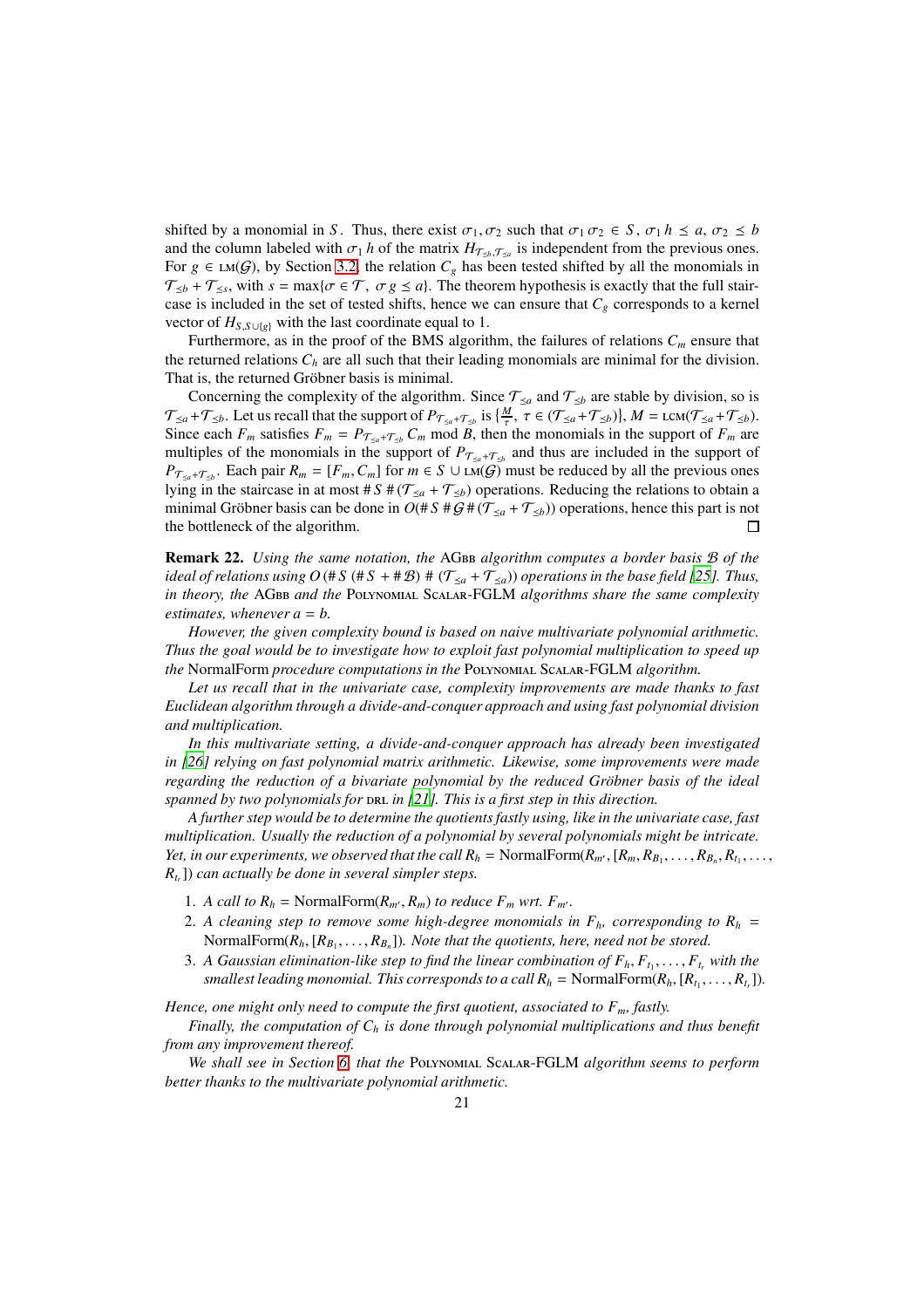#### 5. An adaptive variant

In some applications, the actual size of the staircase, or at least an upper bound thereof, is known. While it provides an early termination criterion for the BMS, Scalar-FGLM and Polynomial Scalar-FGLM algorithms, this might fail to drastically reduce the number of table queries. Indeed, for the  $DRL(x_n < \cdots < x_1)$  ordering, whether the set of leading monomials of the Gröbner basis is  $\{x_n, \ldots, x_2, x_1^d\}$  or all the monomials of degree d:  $\{x_n^d, x_{n-1}, x_n^{d-1}, \ldots, x_1, x_n^{d-1}, \ldots, x_1^d\}$ , the BMS algorithm requires to visit all the monomials up to  $x_1^{2d-1}$ . Therefore, it needs to visit  $\binom{n+2d-1}{n}$  table terms to compute a Gröbner basis of size *n* with a staircase of size *d* in the former case and a Gröbner basis of size  $\binom{n+d-1}{n-1}$  with a staircase of size  $\binom{n+d-1}{n}$  in the latter. Furthermore, in some applications, like the Sparse-FGLM algorithm one, computing a single table term can be very costly. Thus, requiring as few table terms as possible to retrieve the correct ideal of relations is critical.

The Adaptive Scalar-FGLM algorithm [3] was designed to minimize the number of table queries by taking into account the shape of the Gröbner basis gradually as it is discovered. The algorithm starts with  $S = \emptyset$ . At each step, S is a staircase containing only monomials that we know are in the target staircase, this means that the matrix  $H_{S,S}$  must be full rank. Likewise, *L* is a set of monomials on the border of *S* . For *m* the smallest monomial in *L*, we check if *H*<sub>*S*∪{*m*}</sub>, with *S* ∪{*m*} has a greater rank than  $H_{S,S}$  or not. If it does not, then the last column, labeled with *m*, must be linearly dependent from the previous one. That is, a relation  $C_m$  is found and any multiple of *m* is removed from *L*. Otherwise, no relation  $C_m$  with  $LM(C_m) = m$  must exist. Thus, *m* is added to the staircase *S*, removed from *L* and monomials  $m x_i$  are added to *L*.

**Example 23.** Let us consider the sequence  $\mathbf{w} = (p_{i_0+1})_{i \in \mathbb{N}^n}$  where  $p_{i_0+1}$  stands for the  $(i_0 + 1)$ st *prime number if i<sub>0</sub> < <i>d and* 0 *otherwise. For DRL, or even* LEX, the ADAPTIVE SCALAR-FGLM *algorithm computes the rank of the following matrices*

- $H_{\{1\},\{1\}} = (2)$ *. Its rank is* 1*, the dimension of the matrix, so*  $1 \in S$ *;*
- $H_{\{1,x_n\},\{1,x_n\}} = \left(\frac{2}{2}\frac{2}{2}\right)$ . Its rank is 1 which is not the dimension of the matrix so a relation  $C_{x_n}$ *is found. This is*  $\dot{C}_{x_n} = x_n - 1$ .
- $H_{\{1,x_{n-1}\},\{1,x_{n-1}\}} = \cdots = H_{\{1,x_2\},\{1,x_2\}} = \left(\begin{matrix} 2 & 2 \\ 2 & 2 \end{matrix}\right)$ *. Their ranks are also* 1 *which are not the dimensions of the matrices so the relations*  $C_{x_{n-1}} = x_{n-1} - 1, \ldots, C_{x_2} = x_2 - 1$  *are found.*
- $H_{\{1,x_1\},\{1,x_1\}} = \left(\frac{2}{3}, \frac{3}{5}\right)$ *. Its rank is* 2*, the dimension of the matrix. Thus, x*<sub>1</sub>  $\in$  *S.*
- $H_{\{1, x_1, x_1^2\}, \{1, x_1, x_1^2\}} = \begin{pmatrix} 2 & 3 & 5 \\ 3 & 5 & 7 \\ 5 & 7 & 11 \end{pmatrix}$ . *Its rank is* 3*, the dimension of the matrix. Therefore,*  $x_1^2 \in S$ . • *. . . ;*
- $H_{\{1, x_1, \ldots, x_1^{d-1}\}, \{1, x_1, \ldots, x_1^{d-1}\}} =$  $\left( \begin{array}{cccccc} 2 & 3 & 5 & \cdots & p_d \\ 3 & 5 & 7 & \cdots & 0 \\ 5 & 7 & 11 & \cdots & 0 \\ \vdots & \vdots & \vdots & \ddots & \vdots \end{array} \right)$  $\overline{\phantom{a}}$ *p<sup>d</sup>* 0 0 ··· 0 Í  $\begin{array}{c} \hline \end{array}$ *a Its rank is d, the dimension of the matrix, so*  $x_1^d \in S$ .
	- $H_{\{1, x_1, \ldots, x_1^d\}, \{1, x_1, \ldots, x_1^d\}} =$  $\left( \begin{array}{cccccc} 2 & 3 & 5 & \cdots & p_d & 0 \\ 3 & 5 & 7 & \cdots & 0 & 0 \\ 5 & 7 & 11 & \cdots & 0 & 0 \\ \vdots & \vdots & \vdots & \ddots & \vdots & \vdots \\ p_d & 0 & 0 & \cdots & 0 & 0 \\ 0 & 0 & 0 & \cdots & 0 & 0 \end{array} \right)$  $\overline{\phantom{a}}$  $\mathcal{I}_{\mathcal{A}}$  $\begin{array}{c} \hline \end{array}$ *. Its rank is also d, which is not the dimension of the matrix. Thus, the relation*  $C_{x_1^d} = x_1^d$  *is found.*

22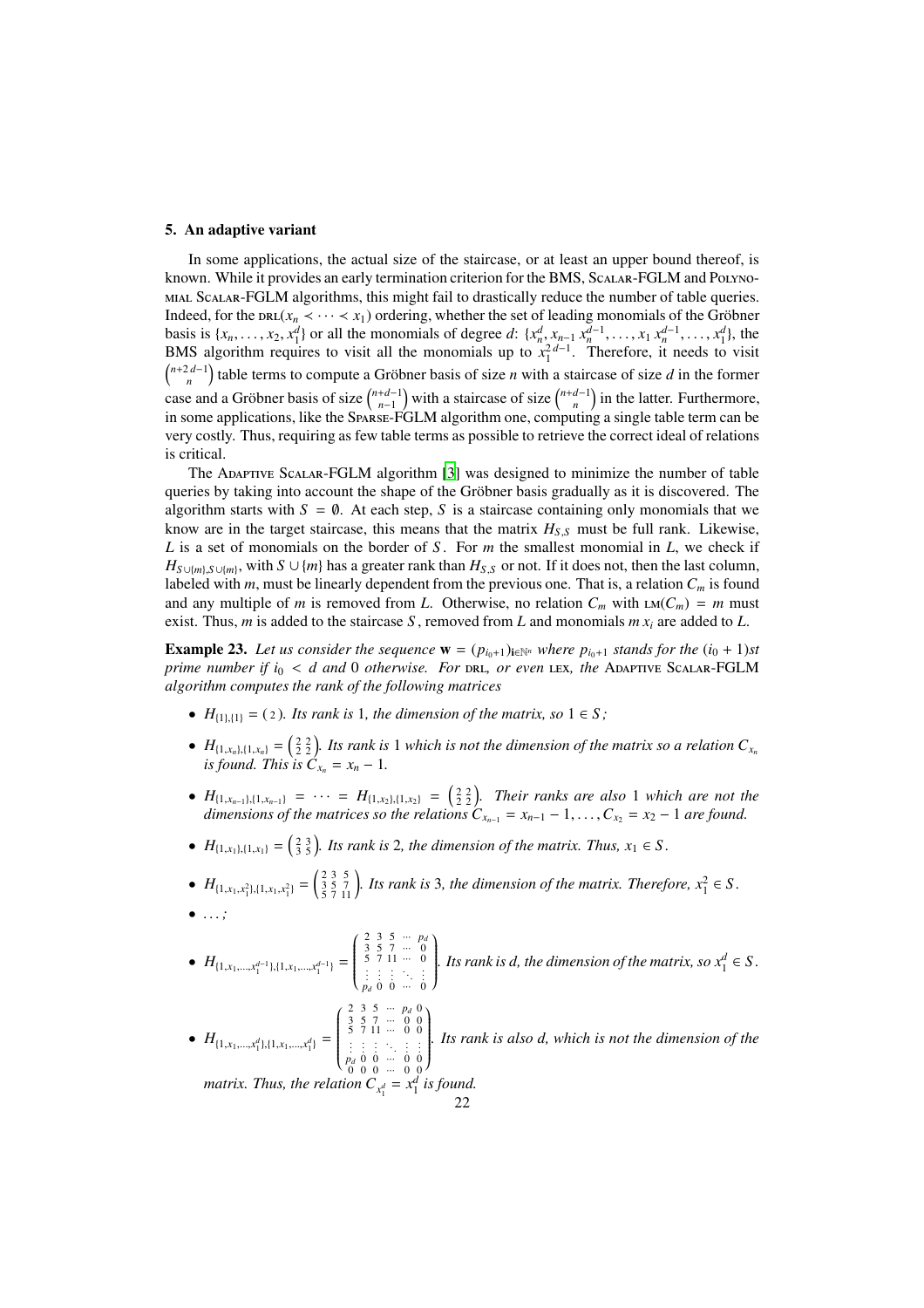*It thus requires merely*  $2(n + d) - 1$  *table terms instead of*  $\binom{n+2d-1}{n}$ .

As described in Sections 3 and 4, the Polynomial Scalar-FGLM algorithm is based on polynomials from matrices with columns set  $\mathcal{T}_{\leq a}$  and rows set  $\mathcal{T}_{\leq b}$ . However, here, we need matrices with more general sets of monomials for the rows and columns. Therefore, the main tool of the adaptive variant of the Polynomial Scalar-FGLM algorithm is new basic routines so that we can perform polynomial divisions while also ensuring that our polynomials are related to multi-Hankel matrices with these columns and rows sets of monomials. Since at each step, *S* is a staircase and *m* is a monomial lying on its border so that *S* ∪ {*m*} is also a staircase, then the corresponding matrices would be  $H_{S,S}$  and  $H_{S\cup{m},S\cup{m}}$ . Therefore, any instance of  $T + U$  from the previous sections will be replaced by  $2S = S + S$ , the Minkowski sum of *S* with itself, or likewise by 2 ( $S \cup \{m\}$ ).

At each step, we have the polynomial  $P_{2S}$ , associated to matrix  $H_{S,S}$ , a monomial ideal  $B_{2S}$ , determined as in Section 3.2, and pairs  $R_{2S,t} = [F_{2S,t}, C_t] = [P_{2S} C_t \text{ mod } B_{2S}, C_t]$ . At the next step, we compute  $P_{2(S\cup\{m\})}$  from  $P_{2S}$  by shifting it by  $\frac{\text{LCM}(S\cup\{m\})^2}{\text{LCM}(S)^2}$  and adding the missing terms, update  $B_{2S}$  into  $B_{2(S\cup{m})}$  and likewise update each  $R_{2(S\cup{m})}$ , by shifting  $F_{2S,t}$  and adding the missing terms to make  $F_{2(S\cup{m})\setminus t}$ . It remains to compute  $R_{2(S\cup{m})\setminus m}$  such that supp  $C_m \subseteq S \cup \{m\}$ and  $F_{2(S \cup \{m\})}$  is sufficiently "small" to ensure that  $C_m$  is a valid relation or not. This is where two approaches are possible. The first one is the naive one; it was proposed in [5] and is recalled in Section 5.1. It is based on polynomial arithmetic, yet does not use as many polynomial divisions as the Polynomial Scalar-FGLM does. The other one is presented in Section 5.2 and fully uses polynomial divisions to perform the computations. In particular, we design some new basic routines to do so. This yields the ADAPTIVE POLYNOMIAL SCALAR-FGLM algorithm, or Algorithm 2.

#### *5.1. A naive approach*

In this naive approach, the only remaining things are the initialization and reduction of  $R_{2(S\cup\{m\}),m}$  and then testing if  $C_m$  is valid.

The pair  $R_{2(S\cup\{m\}),m}$  is initialized as  $m R_{2(S\cup\{m\}),1}$  and then reduced, as in Section 4, by  $R_{2(S\cup\{m\}),B_1}$ ,  $\ldots$ ,  $R_{2(S\cup\{m\},B_n)}$ , where  $B_1,\ldots,B_n \in B_{2S}$ . Then, we can reduce it incrementally by all the other  $R_{2(S \cup \{m\}),t}$ , which comes down to just subtracting a constant multiple of them.

Finally, when a valid relation  $C_g$  is found, any multiple of  $g$  is removed from the set of potential monomials to add to *S*. Moreover, we can further reduce a future relation  $R_{2(S\cup{m})},$  =  $[F_{2(S \cup \{m\}),m}, C_m]$  with any pair  $\left[\frac{M}{\mu g}, 0\right]$ ,  $m \ge \mu g$  to clean the support of  $F_{2(S \cup \{m\})}$ . As  $\frac{M}{\mu g}$  is a single monomial, this can be done easily, not unlike the reductions by  $R_{2(S\cup\{m\}),B_1}, \ldots, R_{2(S\cup\{m\}),B_n}$ .

#### *5.2. A division-based adaptive variant*

In [5], we did not go further in the design of an adaptive variant of the POLYNOMIAL SCALAR-FGLM. In particular, that version could not initialize a pair  $R_{2(S\cup{m})\setminus{m}}$  as the quotient of two pairs of polynomials. In the following part of this section, we show how to initialize a new pair as the quotient of two previously computed pairs of polynomials.

The algorithm uses some new procedures that are not needed in Polynomial Scalar-FGLM. Indeed, at step *m*, when computing  $R_{2S',m} = [F_{2S',m}, C_m]$ , with  $S' = S \cup \{m\}$ , we can at first only ensure that supp  $C_m \subseteq \mathcal{T}_{\leq m}$ . Yet, we need to have supp  $C_m \subseteq S' = \mathcal{T}_{\leq m} \setminus \langle \text{LM}(C_g), g \in G \rangle$ . Thus, we need to reduce  $C_m$  by all the already computed  $C_g$ 's.

NormalFormRightSide( $R_{2S,m}$ ,  $[R_{2S,g_1},...,R_{2S,g_r}]$ ) that computes the quotients  $Q_{g_1},...,Q_{g_r}$  of the division of  $C_m$  by  $C_{g_1}, \ldots, C_{g_r}$ , with  $R_{2S,g_1}, \ldots, R_{2S,g_r} \in G$  and then returns  $R_{2S,m}$  –  $Q_{g_1} R_{2S,g_1} - \cdots - Q_{g_r} R_{2S,g_r}.$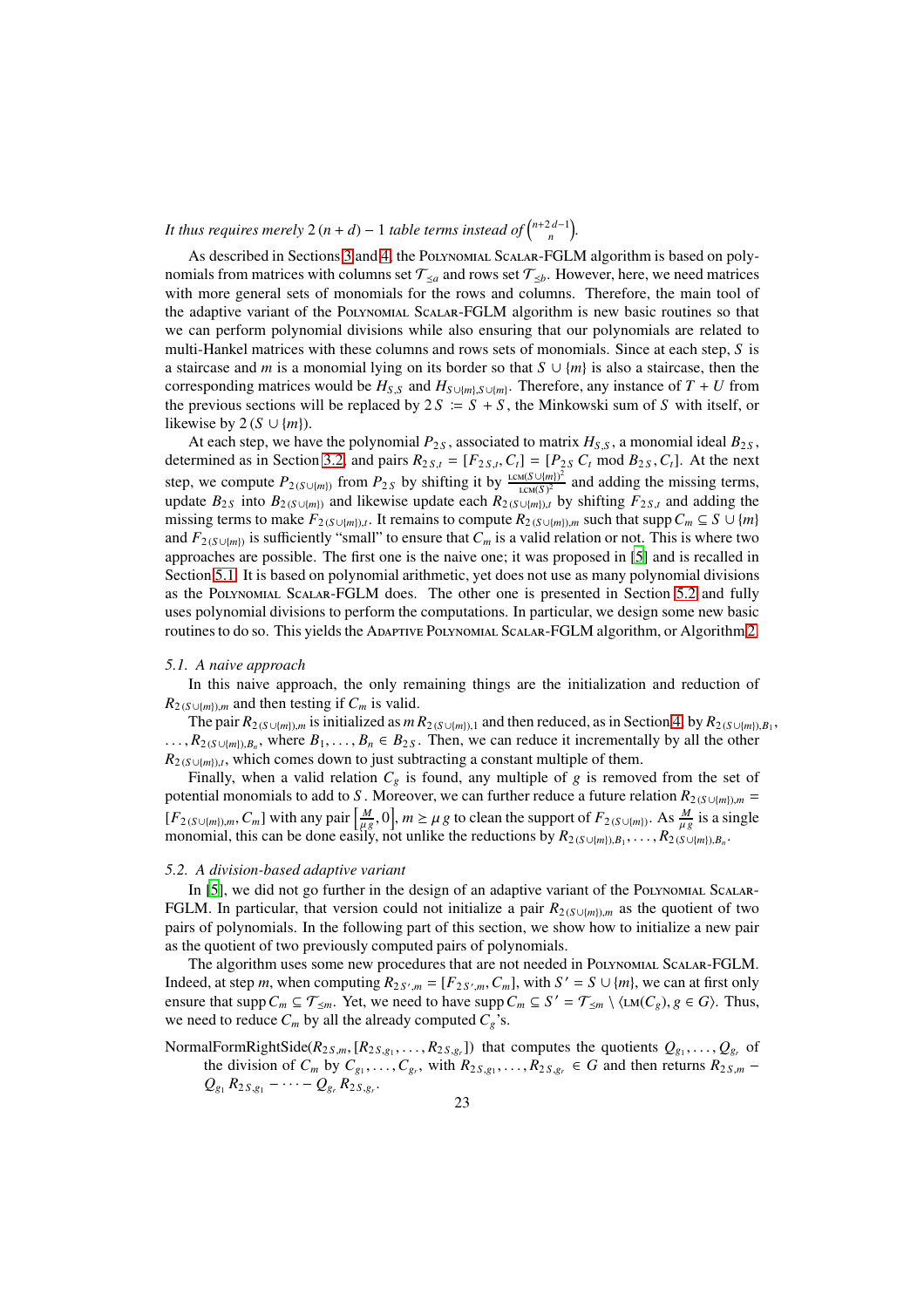NormalFormHigherPart( $R_{2S,m}$ , [ $R_{2S,s_1}, \ldots, R_{2S,s_q}$ ]) that behaves like NormalForm, except only the higher part  $\tilde{F}_{2S',t}$  of a polynomial  $F_{2S',t}$  is used. For  $t = B_i$ ,  $\tilde{F}_{2S',t} = F_{2S',t} = B_i$ , otherwise  $\tilde{F}_{2S',t}$  is obtained from  $F_{2S',t}$  by removing any monomial dividing  $\frac{LCM(S')^2}{g}$  $\frac{(S')^2}{g}$  with *g* ∈ **LM**(*G*). Then NormalFormHigherPart( $R$ <sub>2 *S'*,*m*</sub>, [ $R$ <sub>2 *S'*, *s*<sub>1</sub></sub>, . . . . ,  $R$ <sub>2</sub> *S'*, *s*<sub>4</sub>]) computes the normal form of  $\tilde{F}_{2S',m}$  with respect to  $[\tilde{F}_{2S',s_1}, \ldots, \tilde{F}_{2S',s_q}]$  and the corresponding quotients  $Q_1, \ldots, Q_q$ . It then returns  $R_{2, S', m} - Q_1 R_{2, S', s_1} - \cdots - Q_q R_{2, S', s_q}$ .

The definition of  $F_{2S',m}$  extends the one used in Section 3.2.2. The rationale is the same: using the leading monomial of  $F_{2, S', m}$  to check whether  $C_m$  is a valid relation or not is not the same as checking if the last column of  $H_{S',S'}$  linearly depends from the previous ones. Indeed, the leading monomial might correspond to a row that is not present in  $H_{S',S'}$ . Since S' does not contain any monomial that is a multiple of *g* with  $R_g \in G$ , then it makes sense to remove any monomial dividing  $\frac{\text{LCM}(S')^2}{q}$  $\frac{(S')^2}{g}$ , with  $R_g$  still in *G*.

Algorithm 2: Adaptive Polynomial Scalar-FGLM **Input:** A table  $\mathbf{w} = (w_i)_{i \in \mathbb{N}^n}$  with coefficients in K, a monomial ordering  $\prec$ . **Output:** A Gröbner basis *G* of the ideal of relations of w for  $\prec$ .  $L := \{1\}.$  $G \coloneqq \emptyset$ ,  $S \coloneqq \emptyset$ .  $\blacksquare$  *Grammath Signer basis and staircase // the future Gröbner basis and staircase*  $B := \{B_1, \ldots, B_n\} = \{x_1^0, \ldots, x_n^0\}.$  $R_{2 S, B_1} \coloneqq [B_1, 0], \ldots, R_{2 S, B_n} \coloneqq [B_n, 0].$ While  $L \neq \emptyset$  do *m* := first element of *L* and remove it from *L*.  $S' := S \cup \{m\}.$ Update *B* and all pairs  $R_{2S,t}$  into  $R_{2S',t}$  for  $t \in S \cup G \cup B$ . **If** *m* = 1 **then**  $R_1$   $:=$  [*w*<sub>0,...,0</sub>, 1]. Else if  $m = \mu x_i^2$  *with*  $\mu, \mu x_i \in S$  then  $R_{2, S', m} := \text{NormalFormHigherPart}(R_{2, S', \mu}, [R_{2, S', \mu, R_{2, S', B_1}, \ldots, R_{2, S', B_n}]).$ Else  $\| m = \mu x_i \text{ with } \mu \in S$  $R_{2, S', m} \coloneqq \text{NormalForm}(x_i R_{2, S', \mu}, [R_{2, S', B_1}, \ldots, R_{2, S', B_n}]).$  $R_{2, S', m} \coloneqq$  NormalFormRightSide( $R_{2, S', m}$ , [ $R_{2, S', g_1}, \ldots, R_{2, S', g_r}$  $// g_1, ..., g_r ∈ G$  $R_{2S',m} \coloneqq \text{NormalForm}(R_{2S',m}, [R_{2S',B_1}, \ldots, R_{2S',B_n}]).$  $R_{2, S', m} \coloneqq \text{NormalFormHigherPart}(R_{2, S', m}, [R_{2, S', s_1}, \ldots, R_{2, S', s_q}]$  $\|$  *s*<sub>1</sub>, . . . , *s*<sub>*a*</sub>  $\in$  *S*  $R_{2, S', m} = [F_{2, S', m}, C_m].$ If  $LM(\tilde{F}_{2S',m}) < \frac{LCM(S')^2}{m}$ Update  $R_{2, S', m}$  into  $R_{2, S, m}$ . // Relation succeeds *G*  $:= G ∪ \{R_{2S,m}\}.$ Remove multiples of *m* in *L*. Else // Relation fails Delete every pair  $R_{2 S,t}$  for  $t \in S \cup G \cup B$ .  $S \coloneqq S'.$  $L := L \cup \{x_1 m, \ldots, x_n m\}$ , remove any multiples of  $LM(G)$  and sort it by increasing order. return *G*.

Remark 24. *To simplify the presentation, we did not consider the case where some sequence terms might not be available. This can happen for instance in the error correcting code application. Likewise, if the sequence is not linear recurrent, then an infinite loop might happen. Both situations require an easy modification of the algorithm.*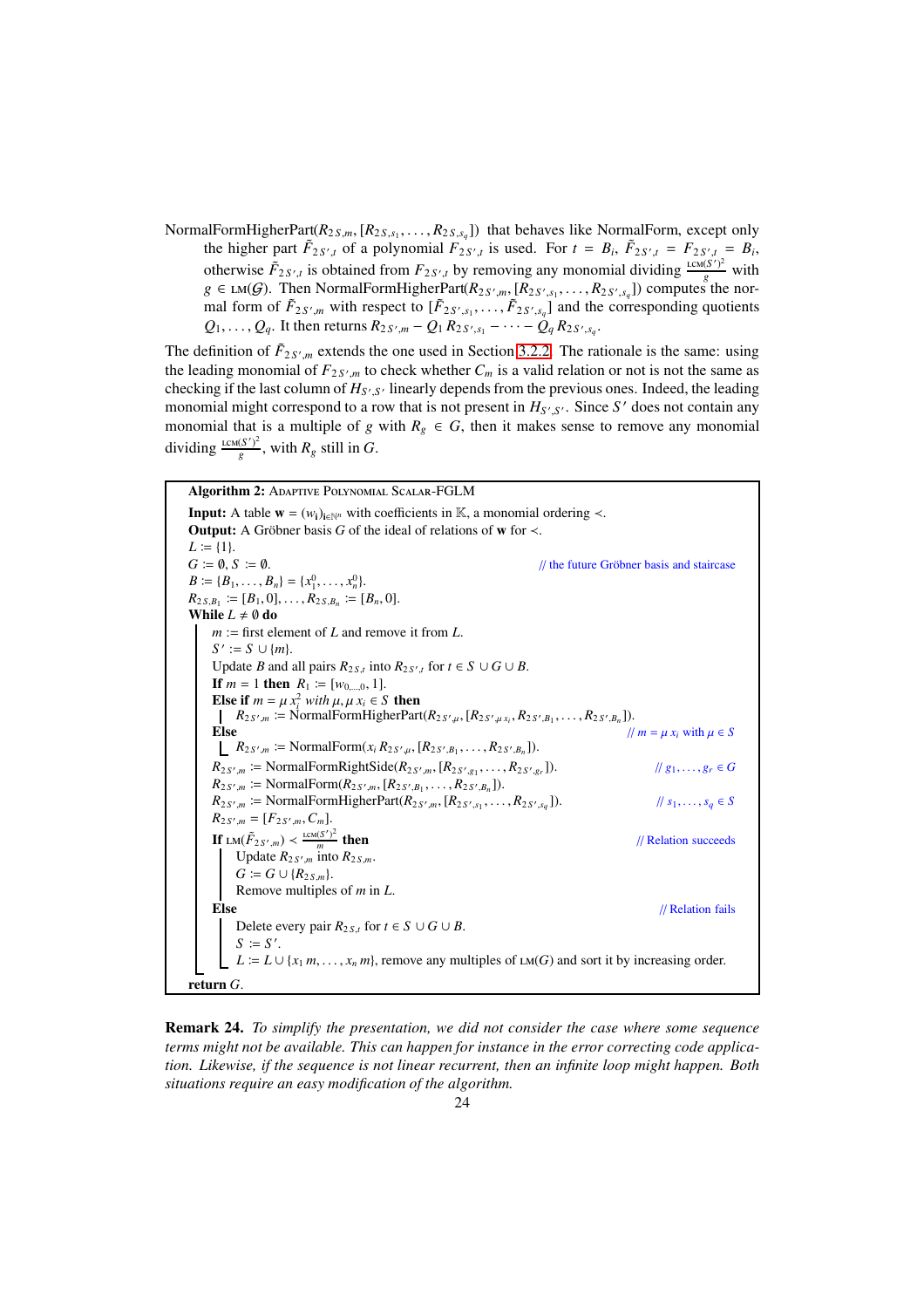For the correctness of the algorithm, we need to prove the following lemma.

**Lemma 25.** Let S be the current computed staircase and let G be the current computed Gröbner *basis. Let m be the least monomial not in S and not divisible by*  $LM(G)$  *and let*  $S' = S \cup \{m\}$ *. Then, for all t,*  $LM(\tilde{F}_{2S',t}) = \frac{LCM(S')^2}{LCM(S)^2}$   $LM(\tilde{F}_{2S,t})$  *and*  $LM(\tilde{F}_{2S',m}) \leq \frac{LCM(S')^2}{m}$ *m . Furthermore, this weak inequality is an equality if, and only if, C<sup>m</sup> is not a valid relation.*

*Proof.* If  $G = \emptyset$ , then the result is clear as  $\tilde{F}_{2S',m} = F_{2S',m}$ . Otherwise, the leading monomial of  $\tilde{F}_{2S',m}$  is less than  $\frac{\text{lcm}(S')}{t}$  with  $t \in S$  and cannot be a divisor of  $\frac{\text{lcm}(S')}{g}$  with  $g \in \text{lcm}(G)$ . Hence it must be at most  $\frac{\text{lcm}(S')}{m}$ .

Furthermore, for  $S = \{1, \ldots, s_q\}$ , the coefficient of  $\frac{\text{lcm}(S')}{m}$  can be read as the last coefficient of this product

|  |  |  | $\begin{array}{c} \begin{array}{cccc} 1 \\ \vdots \\ s_q \end{array} & \begin{array}{cccc} \begin{bmatrix} 1 \\ \vdots \\ s_q \end{bmatrix} & \cdots & \begin{bmatrix} s_q \end{bmatrix} & \begin{bmatrix} m \end{bmatrix} \\ \begin{bmatrix} s_q \\ \vdots \\ s_q \end{bmatrix} & \begin{bmatrix} m & s_q \end{bmatrix} & \begin{bmatrix} \alpha_1 \\ \vdots \\ \alpha_{s_q} \end{bmatrix} = \begin{pmatrix} 0 \\ \vdots \\ 0 \\ f_2 s', m \end{pmatrix}. \\ m & \begin{bmatrix} m & m & m^2 \end{bmatrix} & \begin{bmatrix} m^2 \end$ |
|--|--|--|-----------------------------------------------------------------------------------------------------------------------------------------------------------------------------------------------------------------------------------------------------------------------------------------------------------------------------------------------------------------------------------------------------------------------------------------------------------------------------------------------------------------------------------------|
|  |  |  |                                                                                                                                                                                                                                                                                                                                                                                                                                                                                                                                         |
|  |  |  |                                                                                                                                                                                                                                                                                                                                                                                                                                                                                                                                         |

Hence, the relation is valid if, and only if, this coefficient is zero.

 $\Box$ 

The leading monomial of the higher part of  $F_{2, S', m}$  tells us whether  $C_m$  is a valid relation or not.

Theorem 26. *Assuming the* Adaptive Polynomial Scalar-FGLM *algorithm called on table* w *returns a Gröbner basis G with staircase S, then the algorithm does not need more that*  $#2(S \cup$  $LM(G)$ *) table queries to recover G.* 

*Furthermore, it performs at most O* $((\#S + \#G)^2 \# 2S)$  *operations to recover* G.

*Proof.* Since  $\tilde{F}_{2S,t}$  is obtained from  $F_{2S,t}$  by removing all the monomials dividing  $\frac{LCM(S)^2}{g}$ *g* , *g* ∈ LM( $G$ ), then  $\tilde{F}_{2S,t}$  is actually the polynomial obtained from the product of the extended matrix *H*<sub>*T*</sub>,*S* and the vector representing  $C_t$ , where  $T = 2S \setminus {g \tau, g \in LM(G), \tau \in \mathcal{T}}$ . Hence, updating from  $\tilde{F}_{2S,t}$  to  $\tilde{F}_{2S',t}$  is equivalent to updating  $H_{T,S}$  to  $H_{T',S'}$ , with  $T' = 2S' \setminus {g \tau, g \in \text{LM}(G), \tau \in \mathbb{C}}$  $\mathcal{T}$ } in this matrix-vector product. Yet, the first nonzero coefficient of this product remains the same through this updating process.

At step *m*,  $F_{2S',t} = P_{2S'} C_t \mod B_{2S'}$  for any  $t \in S \cup \text{LM}(G)$ . As in the end of the step, *m* is either found to be a member of the final *S* or the final  $LM(G)$ , then  $S' \subseteq (S \cup LM(G))$  and thus  $2 S' \subseteq 2 (S \cup LM(\mathcal{G}))$ .

At step *m*, a pair  $R_{2S,t} = [F_{2S,t}, C_t]$  is updated into  $R_{2(S \cup \{m\}),t}$  by adding terms with support in 2 (*S* ∪ {*m*}), so in the last step, all the polynomials have support in a set of size # 2 (*S* ∪ {*g*}) where  $g \in LM(G)$ .

Furthermore, for each monomial  $t \in S \cup LM(G)$ , the pair  $R_{2S',t}$  is reduced by all the previous ones lying in the staircase or the Gröbner basis in at most  $(\#S + \#G) \#2S$  operations. Hence, at most  $O((\#S + \#G)^2 \# 2S)$  operations are needed.  $\Box$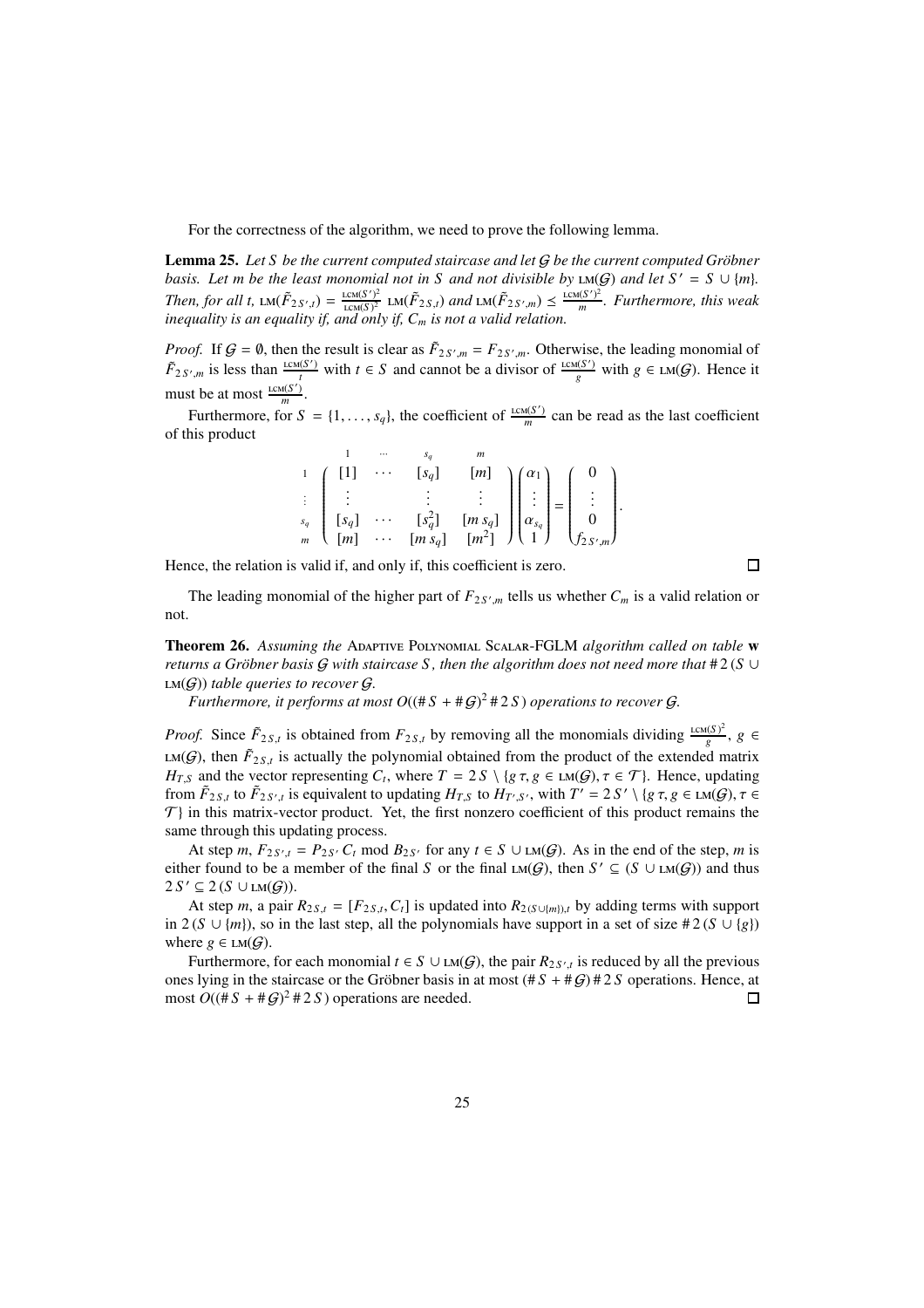**Example 27.** *We consider the following sequence*  $\mathbf{w} = (w_{i,j})_{(i,j) \in \mathbb{N}^2}$ 

| $\mathbf{w} = \begin{pmatrix} 6 & 9 & 5 & 1 & 10 & -6 & -9 & \cdots \\ 3 & 12 & 2 & 4 & 7 & -3 & -12 & \cdots \\ 6 & 9 & 5 & 1 & 10 & -6 & -9 & \cdots \\ 3 & 12 & 2 & 4 & 7 & -3 & -12 & \cdots \end{pmatrix}$ |  |  |  |                                                                          |  |
|-----------------------------------------------------------------------------------------------------------------------------------------------------------------------------------------------------------------|--|--|--|--------------------------------------------------------------------------|--|
|                                                                                                                                                                                                                 |  |  |  |                                                                          |  |
|                                                                                                                                                                                                                 |  |  |  |                                                                          |  |
|                                                                                                                                                                                                                 |  |  |  |                                                                          |  |
|                                                                                                                                                                                                                 |  |  |  | $\left(\begin{smallmatrix}1&1&1&1&1&1&1&1&1&1&1\end{smallmatrix}\right)$ |  |

*For a pair*  $R_{2S,t} = [F_{2S,t}, C_t]$ *, we let*  $\tilde{R}_{2S,t} = [\tilde{F}_{2S,t}, C_t]$ *. We start with L* = {1}*, G* = *S* =  $\emptyset$ *, B* = (1*,* 1*) and*  $R_{2S,B_1}$  = [1*,* 0*]*,  $R_{2S,B_2}$  = [1*,* 0*]*.

- 1. We set  $m = 1$ ,  $S' = \{1\}$ ,  $R_{2S',B_1} = [1,0]$ ,  $R_{2S',B_2} = [y,0]$  *and initialize*  $R_{2S',1} = [6,1]$ *. As*  $\tilde{F}_{2S',1} = F_{2S',1} = 1$  *and*  $\text{LM}(\tilde{F}_{2S',1}) = 1 = \frac{\text{lcm}(S')^2}{1}$  $\frac{(S')^2}{1}$  the relation fails. *L* is updated to  $\{y, x\}$ .
- 2. *We set m* = *y*, *S'* = {1, *y*},  $R_{2S',B_1} = [x, 0]$ ,  $R_{2S',B_2} = [y^3, 0]$  and  $R_{2S',1} = [6y^2 + 9y + 5, 1] =$  $\tilde{R}_{2S',1}$ .

*We initialize*  $R_{2S',y} = [9y^2 + 5y, y]$  *using* NormalForm *on*  $yR_{2S',1}$  *and then reduce it to*  $\left[-\frac{17}{2}y - \frac{15}{2}, y - \frac{3}{2}\right]$ .

*As*  $\tilde{F}_{2S',y} = F_{2S',y}$  and  $\text{LM}(\tilde{F}_{2S',y}) = \frac{\text{lcm}(S')^2}{v}$ *y the relation fails. L* is updated to  $\{x, y^2\}$ *.* 

- 3. *We set m* = *x*,  $S' = \{1, y, x\}$ ,  $R_{2S', B_1} = [x^3, 0]$ ,  $R_{2S', B_2} = [y^3, 0]$ ,
	- $R_{2S',1} = [6x^2y^2 + 9x^2y + 3xy^2 + 5x^2 + 12xy + 6y^2, 1] = \tilde{R}_{2S',1}$ •  $R_{2S',y} = \left[-\frac{17}{2}x^2y + \frac{15}{2}xy^2 - \frac{15}{2}x^2 - 18xy - 9y^2, y - \frac{3}{2}\right] = \tilde{R}_{2S',y}$ .

*We initialize*  $R_{2S',x} = [3 x^2 y^2 + 12 x^2 y + 6 xy^2, x]$  *using* NormalForm *on*  $x R_{2S',1}$  *and then reduce it to*  $\left[\frac{189}{17} x y^2 - \frac{155}{17} x^2 - \frac{372}{17} x y - \frac{186}{17} y^2, x + \frac{15}{17} y - \frac{31}{17}\right]$ . *As*  $\tilde{F}_{2S',x} = F_{2S',x}$  and  $\text{LM}(\tilde{F}_{2S',x}) = \frac{\text{lcm}(S')^2}{x}$  $\frac{(S')^2}{x}$  the relation fails. *L* is updated to  $\{y^2, xy, x^2\}$ *.* 

4. *We set*  $m = y^2$ ,  $S' = \{1, y, x, y^2\}$ ,  $R_{2S', B_1} = [x^3, 0]$ ,  $R_{2S', B_2} = [y^5, 0]$ ,

- $R_{2S',1} = [6x^2y^4 + \cdots, 1] = \tilde{R}_{2S',1}$
- $R_{2S',y} = [-\frac{17}{2}x^2y^3 + \cdots, y \frac{3}{2}] = \tilde{R}_{2S',y}$
- $R_{2S',x} = \left[\frac{189}{17} x y^4 + \cdots, x + \frac{15}{17} y \frac{31}{17}\right] = \tilde{R}_{2S',x}.$

*We initialize*  $R_{2.5',y^2} = \left[-\frac{106}{17} x y^4 + \cdots, y^2 - \frac{13}{17} y + \frac{16}{51}\right]$  *using* NormalFormHigherPart *on*  $R_{2S',1}$  *and*  $R_{2S',y}$  *and then reduce it to*  $\left[\frac{1381}{189}x^2y^2 + \cdots, y^2 + \frac{106}{189}x - \frac{17}{63}y - \frac{134}{189}\right]$ . *As*  $\tilde{F}_{2S',y^2} = F_{2S',y^2}$  and  $\text{LM}(\tilde{F}_{2S',y^2}) = \frac{\text{LCM}(S')^2}{y^2}$  $\frac{f(S')^2}{y^2}$  the relation fails. *L* is updated to  $\{xy, x^2, y^3\}$ *.* 

5. *We set m* = *xy*,  $S' = \{1, y, x, y^2, xy\}$ ,  $R_{2S',B_1} = [x^3, 0]$ ,  $R_{2S',B_2} = [y^5, 0]$ ,

- $R_{2S',1} = [6x^2y^4 + \cdots, 1] = \tilde{R}_{2S',1},$
- $R_{2S',y} = [-\frac{17}{2}x^2y^3 + \cdots, y \frac{3}{2}] = \tilde{R}_{2S',y}$
- $R_{2S',x} = \left[\frac{189}{17} x y^4 + \cdots, x + \frac{15}{17} y \frac{31}{17}\right] = \tilde{R}_{2S',x}$
- $R_{2S',y^2} = \left[\frac{1381}{189}x^2y^2 + \cdots, y^2 + \frac{106}{189}x \frac{17}{63}y \frac{134}{189}\right] = \tilde{R}_{2S',y^2}.$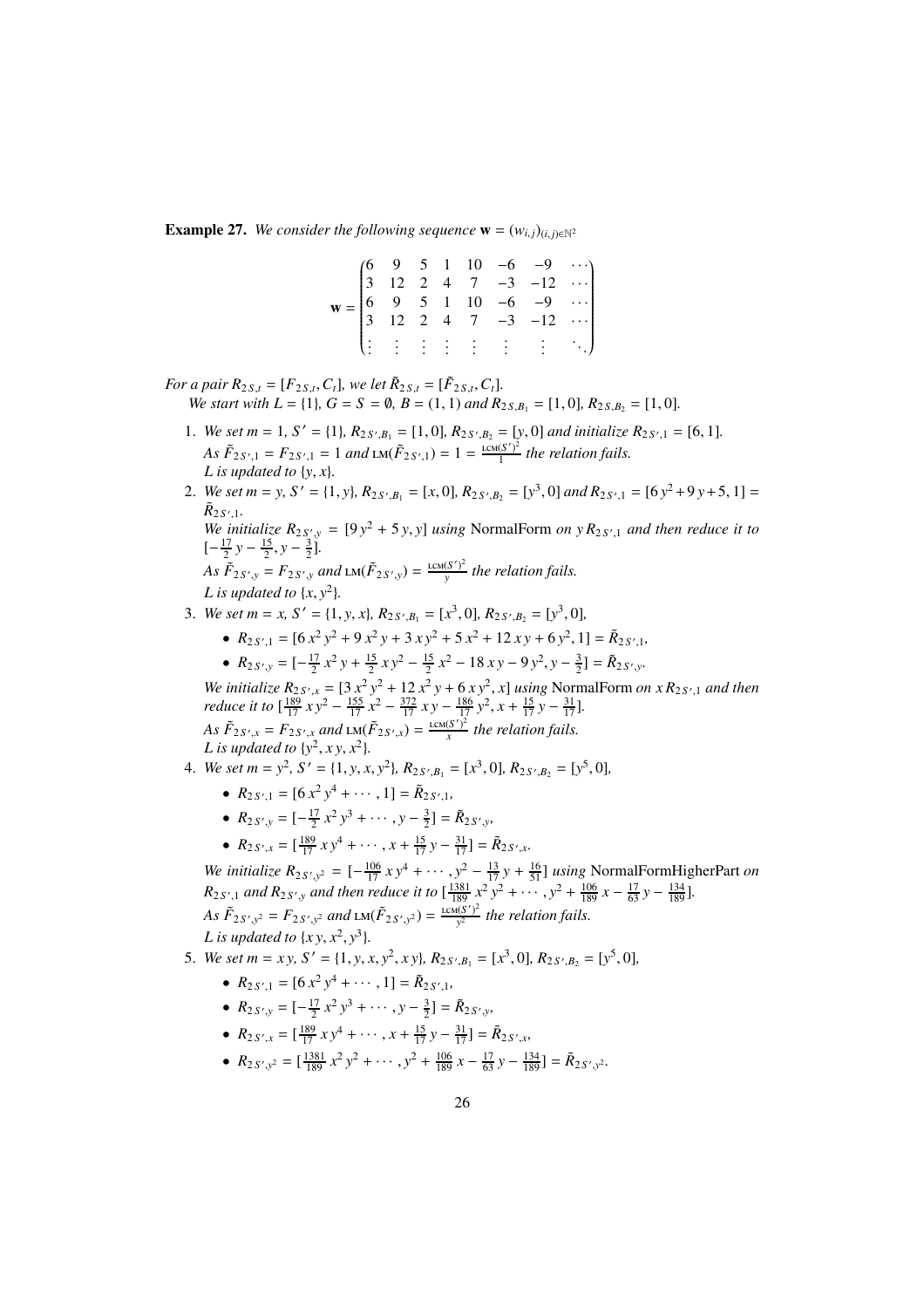*We initialize*  $R_{2S',xy} = \begin{bmatrix} -\frac{15}{2}x^2y^4 + \cdots, xy - \frac{3}{2}x \end{bmatrix}$  *using* NormalForm *on x*  $R_{2S',y}$  *and then reduce it to*  $[-15y^4 - 7x^2y - xy^2 - 14y^3 - 10x^2 - 4xy - 5y^2, xy + x - y - 1]$ . *As*  $\tilde{F}_{2S',xy} = F_{2S',xy}$  and  $\text{LM}(\tilde{F}_{2S',xy}) = y^4 < \frac{\text{lcm}(S')^2}{xy}$ *x y the relation succeeds! We update*  $R_{2S,xy} = [-9xy^4 + \cdots, xy + x - y - 1]$  *and put it in G.* 

- 6. *We set m* =  $x^2$ ,  $S' = \{1, y, x, y^2, x^2\}$ ,  $R_{2S', B_1} = [x^5, 0]$ ,  $R_{2S', B_2} = [y^5, 0]$ 
	- $R_{2S',1} = [6 x^4 y^4 + \cdots, 1]$ ,  $\tilde{R}_{2S',1} = [6 x^4 y^4 + \cdots, 1]$ ,
	- $R_{2S',y} = [-\frac{17}{2}x^4y^3 + \cdots, y \frac{3}{2}], \tilde{R}_{2S',y} = [-\frac{17}{2}x^4y^3 + \cdots, y \frac{3}{2}],$
	- $R_{2S',x} = \left[\frac{189}{17}x^3y^4 + \cdots, x + \frac{15}{17}y \frac{31}{17}\right], \tilde{R}_{2S',x} = \left[\frac{189}{17}x^3y^4 + \cdots, x + \frac{15}{17}y \frac{31}{17}\right],$
	- $R_{2S',y^2} = \left[\frac{1381}{189}x^4y^2 + \cdots\right)y^2 + \frac{106}{189}x \frac{17}{63}y \frac{134}{189}\right], \tilde{R}_{2S',y^2} = \left[\frac{1381}{189}x^4y^2 + \cdots\right)y^2 +$  $\frac{106}{189} x - \frac{17}{63} y - \frac{134}{189}$
	- $R_{2S',xy} = [-4x^4y^2 + \cdots, xy + x y 1].$

*We initialize*  $R_{2S',x^2} = \left[ -\frac{945}{34} x^4 y^3 - x^4 y^3 + \cdots, x^2 + \frac{15}{17} xy - \frac{45}{34} x + \frac{15}{34} y - \frac{47}{17} \right]$  *<i>using* NormalFormHigherPart *on*  $\tilde{R}_{2S',1}$  *and*  $\tilde{R}_{2S',x}$  *and notice that the support of*  $C_{x^2}$  *contains x y which is not in S* ′ *.*

*We then reduce it to*  $[-12x^3y^3 + \cdots, x^2 - 1]$  *by computing first the reduction of the right part by x y* + *x* − *y* − 1 *and then by computing the reduction of the left parts without taking into account any monomials*  $\frac{\text{LCM}(S')^2}{xyt} = \frac{x^3 y^3}{t}$ *t .*

 $As \tilde{F}_{2S',x^2} = -x^4 y^3 + \cdots \neq F_{2S',x^2} \text{ and } \text{LM}(\tilde{F}_{2S',x^2}) = x^4 y^3 < \frac{\text{lcm}(S')^2}{x^2}$ *x* 2 *the relation succeeds! We update*  $R_{2S, x^2} = [-9x^2y^3 + \cdots, x^2 - 1]$  *and put it in G.* 

- 7. *We set*  $m = y^3$ ,  $S' = \{1, y, x, y^2, y^3\}$ ,  $R_{2S', B_1} = [x^3, 0]$ ,  $R_{2S', B_2} = [y^7, 0]$ ,
	- $R_{2S',1} = [6 \, x^2 \, y^6 + \cdots, 1]$ ,  $\tilde{R}_{2S',1} = [6 \, x^2 \, y^6 + \cdots, 1]$ ,
	- $R_{2S',y} = [-\frac{17}{2}x^2y^5 + \cdots, y \frac{3}{2}], \tilde{R}_{2S',y} = [-\frac{17}{2}x^2y^5 + \cdots, y \frac{3}{2}],$
	- $R_{2S',x} = \left[\frac{189}{17} x y^6 + \cdots, x + \frac{15}{17} y \frac{31}{17}\right], \tilde{R}_{2S',x} = \left[\frac{189}{17} x y^6 + \cdots, x + \frac{15}{17} y \frac{31}{17}\right],$
	- $R_{2,5',y^2} = \left[\frac{1381}{189}x^2y^4 + \cdots, y^2 + \frac{106}{189}x \frac{17}{63}y \frac{134}{189}\right], \tilde{R}_{2,5',y^2} = \left[\frac{1381}{189}x^2y^4 + \cdots, y^2 + \frac{134}{189}x^2y^4 + \cdots\right]$  $\frac{106}{189} x - \frac{17}{63} y - \frac{134}{189}$
	- $R_{2S',xy} = [-9xy^6 + \cdots, xy + x y 1]$ ,
	- $R_{2S',x^2} = [-9x^2y^5 + \cdots, x^2 1].$

*We initialize*  $R_{2 S', y^3} = [-\frac{4204}{1381} x y^5 + \cdots, y^3 + \frac{1354}{1381} y^2 - \frac{607}{1381} x - \frac{190}{1381} y - \frac{770}{1381} x$  *using* NormalFormHigherPart *on*  $R_{2S',y}$  and  $R_{2S',y^2}$ .

*We then reduce it to*  $\left[-\frac{4204}{1381} \times y^5 - \frac{4620}{1381} \right. y^6 - \frac{25651}{1381} \times^2 y^3 + \cdots, y^3 + \frac{1354}{1381} \right. y^2 - \frac{607}{1381} \times^2 y^3 - \frac{190}{1381} \cdot y^2 - \frac{770}{1381} \cdot y^3 + \cdots$ *by computing the reduction of the left parts without taking into account any monomials*  $\frac{\text{lcm}(S')^2}{xyt} = \frac{xy^5}{t}$  $\frac{y^5}{t}$ ,  $\frac{\text{lcm}(S')^2}{x^2 t}$  $\frac{u(S')^2}{x^2 t} = \frac{y^6}{t}$  $\frac{t}{t}$ .

 $As \tilde{F}_{2S',y^3} = -\frac{25651}{1381} x^2 y^3 + \cdots \neq F_{2S',y^3} \text{ and } \text{LM}(\tilde{F}_{2S',y^3}) = x^2 y^3 = \frac{\text{LCM}(S')^2}{y^3}$ *y* 3 *the relation fails! L* is updated to  $\{y^4\}$ .

- 8. *We set m* =  $y^4$ , *S'* = {1, *y*, *x*, *y*<sup>2</sup>, *y*<sup>3</sup>, *y*<sup>4</sup>}, *R*<sub>2*S'*, *B*<sub>1</sub></sub> = [ $x^3$ , 0], *R*<sub>2*S'*, *B*<sub>2</sub> = [ $y^9$ , 0],</sub>
	- $R_{2S',1} = [6 \times 2 \times 8 + \cdots, 1], \tilde{R}_{2S',1} = [6 \times 2 \times 8 + \cdots, 1],$
	- $R_{2S',y} = [-\frac{17}{2}x^2y^7 + \cdots, y \frac{3}{2}], \tilde{R}_{2S',y} = [-\frac{17}{2}x^2y^7 + \cdots, y \frac{3}{2}],$
	- $R_{2S',x} = \left[\frac{189}{17}xy^8 + \cdots, x + \frac{15}{17}y \frac{31}{17}\right], \tilde{R}_{2S',x} = \left[\frac{189}{17}xy^8 + \cdots, x + \frac{15}{17}y \frac{31}{17}\right],$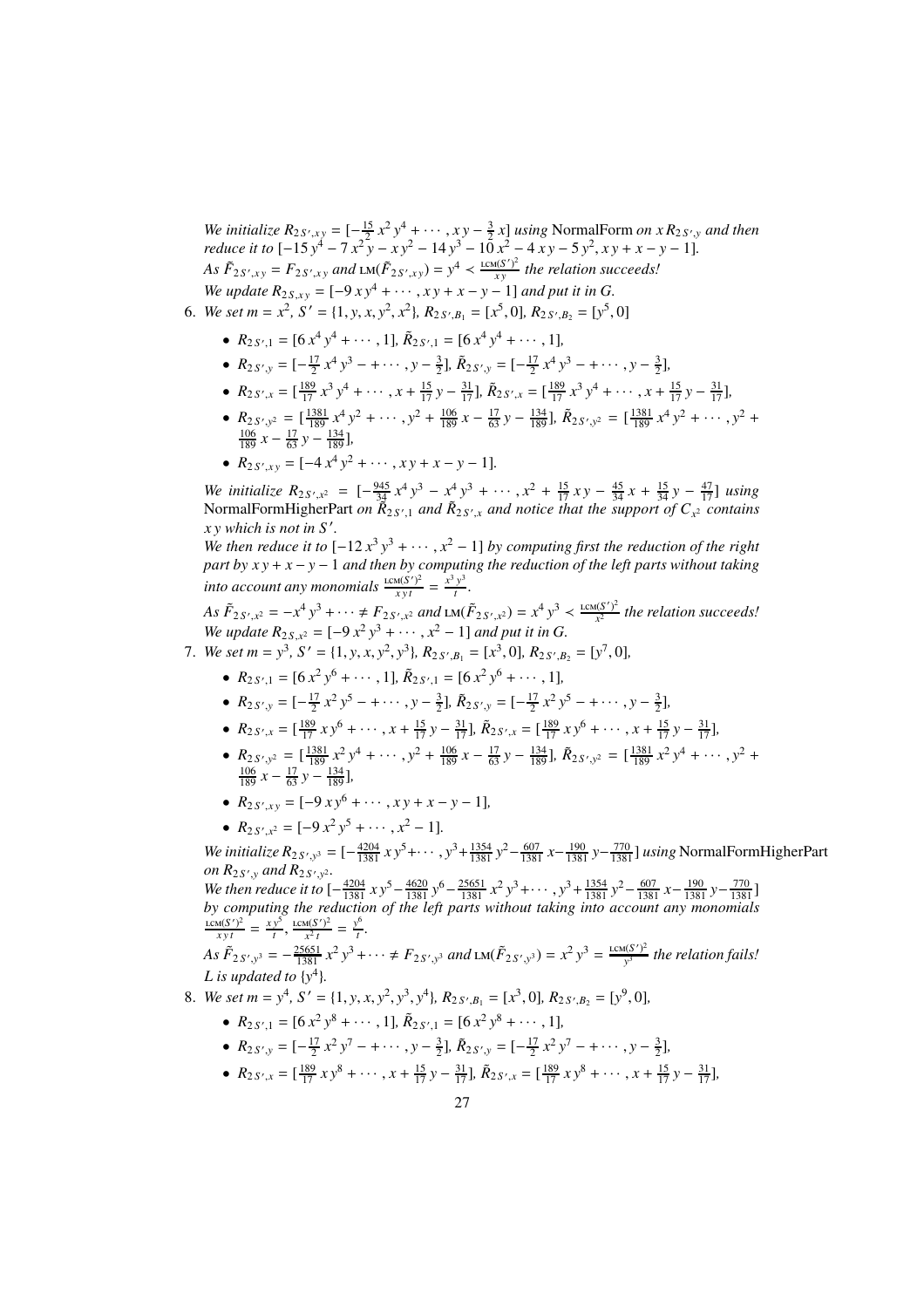- $R_{2S',y^2} = \left[\frac{1381}{189}x^2y^6 + \cdots, y^2 + \frac{106}{189}x \frac{17}{63}y \frac{134}{189}\right], \tilde{R}_{2S',y^2} = \left[\frac{1381}{189}x^2y^6 + \cdots, y^2 + \frac{134}{189}x^2y^6 + \cdots\right]$  $\frac{106}{189} x - \frac{17}{63} y - \frac{134}{189}$
- $R_{2,5',y^3} = \left[\frac{5463}{1381} \times y^7 \frac{4620}{1381} y^8 \frac{25651}{1381} x^2 y^5 + \cdots \right]$ ,  $y^3 + \frac{1354}{1381} y^2 \frac{607}{1381} x \frac{190}{1381} y \frac{770}{1381}$ ,  $\tilde{R}_{2S',y^3} = \left[ -\frac{25651}{1381} x^2 y^5 + \cdots, y^3 + \frac{1354}{1381} y^2 - \frac{607}{1381} x - \frac{190}{1381} y - \frac{770}{1381} \right],$
- $R_{2S',xy} = [-9xy^8 + \cdots, xy + x y 1]$ ,
- $R_{2S',x^2} = [-9x^2y^7 + \cdots, x^2 1].$

We initialize  $R_{2S',y^4}$  using NormalFormHigherPart *on*  $R_{2S',y^2}$  and  $R_{2S',y^3}$  and then reduce it  $to \left[-\frac{571416}{25651} x y^7 + \cdots + \frac{504287}{25651} x^2 y^4 + \cdots, y^4 - \frac{29900}{25651} y^3 + \frac{7703}{25651} y^2 + \frac{72041}{25651} x - \frac{35598}{25651} y - \frac{26811}{25651} \right]$ *by computing the reduction of the left parts without taking into account any monomials*  $\frac{\text{lcm}(S')^2}{xyt} = \frac{xy^7}{t}$  $\frac{y^7}{t}$ ,  $\frac{\text{lcm}(S')^2}{x^2 t}$  $\frac{u(S')^2}{x^2 t} = \frac{y^8}{t}$ *t .*

As  $\tilde{F}_{2S',y^4} = \frac{504287}{25651} x^2 y^4 + \cdots \neq F_{2S',y^3}$  and  $\text{LM}(\tilde{F}_{2S',y^4}) = x^2 y^4 = \frac{\text{LCM}(S')^2}{y^4}$ *y* 4 *the relation fails! L* is updated to  $\{y^5\}$ .

9. We set 
$$
m = y^5
$$
,  $S' = \{1, y, x, y^2, y^3, y^4, y^5\}$ ,  $R_{2S',B_1} = [x^3, 0]$ ,  $R_{2S',B_2} = [y^{11}, 0]$ ,

- $R_{2S',1} = [6x^2y^{10} + \cdots, 1], \tilde{R}_{2S',1} = [6x^2y^{10} + \cdots, 1],$
- $R_{2S',y} = [-\frac{17}{2}x^2y^9 + \cdots, y \frac{3}{2}], \tilde{R}_{2S',y} = [-\frac{17}{2}x^2y^9 + \cdots, y \frac{3}{2}],$
- $R_{2S',x} = \left[\frac{189}{17}xy^{10} + \cdots, x + \frac{15}{17}y \frac{31}{17}\right], \tilde{R}_{2S',x} = \left[\frac{189}{17}xy^{10} + \cdots, x + \frac{15}{17}y \frac{31}{17}\right],$ 2 *S*
- $R_{2S',y^2} = \left[\frac{1381}{189}x^2y^8 + \cdots\right)y^2 + \frac{106}{189}x \frac{17}{63}y \frac{134}{189}\right], \tilde{R}_{2S',y^2} = \left[\frac{1381}{189}x^2y^8 + \cdots\right)y^2 +$  $\frac{106}{189} x - \frac{17}{63} y - \frac{134}{189}$
- $R_{2,5',y^3} = \left[\frac{5463}{1381} \times y^9 \frac{4620}{1381} y^{10} \frac{25651}{1381} \times^2 y^7 + \cdots \right]$ ,  $y^3 + \frac{1354}{1381} y^2 \frac{607}{1381} x \frac{190}{1381} y \frac{770}{1381}$ ,  $\tilde{R}_{2S',y^3} = \left[ -\frac{25651}{1381} x^2 y^7 + \cdots, y^3 + \frac{1354}{1381} y^2 - \frac{607}{1381} x - \frac{190}{1381} y - \frac{770}{1381} \right],$
- $R_{2.5',y^4} = \left[-\frac{648369}{25651} x y^9 + \cdots + \frac{504287}{25651} x^2 y^6 + \cdots \right] y^4 \frac{29900}{25651} y^3 + \frac{7703}{25651} y^2 + \frac{72041}{25651} x \frac{35598}{25651} y \frac{26811}{25651} \right]$ <br>  $\frac{26811}{25651}$ ],  $\tilde{R}_{2.5',y^4} = \left[\frac{504287}{25651}$
- $R_{2S',xy} = [-9xy^{10} + \cdots, xy + x y 1]$ ,

• 
$$
R_{2S',x^2} = [-9x^2y^9 + \cdots, x^2 - 1].
$$

We initialize  $R_{2S',y}$  *using* NormalFormHigherPart on  $R_{2S',y}$  and  $R_{2S',y}$  and then reduce it *to* [12 *x* y<sup>9</sup> + 6 y<sup>10</sup> + 2 *x* y<sup>8</sup> + 4 *x* y<sup>7</sup> + 7 *x* y<sup>6</sup> − 9 *x*<sup>2</sup> y<sup>4</sup> − 3 *x* y<sup>5</sup> − 5 *x*<sup>2</sup> y<sup>3</sup> − *x*<sup>2</sup> y<sup>2</sup> − 10 *x*<sup>2</sup> y + 6 *x*<sup>2</sup>, y<sup>5</sup> + 1] *by computing the reduction of the left parts without taking into account any monomials*  $rac{\text{LCM}(S')^2}{xyt} = \frac{xy^9}{t}$  $\frac{y^9}{t}$ ,  $\frac{\text{lcm}(S')^2}{x^2 t}$  $\frac{u(S')^2}{x^2 t} = \frac{y^{10}}{t}$ *t .*

As 
$$
\tilde{F}_{2S',y^5} = -9x^2y^4 + \cdots \neq F_{2S',y^3}
$$
 and  $\text{LM}(\tilde{F}_{2S',y^5}) = x^2y^4 \leq \frac{\text{LCM}(S')^2}{y^5}$  the relation succeeds!  
We update  $R_{2S,y^5} = [3xy^8 + \cdots, y^5 + 1]$  and put it in G.

*The algorithms returns G, in particular the second part of each pair:*  $[x y + x - y - 1, x^2 - 1, y^5 + 1]$ *.* 

**Remark 28.** At step  $y^4$ , updating  $R_{2S,y^3}$  into  $R_{2S',y^3}$  makes the leading monomial of  $F_{2S',y^3}$ , 5463 1381  $LCM(S')^2$  $\frac{f_1(S')^2}{xy}$ , totally different from this of  $F_{2S,y^3}$ ,  $-\frac{4204}{1381}$  $LCM(S)^2$  $\frac{d(S)^2}{dy}$ . However, this is not the case *when considering the leading monomials of*  $F_{2S',y^3}$  *and*  $F_{2S,y^3}$ *, as*  $\text{LM}(\tilde{F}_{2S',y^3}) = -\frac{25651}{1381}$  $LCM(S')^2$  $\frac{f(S')^2}{y^3}$  = LM $(\tilde{F}_{2S,\mathcal{Y}^3})\frac{\text{\tiny LCM}(S')^2}{\text{\tiny LCM}(S)^2}$ *.*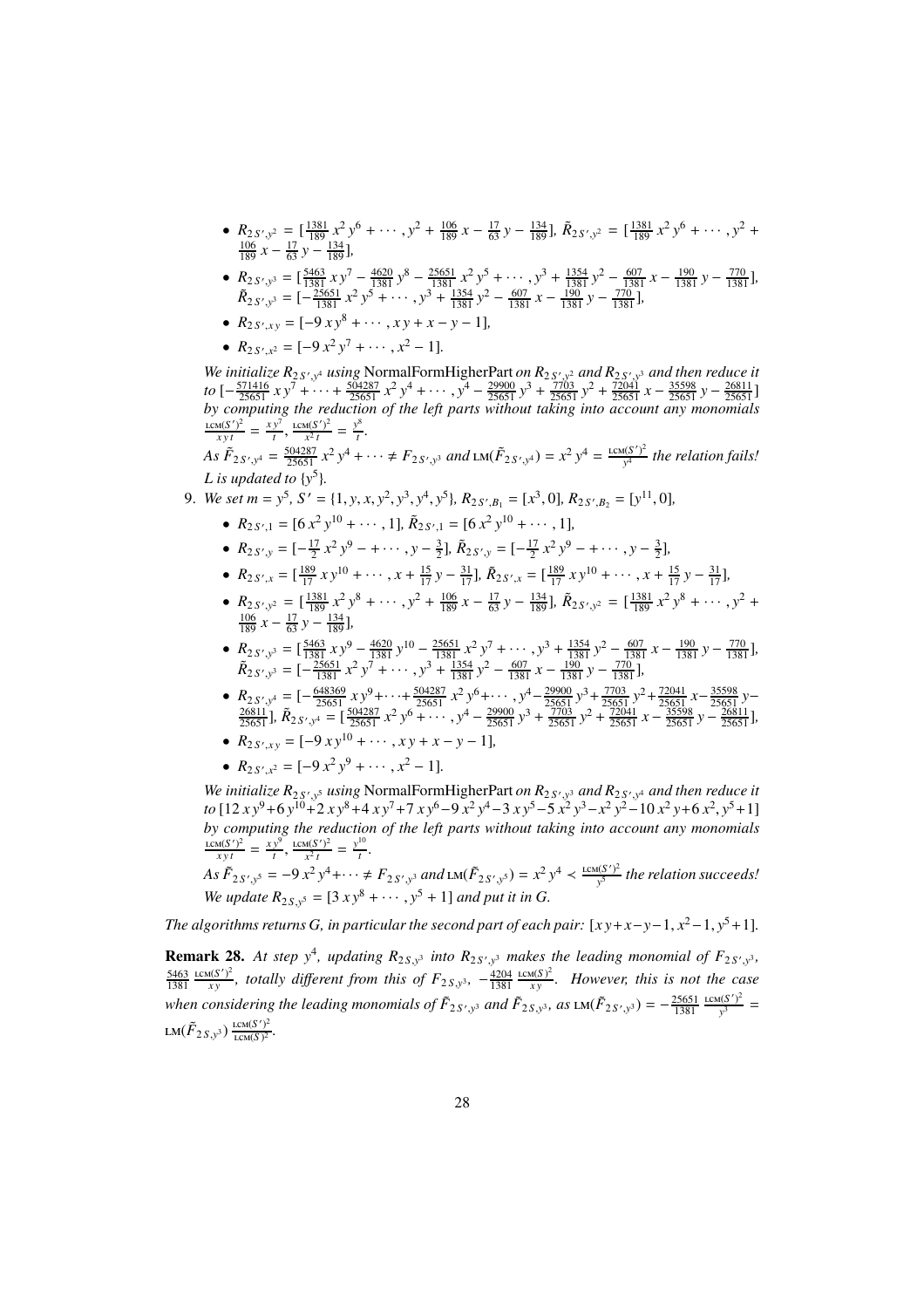#### 6. Experiments

In this section, we report on the number of counted arithmetic operations performed by the different algorithms for computing the Gröbner basis of the ideal of relations of some table families. They are counted using naive multiplications. To do so, we have a counter that is incremented by 1 each time a product in the base field is performed. For advanced functions that were not recoded, we use a formula. For instance, after a call to NormalForm $(F_m, [F_1, \ldots, F_r])$ , assuming the associated quotients are  $Q_1,\ldots,Q_r,$  then we use the following formula to increment the counter

# supp  $Q_1$  # supp  $F_1$  +  $\cdots$  + # supp  $Q_r$  # supp  $F_r$ .

Our implementation is available at <https://www-polsys.lip6.fr/~berthomieu/Guessing.mpl>.

For the Scalar-FGLM algorithm, this corresponds to the number of multiplications in the Gaussian elimination step to determine the staircase and the number of multiplications to solve the triangular systems, for each polynomial in the output Gröbner basis, to compute its coefficients.

For the BMS algorithm, this corresponds to the number of multiplications for testing each relation at a monomial and then updating the set of relations by correcting some of them or building new ones.

For the AGBB algorithm, this corresponds to the number of multiplications for computing the modified Gram-Schmidt orthogonalization process and the evaluation of polynomials on the table.

For the Polynomial Scalar-FGLM algorithm, this corresponds to the number of multiplications to obtain the partial quotients in the normal forms computations and the polynomials *Rm*'s.

Three families in dimension 2 (Figure 1) and dimension 3 (Figure 2) are tested. For each of them we use the  $DRL(z \le y \le x)$  ordering and denote by *S* the staircase and  $LM(G)$  the set of the leading monomials of the Gröbner basis of relations.

**Rectangle tables:**  $LM(G) = \{y^{\lfloor d/2 \rfloor}, x^d\}$  in dimension 2 and  $LM(G) = \{z^{\lceil d/3 \rceil}, y^{\lfloor d/2 \rfloor}, x^d\}$  dimension 3. This case is the best for the size of the Gröbner basis compared to the size of the staircase.

- **L**-shape tables:  $LM(G) = \{xy, y^d, x^d\}$  in dimension 2 and  $LM(G) = \{yz, xz, xy, z^d, y^d, x^d\}$  in dimension 3. This case is the worst for the number of table queries compared to the sizes of the staircase and the Gröbner basis.
- Simplex tables:  $LM(G) = \{y^d, xy^{d-1}, \ldots, x^d\}$  in dimension 2 and  $LM(G) = \{z^d, yz^{d-1}, xz^{d-1}, \ldots, y^d,$ *xy*<sup>*d*−1</sup>, ..., *x<sup>d</sup>*} in dimension 3, i.e. all the monomials of degree *d*. This case is the best for the number of table queries and the worst for the size of the Gröbner basis, both compared to the size of the staircase.

Let *a* = max(*S* ∪ LM(*G*)). Generically, a relation  $C_m$  fails when shifted by *m*. From [10, Prop. 10], we know that the BMS algorithm recover all the relations when called up to monomial  $\max(S) \max(S \cup \text{LM}(G))$ . Yet, if  $\max(\text{LM}(G)) > \max(S)$ , then for  $g \in \text{LM}(G)$ , the relation  $C_g$  is not necessarily shifted by *g*, so we called it with  $a^2$ . So was the AGBB algorithm. The Scalar-FGLM algorithm was called on  $U = T = \mathcal{T}_{\leq a}$ . The POLYNOMIAL SCALAR-FGLM algorithm was called on  $U = \{1\}$ ,  $T = \mathcal{T}_{\leq a^2}$  and  $U = T = \mathcal{T}_{\leq a}$  and we report the lower number of operations.

The Polynomial Scalar-FGLM algorithm performs fewer arithmetic operations than the others, for large *d*. More precisely, its number of operations appears to be linear in  $(\# S)^2$  =  $O(\# S (\# S + \# \mathcal{G}))$  in fixed dimension.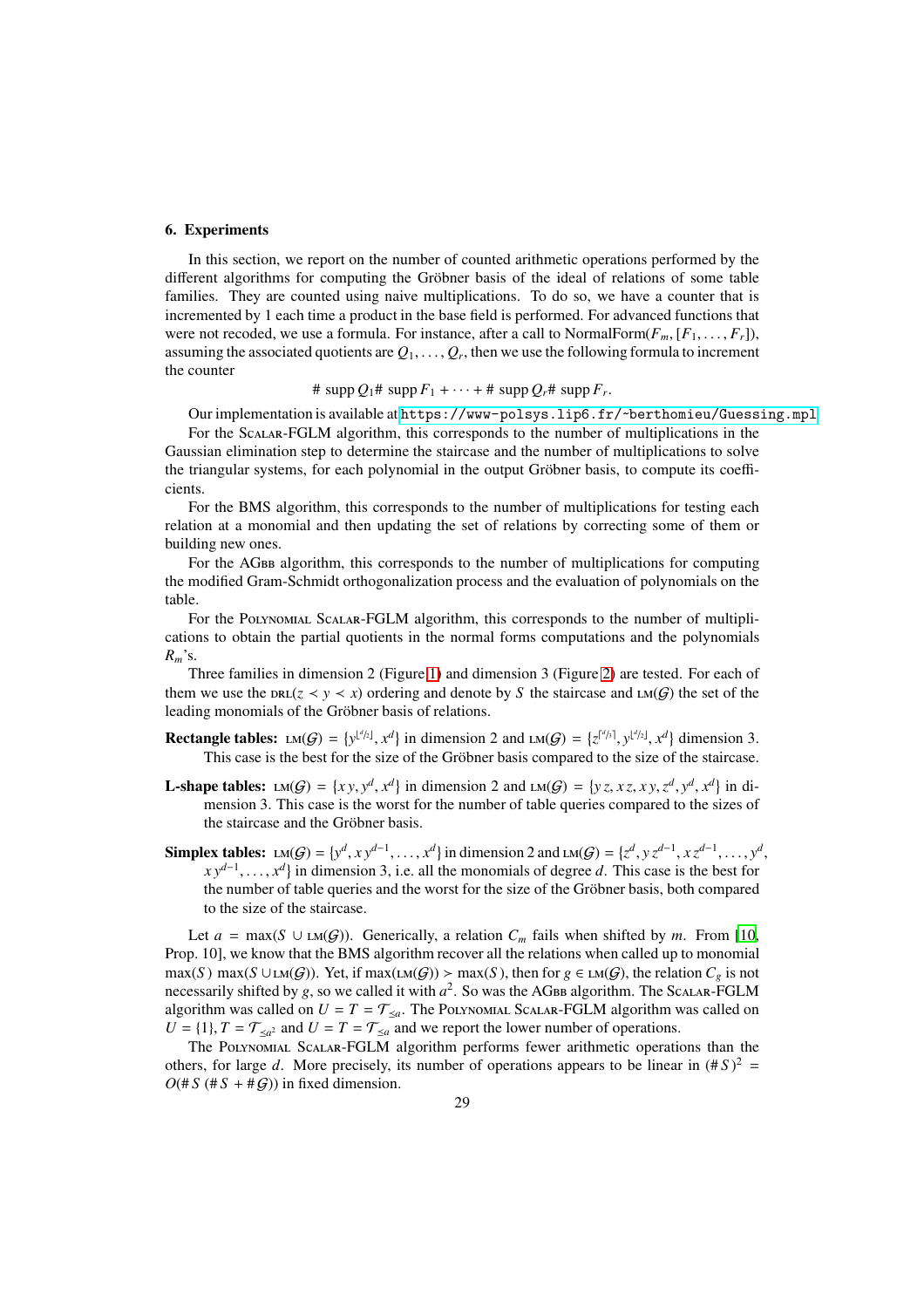

Figure 1: Number of arithmetic operations (2D)



Figure 2: Number of arithmetic operations (3D)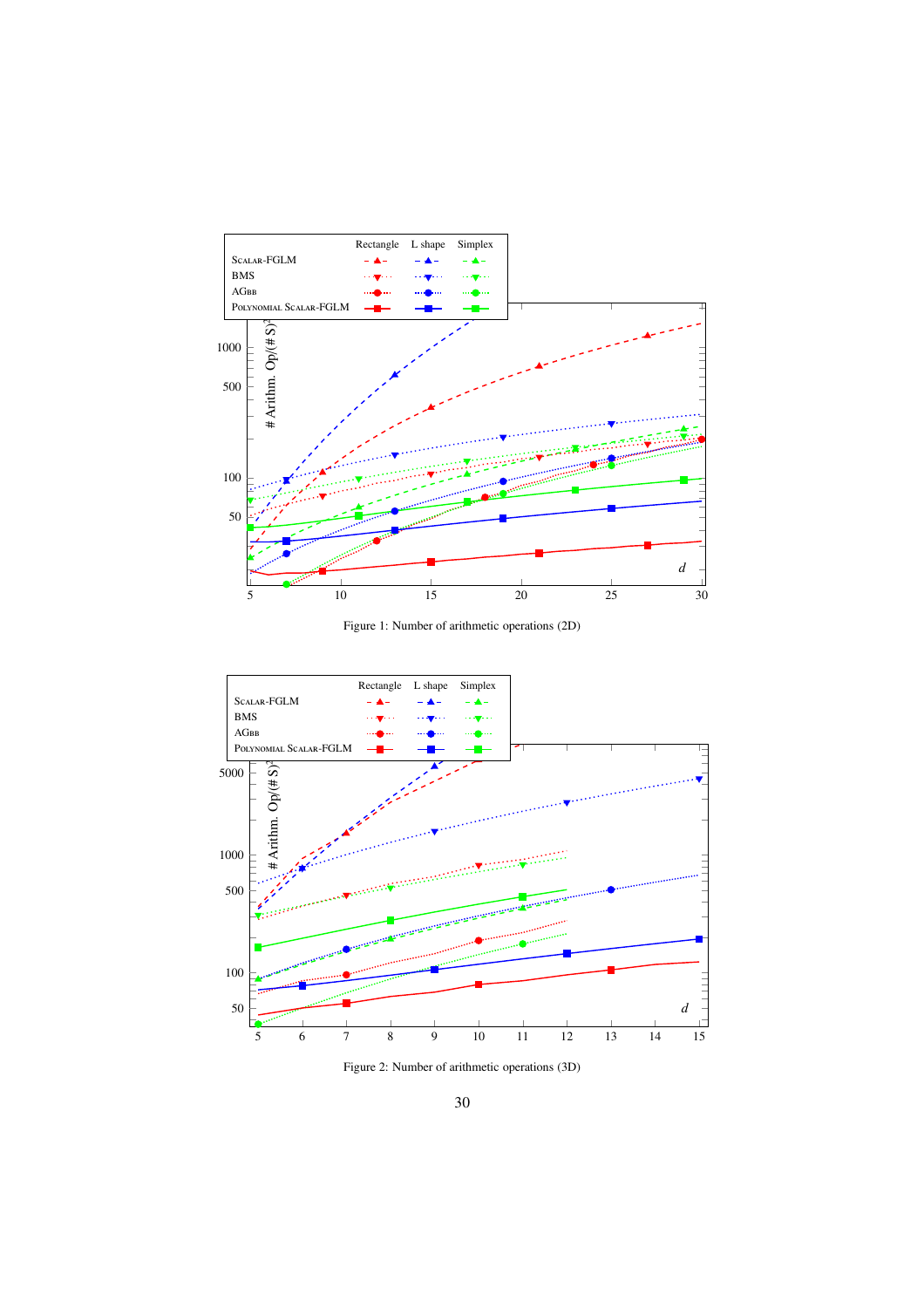- Simplex tables: While it seems the AGBB and SCALAR-FGLM algorithms are the fastest in Figure 2, we can expect that it will not be the case in higher degrees where the Polynomial Scalar-FGLM will be the fastest. This phenomenon is already observed in Figure 1 in low degree. This would confirm the observed speedup in dimension 2 to also dimension 3.
- L-shape tables: Although the obtained speedups are not negligible, the adaptive variant should allow us to perform even fewer operations. See Section 5.
- Rectangle tables: While this family has the best behavior for the BMS algorithm, the Polynomial Scalar-FGLM algorithm has an even greater speedup than in the Simplex case.

In the following Figures 3 and 4, we compare the number of operations performed by the Polynomial Scalar-FGLM, the Adaptive Scalar-FGLM and the Adaptive Polynomial Scalar-FGLM algorithms on these three families. First, as we can expect, the ADAPTIVE POLYNOMIAL Scalar-FGLM algorithms always performs fewer operations than the Polynomial Scalar-FGLM algorithm. This happens even when giving the sharper sets of monomials  $\mathcal{T}_{\leq a}$  and  $\mathcal{T}_{\leq b}$  for the Polynomial Scalar-FGLM algorithm. Furthermore, like in the non-adaptive case, the polynomial arithmetic seems to be faster than the linear algebra ones. Though, it would be interesting to compare with a less naive implementation of the Adaptive Scalar-FGLM algorithm.

That being said, in three variables, the Adaptive Scalar-FGLM algorithm is the better one for the L-shape family in small size, until the Adaptive Polynomial Scalar-FGLM becomes the better one for bigger sizes. As the crossing happens later in 3D than in 2D, it is possible that the more variables, the bigger the degrees need to be for the Adaptive Polynomial Scalar-FGLM algorithm to be better than the Adaptive Scalar-FGLM algorithm, for this family. This makes the Adaptive Scalar-FGLM algorithm still a suited algorithm in this context.



Figure 3: Number of arithmetic operations, for the adaptive variants, compared with the Polynomial Scalar-FGLM algorithm (2D)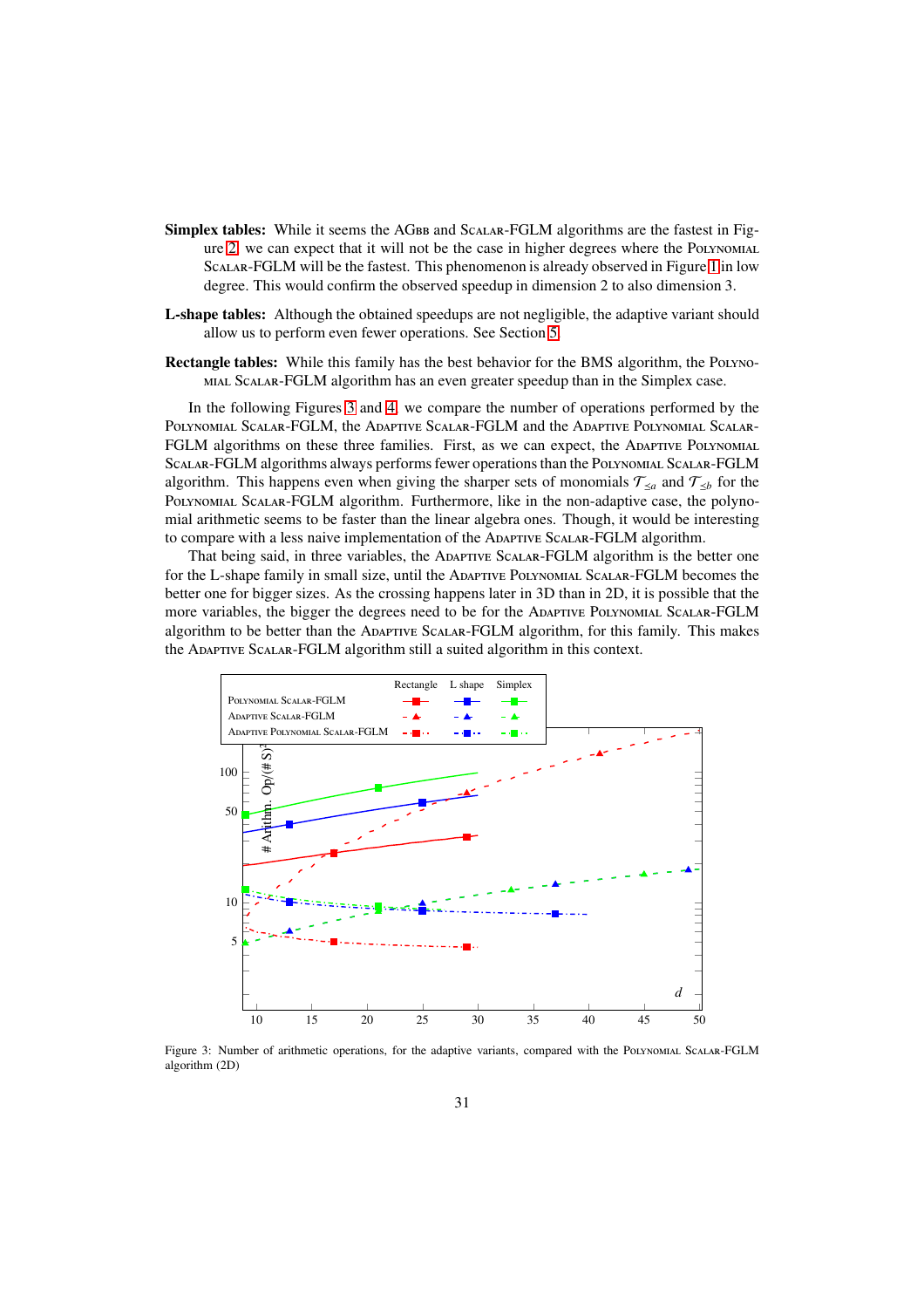

Figure 4: Number of arithmetic operations, for the adaptive variants, compared with the Polynomial Scalar-FGLM algorithm (3D)

#### Acknowledgments

We thank the anonymous referees for their careful reading and their helpful comments to improve this paper. The authors are supported by the joint ANR-FWF ANR-19-CE48-0015 ECARP project, the ANR grants ANR-18-CE33-0011 Sesame and ANR-19-CE40-0018 De Rerum Natura projects, the PGMO grant CAMiSAdo and the European Union's Horizon 2020 research and innovation programme under the Marie Skłodowska-Curie grant agreement N. 813211 (POEMA).

#### References

- [1] Beckermann, B., Labahn, G., 1994. A uniform approach for the fast computation of matrix-type pade approximants. SIAM J. Matrix Anal. Appl. 15, 804–823. doi:[10.1137/S0895479892230031](http://dx.doi.org/10.1137/S0895479892230031).
- [2] Berlekamp, E., 1968. Nonbinary BCH decoding. IEEE Trans. Inform. Theory 14, 242–242. doi:[10.1109/TIT.1968.1054109](http://dx.doi.org/10.1109/TIT.1968.1054109).
- [3] Berthomieu, J., Boyer, B., Faugère, J.Ch., 2015. Linear algebra for computing gröbner bases of linear recursive multidimensional sequences, in: Proceedings of the 2015 ACM on International Symposium on Symbolic and Algebraic Computation, ACM, New York, NY, USA. pp. 61–68. doi:[10.1145/2755996.2756673](http://dx.doi.org/10.1145/2755996.2756673).
- [4] Berthomieu, J., Boyer, B., Faugère, J.Ch., 2017. Linear Algebra for Computing Gröbner Bases of Linear Recursive Multidimensional Sequences. Journal of Symbolic Computation 83, 36–67. doi:[10.1016/j.jsc.2016.11.005](http://dx.doi.org/10.1016/j.jsc.2016.11.005). special issue on the conference ISSAC 2015: Symbolic computation and computer algebra.
- [5] Berthomieu, J., Faugère, J.Ch., 2018. A Polynomial-Division-Based Algorithm for Computing Linear Recurrence Relations, in: Proceedings of the 2018 ACM International Symposium on Symbolic and Algebraic Computation, ACM, New York, NY, USA. pp. 79–86. doi:[10.1145/3208976.3209017](http://dx.doi.org/10.1145/3208976.3209017).
- [6] Berthomieu, J., Faugère, J.Ch., 2020. In-depth comparison of the berlekamp–massey–sakata and the scalar-fglm algorithms: The adaptive variants. Journal of Symbolic Computation 101, 270–303. doi:[10.1016/j.jsc.2019.09.001](http://dx.doi.org/10.1016/j.jsc.2019.09.001).